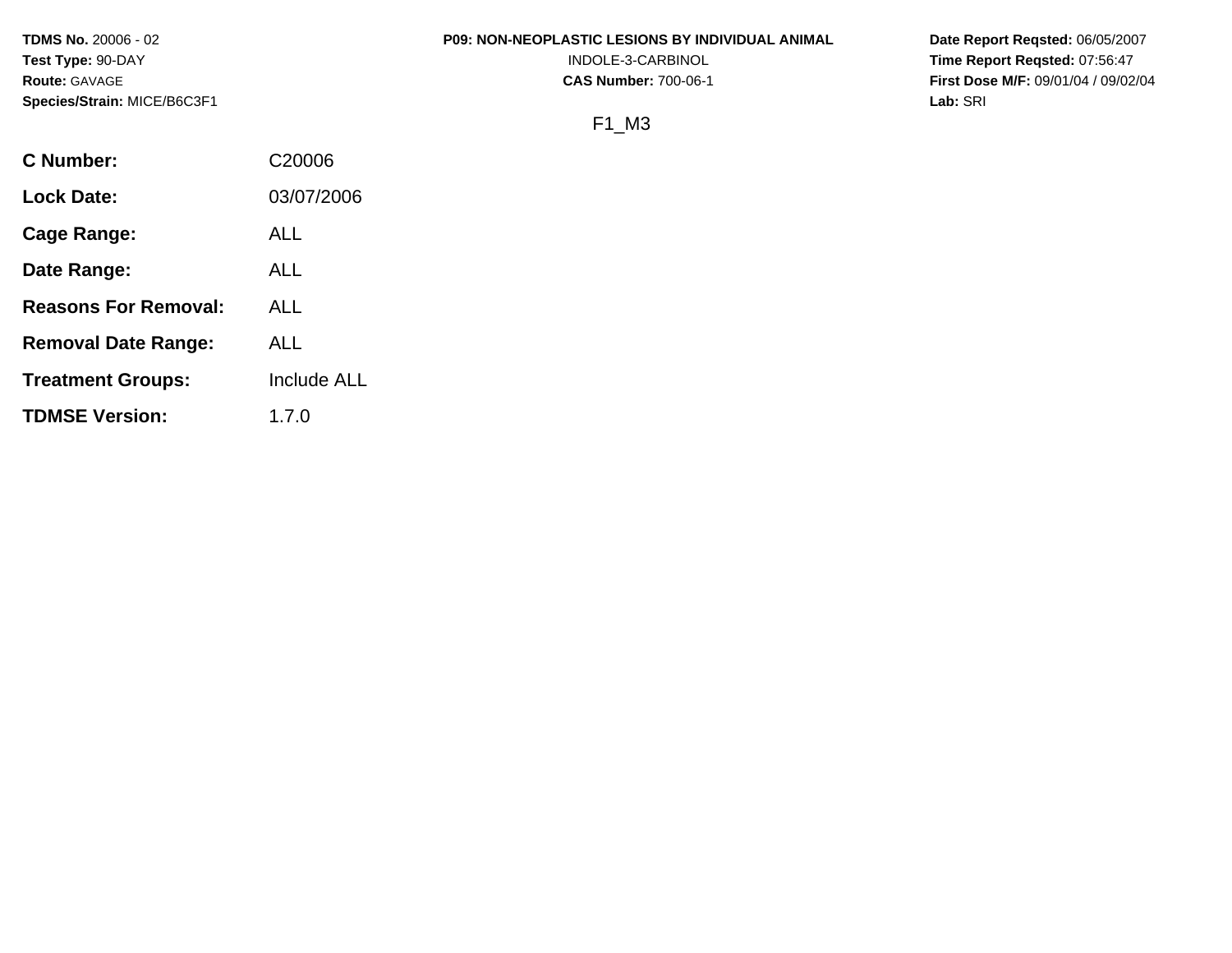| TDMS No. 20006 - 02<br>Test Type: 90-DAY<br>Route: GAVAGE<br>Species/Strain: MICE/B6C3F1 |                  |                                                      |                                                                |                                                   |                                      |                                                           |                                                                |                                                            |                                                                 |                                                           | P09: NON-NEOPLASTIC LESIONS BY INDIVIDUAL ANIMAL<br>INDOLE-3-CARBINOL<br><b>CAS Number: 700-06-1</b> | Date Report Reqsted: 06/05/2007<br>Time Report Reqsted: 07:56:47<br>First Dose M/F: 09/01/04 / 09/02/04<br>Lab: SRI |             |
|------------------------------------------------------------------------------------------|------------------|------------------------------------------------------|----------------------------------------------------------------|---------------------------------------------------|--------------------------------------|-----------------------------------------------------------|----------------------------------------------------------------|------------------------------------------------------------|-----------------------------------------------------------------|-----------------------------------------------------------|------------------------------------------------------------------------------------------------------|---------------------------------------------------------------------------------------------------------------------|-------------|
|                                                                                          | DAY ON TEST      | $\mathbf 0$<br>$\pmb{0}$<br>$\boldsymbol{9}$<br>4    | $\pmb{0}$<br>$\mathsf 0$<br>$\boldsymbol{9}$<br>$\overline{4}$ | $\mathbf 0$<br>$\pmb{0}$<br>9<br>4                | 0<br>$\mathbf 0$<br>9<br>4           | $\boldsymbol{0}$<br>0<br>9<br>$\overline{4}$              | $\mathbf 0$<br>$\pmb{0}$<br>$\boldsymbol{9}$<br>$\overline{4}$ | $\pmb{0}$<br>$\pmb{0}$<br>9<br>$\overline{4}$              | $\mathbf 0$<br>$\mathbf 0$<br>9<br>$\overline{4}$               | $\mathsf{O}\xspace$<br>$\mathbf 0$<br>9<br>$\overline{4}$ | $\mathbf 0$<br>$\overline{0}$<br>9<br>$\overline{4}$                                                 |                                                                                                                     |             |
| <b>B6C3F1 MICE MALE</b><br>0 MG/KG                                                       | <b>ANIMAL ID</b> | 0<br>0<br>$\mathsf 0$<br>$\mathsf 0$<br>$\mathbf{1}$ | 0<br>0<br>$\mathsf 0$<br>$\pmb{0}$<br>$\overline{2}$           | 0<br>$\mathbf 0$<br>$\mathbf 0$<br>$\pmb{0}$<br>3 | 0<br>$\Omega$<br>0<br>$\pmb{0}$<br>4 | $\pmb{0}$<br>$\mathbf 0$<br>$\mathbf 0$<br>$\pmb{0}$<br>5 | $\pmb{0}$<br>$\mathbf 0$<br>$\pmb{0}$<br>$\pmb{0}$<br>6        | 0<br>$\pmb{0}$<br>$\pmb{0}$<br>$\pmb{0}$<br>$\overline{7}$ | $\pmb{0}$<br>$\mathsf{O}\xspace$<br>$\pmb{0}$<br>$\pmb{0}$<br>8 | 0<br>$\mathbf 0$<br>$\mathbf 0$<br>$\mathbf 0$<br>9       | 0<br>$\overline{0}$<br>$\overline{0}$<br>$\overline{1}$<br>$\mathbf 0$                               |                                                                                                                     | * TOTALS    |
| <b>ALIMENTARY SYSTEM</b>                                                                 |                  |                                                      |                                                                |                                                   |                                      |                                                           |                                                                |                                                            |                                                                 |                                                           |                                                                                                      |                                                                                                                     |             |
| Esophagus<br>Inflammation, Chronic                                                       |                  |                                                      | 1                                                              |                                                   |                                      |                                                           |                                                                | 1                                                          |                                                                 |                                                           |                                                                                                      |                                                                                                                     | 10<br>3 1.0 |
| Gallbladder                                                                              |                  |                                                      |                                                                |                                                   |                                      |                                                           |                                                                |                                                            |                                                                 |                                                           |                                                                                                      |                                                                                                                     | 8           |
| Intestine Large, Cecum                                                                   |                  |                                                      |                                                                | M                                                 |                                      |                                                           |                                                                |                                                            |                                                                 |                                                           |                                                                                                      |                                                                                                                     | 9           |
| Intestine Large, Colon                                                                   |                  |                                                      |                                                                |                                                   |                                      |                                                           |                                                                |                                                            |                                                                 |                                                           |                                                                                                      |                                                                                                                     | 10          |
| Intestine Large, Rectum                                                                  |                  |                                                      |                                                                |                                                   |                                      |                                                           |                                                                |                                                            |                                                                 |                                                           |                                                                                                      |                                                                                                                     | 10          |
| Intestine Small, Duodenum                                                                |                  |                                                      |                                                                |                                                   |                                      |                                                           |                                                                |                                                            |                                                                 |                                                           |                                                                                                      |                                                                                                                     | 10          |
| Intestine Small, Ileum                                                                   |                  |                                                      |                                                                |                                                   |                                      |                                                           |                                                                |                                                            |                                                                 |                                                           |                                                                                                      |                                                                                                                     | 10          |
| Intestine Small, Jejunum                                                                 |                  |                                                      |                                                                |                                                   |                                      |                                                           |                                                                |                                                            |                                                                 |                                                           |                                                                                                      |                                                                                                                     | 10          |
| Liver                                                                                    |                  |                                                      |                                                                |                                                   |                                      |                                                           |                                                                |                                                            |                                                                 |                                                           |                                                                                                      |                                                                                                                     | 10          |
| Pancreas                                                                                 |                  |                                                      |                                                                |                                                   |                                      |                                                           |                                                                |                                                            |                                                                 |                                                           |                                                                                                      |                                                                                                                     | 10          |
| Salivary Glands                                                                          |                  |                                                      |                                                                |                                                   |                                      |                                                           |                                                                |                                                            |                                                                 |                                                           |                                                                                                      |                                                                                                                     | 10          |
| Stomach, Forestomach                                                                     |                  |                                                      |                                                                |                                                   |                                      |                                                           |                                                                |                                                            |                                                                 |                                                           |                                                                                                      |                                                                                                                     | 10          |

\* .. Total animals with tissue examined microscopically; Total animals with lesion and mean severity grade<br>+ .. Tissue examined microscopically

x .. Lesion present

I .. Insufficient tissue

M .. Missing tissue A .. Autolysis precludes evaluation<br>BLANK .. Not examined microscopically Page 2

1-4 .. Lesion qualified as: 1) Minimal 3) Moderate  $2)$  Mild 4) Marked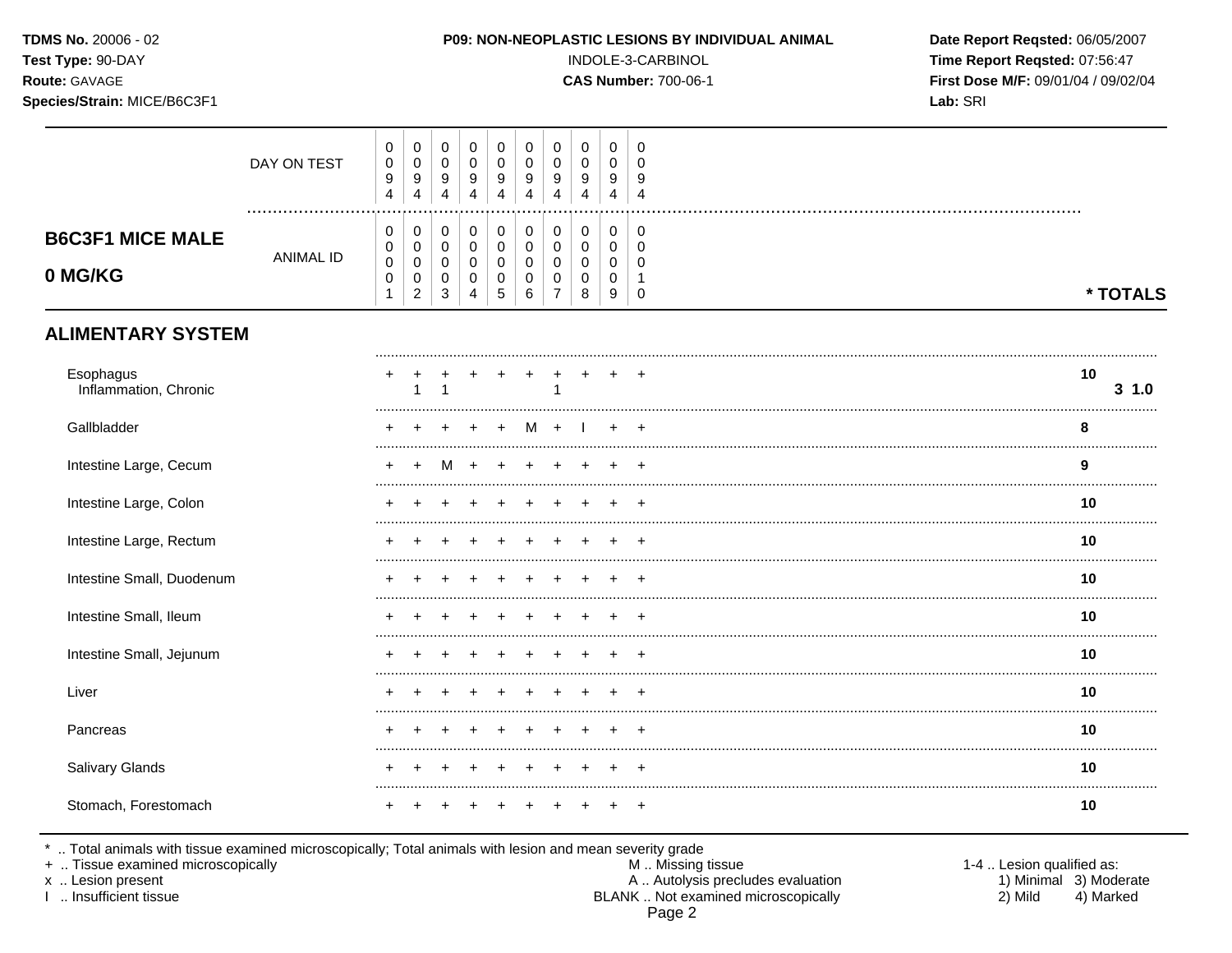| TDMS No. 20006 - 02<br>Test Type: 90-DAY<br>Route: GAVAGE<br>Species/Strain: MICE/B6C3F1                        |                  |                               |                                         |                                 |                                         |                                         |                                      |                                              |                       | P09: NON-NEOPLASTIC LESIONS BY INDIVIDUAL ANIMAL<br>INDOLE-3-CARBINOL<br><b>CAS Number: 700-06-1</b> | Date Report Reqsted: 06/05/2007<br>Time Report Reqsted: 07:56:47<br>First Dose M/F: 09/01/04 / 09/02/04<br>Lab: SRI |  |                        |
|-----------------------------------------------------------------------------------------------------------------|------------------|-------------------------------|-----------------------------------------|---------------------------------|-----------------------------------------|-----------------------------------------|--------------------------------------|----------------------------------------------|-----------------------|------------------------------------------------------------------------------------------------------|---------------------------------------------------------------------------------------------------------------------|--|------------------------|
|                                                                                                                 | DAY ON TEST      | 0<br>$\pmb{0}$<br>9<br>4      | 0<br>$\mathbf 0$<br>9<br>$\overline{4}$ | 0<br>0<br>9<br>$\overline{4}$   | 0<br>$\mathbf 0$<br>9<br>$\overline{4}$ | 0<br>$\mathbf 0$<br>9<br>$\overline{4}$ | 0<br>0<br>9<br>$\overline{4}$        | 0<br>$\Omega$<br>9<br>$\overline{4}$         | 0<br>0<br>9<br>4      | $\mathbf 0$<br>0<br>9<br>4                                                                           | $\Omega$<br>$\Omega$<br>9<br>$\overline{4}$                                                                         |  |                        |
| <b>B6C3F1 MICE MALE</b><br>0 MG/KG                                                                              | <b>ANIMAL ID</b> | 0<br>0<br>$\pmb{0}$<br>0<br>1 | 0<br>0<br>0<br>0<br>$\overline{c}$      | 0<br>$\mathbf 0$<br>0<br>0<br>3 | $\mathbf 0$<br>0<br>0<br>0<br>4         | 0<br>0<br>0<br>0<br>5                   | 0<br>$\pmb{0}$<br>0<br>0<br>6        | $\mathbf 0$<br>0<br>0<br>0<br>$\overline{7}$ | 0<br>0<br>0<br>0<br>8 | 0<br>0<br>0<br>0<br>9                                                                                | $\mathbf 0$<br>$\Omega$<br>0<br>-1<br>$\mathbf 0$                                                                   |  | * TOTALS               |
| Stomach, Glandular                                                                                              |                  |                               |                                         |                                 |                                         |                                         |                                      |                                              |                       |                                                                                                      |                                                                                                                     |  | 10                     |
| <b>CARDIOVASCULAR SYSTEM</b>                                                                                    |                  |                               |                                         |                                 |                                         |                                         |                                      |                                              |                       |                                                                                                      |                                                                                                                     |  |                        |
| Heart                                                                                                           |                  |                               |                                         |                                 |                                         |                                         |                                      |                                              |                       |                                                                                                      | $\pm$                                                                                                               |  | 10                     |
| <b>ENDOCRINE SYSTEM</b>                                                                                         |                  |                               |                                         |                                 |                                         |                                         |                                      |                                              |                       |                                                                                                      |                                                                                                                     |  |                        |
| <b>Adrenal Cortex</b><br><b>Accessory Adrenal Cortical Nodule</b><br>Hypertrophy, Focal<br>Capsule, Hyperplasia |                  | 2<br>1                        |                                         |                                 |                                         | $\overline{+}$                          | $\ddot{}$<br>$\overline{\mathsf{x}}$ |                                              |                       | 1                                                                                                    | $X$ $X$<br>-1                                                                                                       |  | 10<br>2.0<br>1.0<br>5. |
| Adrenal Medulla                                                                                                 |                  |                               |                                         |                                 |                                         |                                         |                                      |                                              |                       |                                                                                                      | $\div$                                                                                                              |  | 10                     |
| Islets, Pancreatic                                                                                              |                  |                               |                                         |                                 |                                         |                                         |                                      |                                              |                       |                                                                                                      |                                                                                                                     |  | 10                     |
| Parathyroid Gland                                                                                               |                  |                               | $\ddot{}$                               | M                               | $+$                                     | $+$                                     | M                                    | M                                            | $+$                   | ÷.                                                                                                   | $\overline{ }$                                                                                                      |  | $\overline{7}$         |
| <b>Pituitary Gland</b>                                                                                          |                  |                               |                                         |                                 |                                         | $\mathbf +$                             | $\ddot{}$                            | $\pm$                                        | $\pm$                 | $\pm$                                                                                                | $\overline{ }$                                                                                                      |  | 10                     |
| <b>Thyroid Gland</b>                                                                                            |                  | $+$                           | $\ddot{}$                               |                                 | $\ddot{}$                               | $+$                                     | $^{+}$                               | $^{+}$                                       | $+$                   |                                                                                                      | $+$ $+$                                                                                                             |  | 9                      |

# **GENERAL BODY SYSTEM**

\* .. Total animals with tissue examined microscopically; Total animals with lesion and mean severity grade

- + .. Tissue examined microscopically M .. Missing tissue 1-4 .. Lesion qualified as: x .. Lesion present 1) Minimal 3) Moderate A .. Autor A .. Autor A .. Autor A .. Autor A .. Autor A .. Autor A .. Autor A .. Autor A .. Autor A .. Autor A .. Autor A .. Autor A .. Autor A .. Autor A .. Autor A .. Autor A . I .. Insufficient tissue BLANK .. Not examined microscopically 2) Mild 4) Marked Page 3
-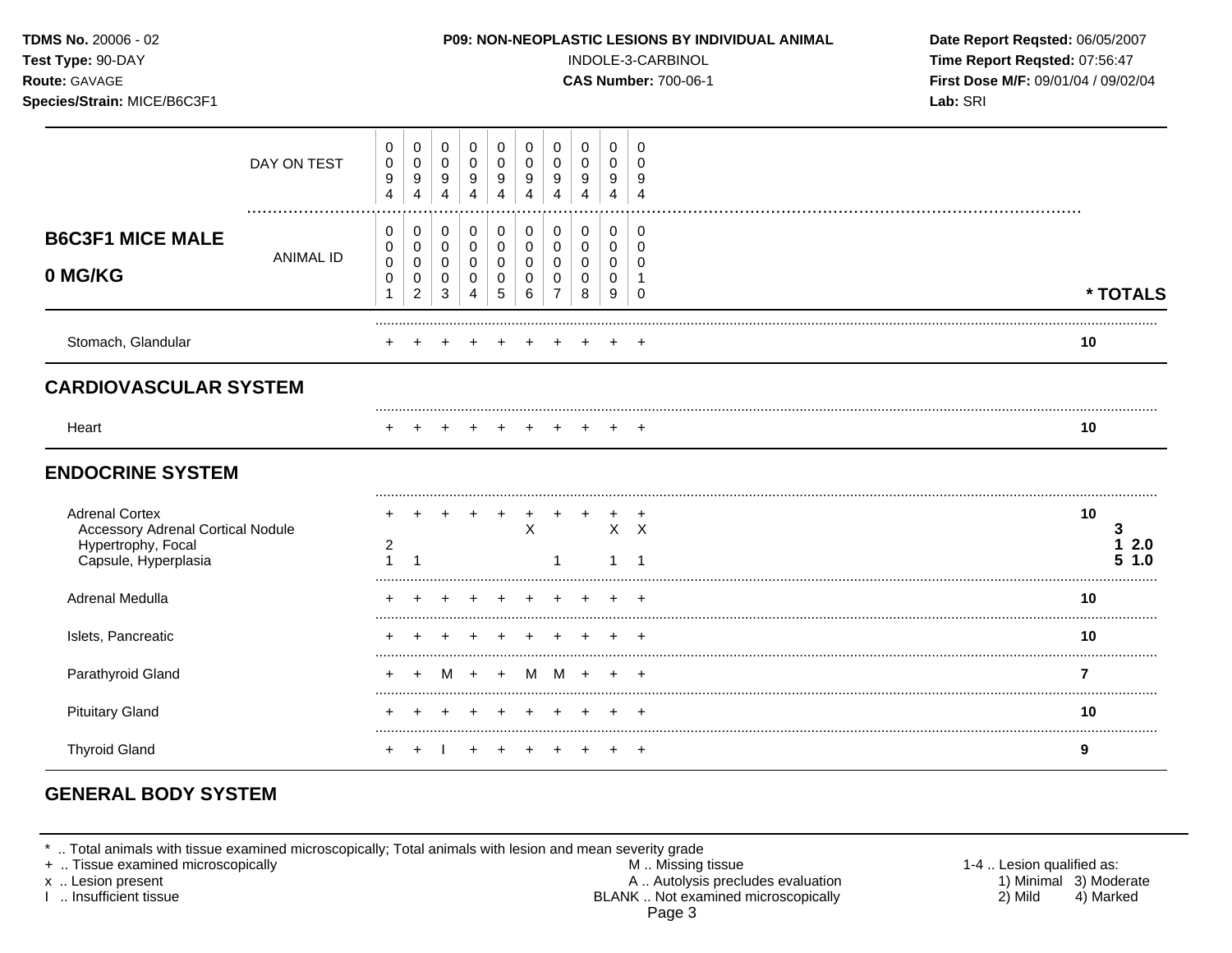| <b>TDMS No. 20006 - 02</b><br>Test Type: 90-DAY<br><b>Route: GAVAGE</b><br>Species/Strain: MICE/B6C3F1 | <b>P09: NON-NEOPLASTIC LESIONS BY INDIVIDUAL ANIMAL</b><br>INDOLE-3-CARBINOL<br><b>CAS Number: 700-06-1</b> |                            |                                              |                       |                       |                       |                       | Date Report Reqsted: 06/05/2007<br>Time Report Reqsted: 07:56:47<br>First Dose M/F: 09/01/04 / 09/02/04<br>Lab: SRI |                                 |                       |                         |  |          |  |
|--------------------------------------------------------------------------------------------------------|-------------------------------------------------------------------------------------------------------------|----------------------------|----------------------------------------------|-----------------------|-----------------------|-----------------------|-----------------------|---------------------------------------------------------------------------------------------------------------------|---------------------------------|-----------------------|-------------------------|--|----------|--|
|                                                                                                        | DAY ON TEST                                                                                                 | 0<br>0<br>9<br>4           | 0<br>0<br>9<br>4                             | 0<br>0<br>9<br>4      | 0<br>0<br>9<br>4      | 0<br>0<br>9<br>4      | 0<br>0<br>9<br>4      | 0<br>0<br>9<br>4                                                                                                    | 0<br>0<br>9<br>4                | 0<br>0<br>9<br>4      | 0<br>$\Omega$<br>9<br>4 |  |          |  |
| <b>B6C3F1 MICE MALE</b><br>0 MG/KG                                                                     | <br><b>ANIMAL ID</b>                                                                                        | 0<br>0<br>$\mathbf 0$<br>0 | 0<br>0<br>$\mathbf 0$<br>0<br>$\overline{2}$ | 0<br>0<br>0<br>0<br>3 | 0<br>0<br>0<br>0<br>4 | 0<br>0<br>0<br>0<br>5 | 0<br>0<br>0<br>0<br>6 | 0<br>0<br>0<br>0<br>$\overline{7}$                                                                                  | 0<br>$\mathbf 0$<br>0<br>0<br>8 | 0<br>0<br>0<br>0<br>9 | 0<br>0<br>0<br>$\Omega$ |  | * TOTALS |  |
| <b>NONE</b>                                                                                            |                                                                                                             |                            |                                              |                       |                       |                       |                       |                                                                                                                     |                                 |                       |                         |  |          |  |
| <b>GENITAL SYSTEM</b>                                                                                  |                                                                                                             |                            |                                              |                       |                       |                       |                       |                                                                                                                     |                                 |                       |                         |  |          |  |
| Epididymis                                                                                             |                                                                                                             |                            |                                              |                       |                       |                       |                       |                                                                                                                     |                                 |                       |                         |  | 10       |  |
| <b>Preputial Gland</b>                                                                                 |                                                                                                             |                            |                                              |                       |                       |                       |                       |                                                                                                                     |                                 |                       |                         |  | 9        |  |
| Prostate                                                                                               |                                                                                                             |                            |                                              |                       |                       |                       |                       |                                                                                                                     |                                 |                       |                         |  | 10       |  |
| Seminal Vesicle                                                                                        |                                                                                                             |                            |                                              |                       |                       |                       |                       |                                                                                                                     |                                 |                       |                         |  | 10       |  |
| <b>Testes</b>                                                                                          |                                                                                                             |                            |                                              |                       |                       |                       |                       |                                                                                                                     |                                 |                       | $\pm$                   |  | 10       |  |

# **HEMATOPOIETIC SYSTEM**

| <b>Bone Marrow</b>                                                                    |                 |   |  |  |  | 10   |
|---------------------------------------------------------------------------------------|-----------------|---|--|--|--|------|
| Lymph Node, Mandibular<br>Hyperplasia, Histiocytic<br>Infiltration Cellular, Lipocyte | $\sqrt{2}$<br>3 | M |  |  |  | -2.0 |
| Lymph Node, Mesenteric                                                                |                 |   |  |  |  | 10   |
|                                                                                       |                 |   |  |  |  | 10   |

\* .. Total animals with tissue examined microscopically; Total animals with lesion and mean severity grade<br>
+ .. Tissue examined microscopically<br>
x .. Lesion present<br>
1 .. Insufficient tissue<br>
1 .. Insufficient tissue<br>
1 . Page 4

1-4 .. Lesion qualified as:<br>1) Minimal 3) Moderate  $2)$  Mild 4) Marked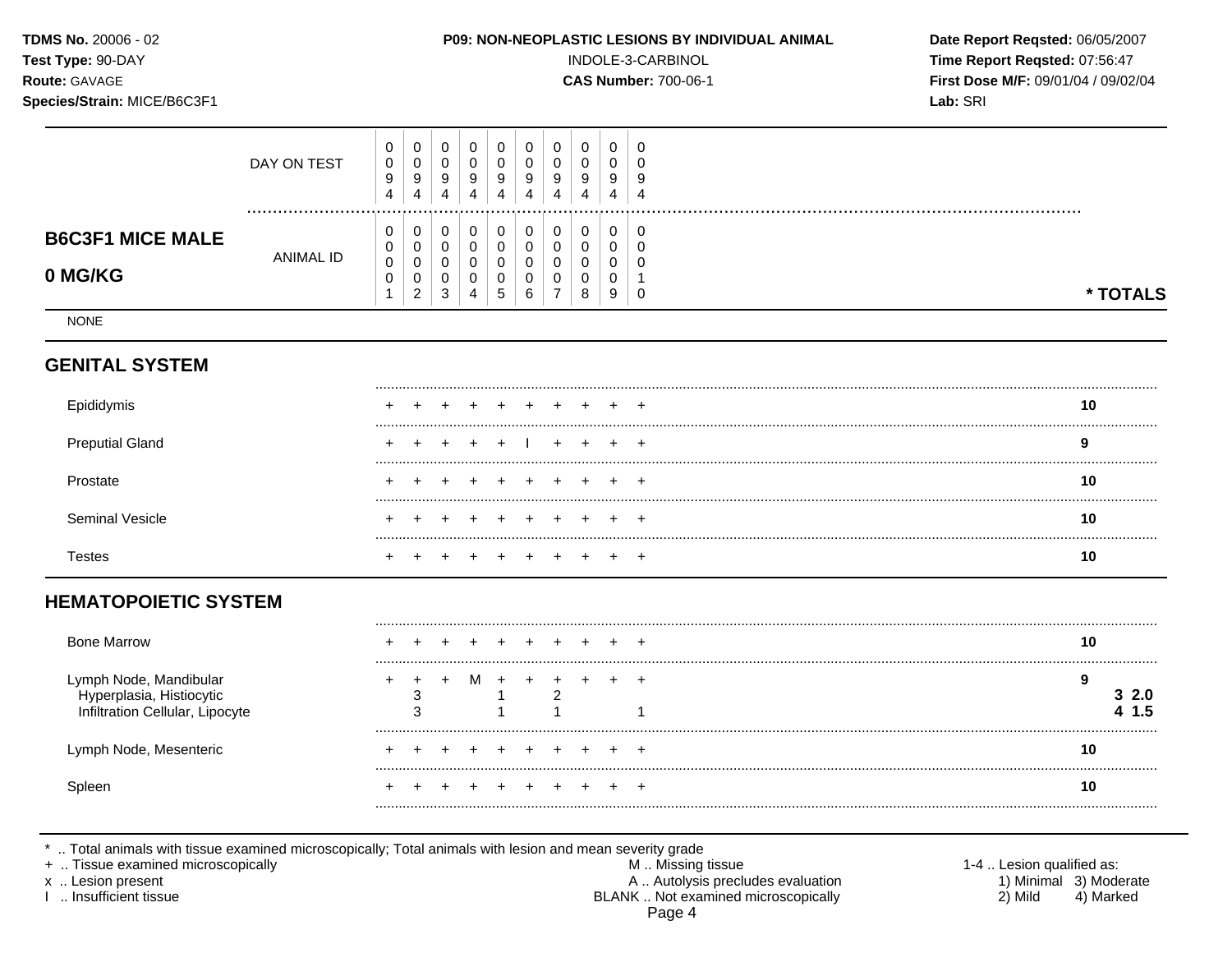| <b>TDMS No. 20006 - 02</b>  | <b>P09: NON-NEOPLASTIC LESIONS BY INDIVIDUAL ANIMAL</b> | Date Rep         |
|-----------------------------|---------------------------------------------------------|------------------|
| Test Type: 90-DAY           | INDOLE-3-CARBINOL                                       | Time Rep         |
| <b>Route: GAVAGE</b>        | <b>CAS Number: 700-06-1</b>                             | <b>First Dos</b> |
| Species/Strain: MICE/B6C3F1 |                                                         | Lab: SRI         |

## **P09: NON-NEOPLASTIC LESIONS BY INDIVIDUAL ANIMAL Date Report Reqsted: 06/05/2007**

INDOLE-3-CARBINOL **Time Report Reqsted:** 07:56:47 **Route:** GAVAGE **CAS Number:** 700-06-1 **First Dose M/F:** 09/01/04 / 09/02/04

|                                                                                                                                                                     | DAY ON TEST      | 0<br>0<br>9<br>$\overline{4}$            | $\mathbf 0$<br>0<br>9<br>4         | 0<br>$\mathbf 0$<br>9<br>$\overline{4}$   | 0<br>$\mathbf 0$<br>9<br>$\overline{4}$ | $\mathbf 0$<br>$\mathbf 0$<br>9<br>4          | 0<br>$\mathbf 0$<br>9<br>4      | 0<br>0<br>9<br>$\overline{4}$              | $\mathbf 0$<br>0<br>9<br>4 | 0<br>$\mathbf 0$<br>9<br>$\overline{4}$   | 0<br>$\mathbf 0$<br>9<br>$\overline{4}$                     |                                                     |
|---------------------------------------------------------------------------------------------------------------------------------------------------------------------|------------------|------------------------------------------|------------------------------------|-------------------------------------------|-----------------------------------------|-----------------------------------------------|---------------------------------|--------------------------------------------|----------------------------|-------------------------------------------|-------------------------------------------------------------|-----------------------------------------------------|
| <b>B6C3F1 MICE MALE</b><br>0 MG/KG                                                                                                                                  | <b>ANIMAL ID</b> | 0<br>0<br>$\pmb{0}$<br>0<br>$\mathbf{1}$ | 0<br>0<br>0<br>0<br>$\overline{2}$ | 0<br>$\mathbf 0$<br>$\mathbf 0$<br>0<br>3 | 0<br>0<br>$\mathsf{O}\xspace$<br>0<br>4 | 0<br>$\mathbf 0$<br>0<br>0<br>$5\phantom{.0}$ | 0<br>$\mathbf 0$<br>0<br>0<br>6 | 0<br>$\pmb{0}$<br>0<br>0<br>$\overline{7}$ | 0<br>0<br>0<br>0<br>8      | 0<br>$\mathbf 0$<br>0<br>$\mathbf 0$<br>9 | 0<br>$\mathbf 0$<br>$\Omega$<br>$\mathbf{1}$<br>$\mathbf 0$ | * TOTALS                                            |
| Thymus<br>Atrophy                                                                                                                                                   |                  | $+$                                      | $\ddot{}$                          | $\ddot{}$                                 | $+$                                     | $+$<br>-1                                     | $+$                             | $+$                                        | $\ddot{}$                  | $+$                                       | $+$                                                         | 10<br>11.0                                          |
| <b>INTEGUMENTARY SYSTEM</b>                                                                                                                                         |                  |                                          |                                    |                                           |                                         |                                               |                                 |                                            |                            |                                           |                                                             |                                                     |
| Mammary Gland                                                                                                                                                       |                  | м                                        |                                    | M                                         |                                         | M +                                           | M                               | $+$                                        | M I                        |                                           |                                                             | 4                                                   |
| Skin                                                                                                                                                                |                  | $\pm$                                    |                                    |                                           |                                         |                                               |                                 |                                            |                            | $\div$                                    | $\overline{ }$                                              | 10                                                  |
| <b>MUSCULOSKELETAL SYSTEM</b>                                                                                                                                       |                  |                                          |                                    |                                           |                                         |                                               |                                 |                                            |                            |                                           |                                                             |                                                     |
| <b>Bone</b>                                                                                                                                                         |                  |                                          |                                    |                                           |                                         |                                               |                                 |                                            |                            |                                           |                                                             | 10                                                  |
| <b>NERVOUS SYSTEM</b>                                                                                                                                               |                  |                                          |                                    |                                           |                                         |                                               |                                 |                                            |                            |                                           |                                                             |                                                     |
| <b>Brain</b><br>Hemorrhage                                                                                                                                          |                  |                                          |                                    |                                           |                                         |                                               |                                 |                                            |                            |                                           | $^{+}$                                                      | 10<br>11.0                                          |
| <b>RESPIRATORY SYSTEM</b>                                                                                                                                           |                  |                                          |                                    |                                           |                                         |                                               |                                 |                                            |                            |                                           |                                                             |                                                     |
| Lung                                                                                                                                                                |                  |                                          |                                    |                                           |                                         |                                               |                                 |                                            |                            |                                           |                                                             | 10                                                  |
| Nose                                                                                                                                                                |                  |                                          |                                    |                                           |                                         |                                               |                                 |                                            |                            |                                           |                                                             | 10                                                  |
| Trachea                                                                                                                                                             |                  |                                          |                                    |                                           |                                         |                                               | M                               |                                            |                            |                                           | $\ddot{}$                                                   | 9                                                   |
| *  Total animals with tissue examined microscopically; Total animals with lesion and mean severity grade<br>+  Tissue examined microscopically<br>x  Lesion present |                  |                                          |                                    |                                           |                                         |                                               |                                 |                                            |                            |                                           | M  Missing tissue<br>A  Autolysis precludes evaluation      | 1-4  Lesion qualified as:<br>1) Minimal 3) Moderate |

I .. Insufficient tissue BLANK .. Not examined microscopically 2) Mild 4) Marked

Page 5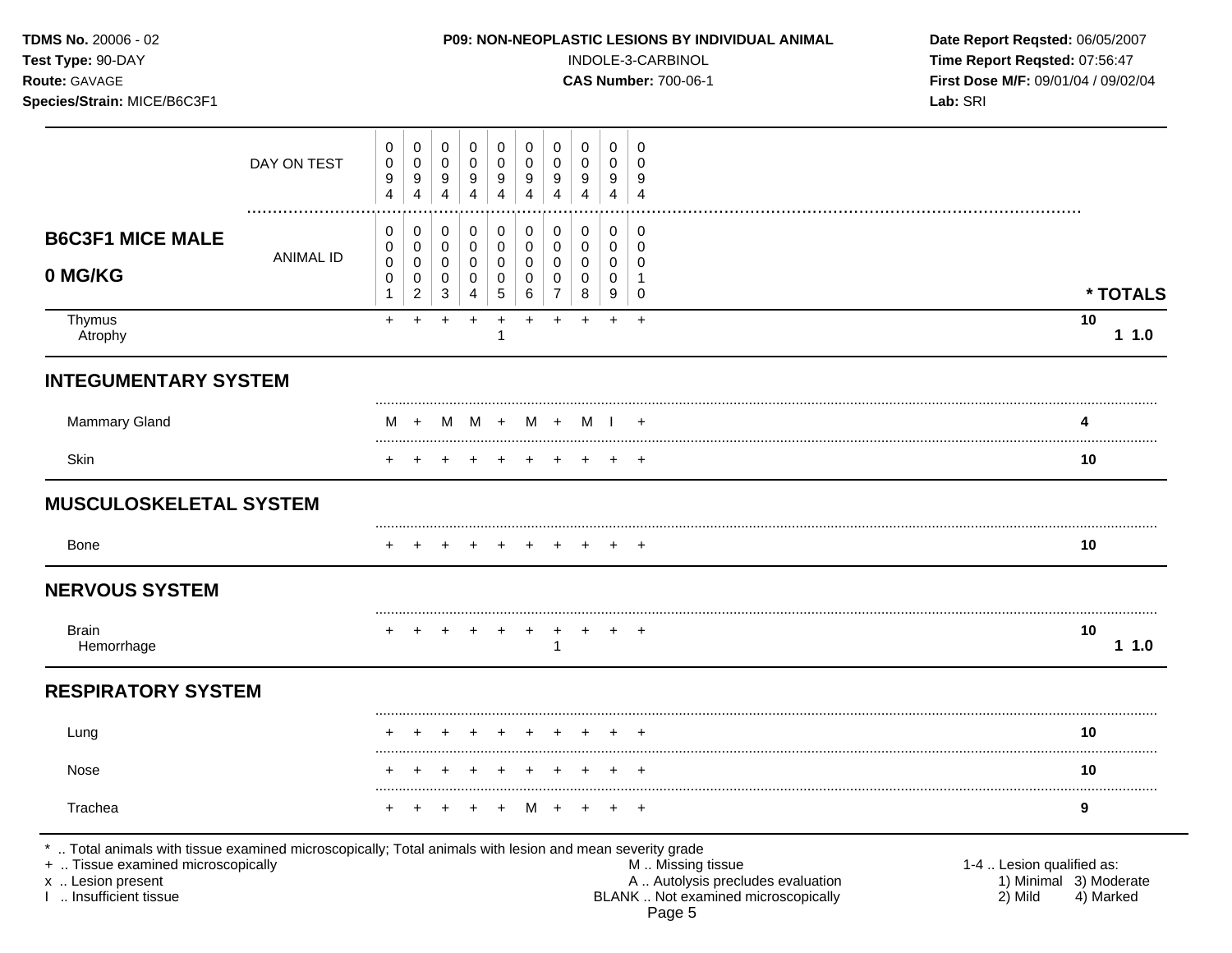| TDMS No. 20006 - 02<br>Test Type: 90-DAY<br>Route: GAVAGE<br>Species/Strain: MICE/B6C3F1 |                      |                       |                       |                       |                                 | <b>P09: NON-NEOPLASTIC LESIONS BY INDIVIDUAL ANIMAL</b> |                                 |                                              | INDOLE-3-CARBINOL<br><b>CAS Number: 700-06-1</b> | Date Report Reqsted: 06/05/2007<br>Time Report Reqsted: 07:56:47<br>First Dose M/F: 09/01/04 / 09/02/04<br>Lab: SRI |                                              |            |
|------------------------------------------------------------------------------------------|----------------------|-----------------------|-----------------------|-----------------------|---------------------------------|---------------------------------------------------------|---------------------------------|----------------------------------------------|--------------------------------------------------|---------------------------------------------------------------------------------------------------------------------|----------------------------------------------|------------|
|                                                                                          | DAY ON TEST          | 0<br>0<br>9<br>4      | 0<br>0<br>9<br>4      | 0<br>0<br>9<br>4      | 0<br>0<br>9<br>$\overline{4}$   | 0<br>0<br>$\boldsymbol{9}$<br>4                         | 0<br>0<br>$\boldsymbol{9}$<br>4 | 0<br>0<br>9<br>4                             | 0<br>0<br>9<br>4                                 | 0<br>0<br>9<br>4                                                                                                    | $\Omega$<br>$\Omega$<br>9<br>4               |            |
| <b>B6C3F1 MICE MALE</b><br>0 MG/KG                                                       | <br><b>ANIMAL ID</b> | 0<br>0<br>0<br>0<br>1 | 0<br>0<br>0<br>0<br>2 | 0<br>0<br>0<br>0<br>3 | $\mathbf 0$<br>0<br>0<br>0<br>4 | 0<br>0<br>0<br>0<br>5                                   | 0<br>0<br>0<br>0<br>6           | $\mathbf 0$<br>0<br>0<br>0<br>$\overline{7}$ | 0<br>0<br>0<br>0<br>8                            | 0<br>0<br>0<br>0<br>9                                                                                               | $\Omega$<br>$\Omega$<br>$\Omega$<br>$\Omega$ | * TOTALS   |
| <b>SPECIAL SENSES SYSTEM</b>                                                             |                      |                       |                       |                       |                                 |                                                         |                                 |                                              |                                                  |                                                                                                                     |                                              |            |
| Eye<br>Lens, Degeneration                                                                |                      |                       |                       |                       |                                 |                                                         |                                 |                                              | 3                                                |                                                                                                                     |                                              | 10<br>13.0 |
| Harderian Gland<br>Inflammation, Chronic                                                 |                      |                       |                       |                       |                                 |                                                         |                                 |                                              |                                                  |                                                                                                                     | $\overline{2}$                               | 10<br>12.0 |
| <b>URINARY SYSTEM</b>                                                                    |                      |                       |                       |                       |                                 |                                                         |                                 |                                              |                                                  |                                                                                                                     |                                              |            |
| Kidney<br>Nephropathy                                                                    |                      |                       |                       |                       |                                 |                                                         |                                 |                                              |                                                  |                                                                                                                     |                                              | 10<br>1.0  |
| <b>Urinary Bladder</b>                                                                   |                      |                       |                       |                       |                                 |                                                         |                                 |                                              |                                                  |                                                                                                                     | $\pm$                                        | 10         |

\* .. Total animals with tissue examined microscopically; Total animals with lesion and mean severity grade

+ .. Tissue examined microscopically M .. Missing tissue 1-4 .. Lesion qualified as: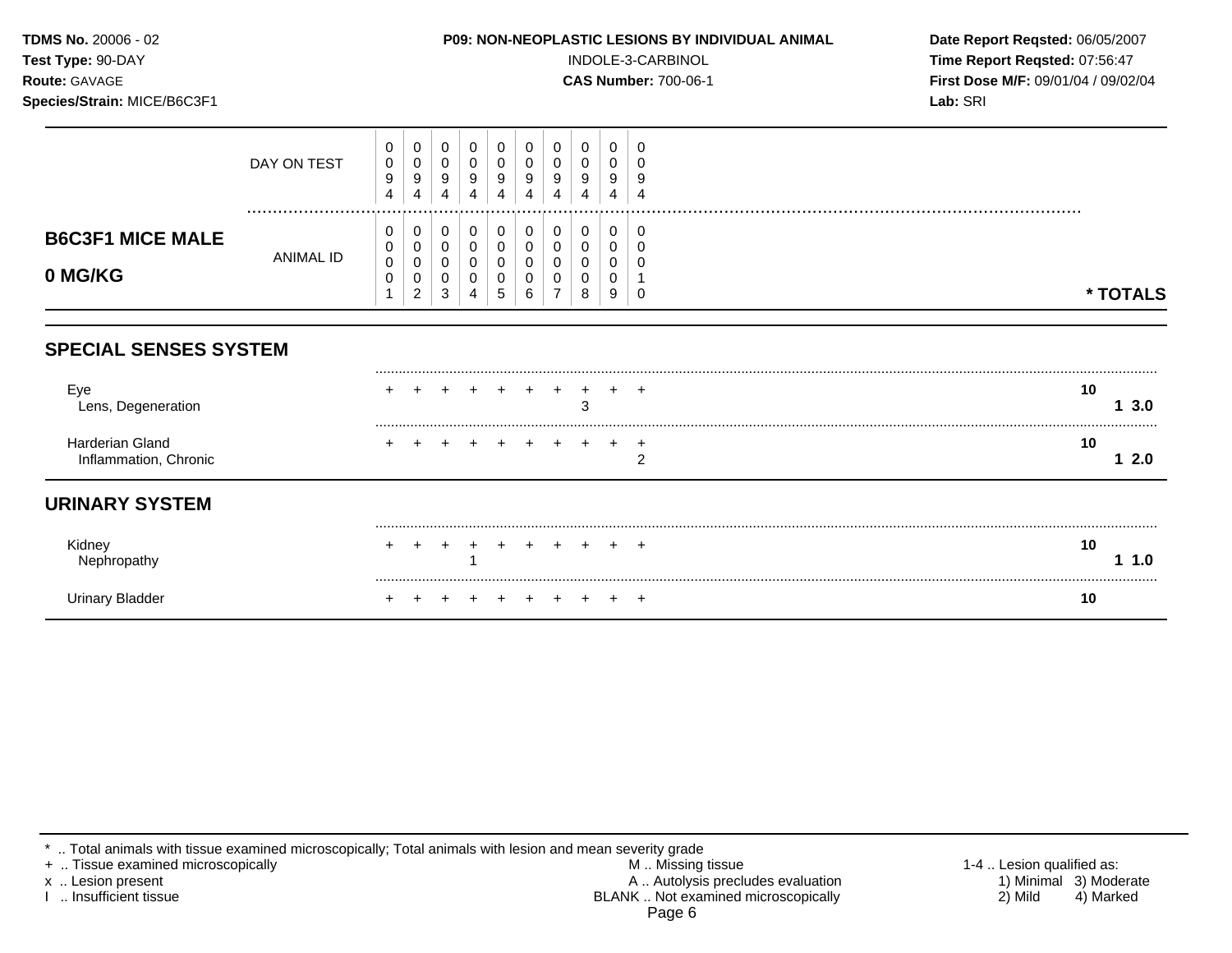**Test Type:** 90-DAY INDOLE-3-CARBINOL **Time Report Reqsted:** 07:56:47 **Route:** GAVAGE **CAS Number:** 700-06-1 **First Dose M/F:** 09/01/04 / 09/02/04 **Species/Strain:** MICE/B6C3F1 **Lab:** SRI

|                                             | DAY ON TEST      | 0<br>0<br>9<br>$\overline{4}$               | 0<br>0<br>9<br>$\overline{4}$       | 0<br>0<br>9<br>$\overline{4}$                            | 0<br>0<br>9<br>4                                       | 0<br>0<br>9<br>$\overline{4}$              | 0<br>0<br>9<br>4           | 0<br>0<br>9<br>4                    | 0<br>0<br>9<br>$\boldsymbol{\Lambda}$  | 0<br>0<br>9<br>$\overline{4}$                   | 0<br>0<br>9<br>$\overline{4}$                |           |
|---------------------------------------------|------------------|---------------------------------------------|-------------------------------------|----------------------------------------------------------|--------------------------------------------------------|--------------------------------------------|----------------------------|-------------------------------------|----------------------------------------|-------------------------------------------------|----------------------------------------------|-----------|
| <b>B6C3F1 MICE MALE</b>                     |                  | 0<br>0                                      | 0<br>0                              | 0<br>$\pmb{0}$                                           | 0<br>0                                                 | 0<br>$\pmb{0}$                             | 0<br>0                     | 0<br>0                              | 0<br>0                                 | 0<br>0                                          | 0<br>$\mathbf 0$                             |           |
| <b>15.6 MG/KG</b>                           | <b>ANIMAL ID</b> | $\mathbf 0$<br>$\mathbf{1}$<br>$\mathbf{1}$ | 0<br>$\mathbf{1}$<br>$\overline{2}$ | $\mathbf 0$<br>$\mathbf{1}$<br>$\ensuremath{\mathsf{3}}$ | $\mathbf 0$<br>$\mathbf{1}$<br>$\overline{\mathbf{4}}$ | $\mathbf 0$<br>$\mathbf{1}$<br>$\,$ 5 $\,$ | 0<br>$\mathbf{1}$<br>$\,6$ | 0<br>$\mathbf{1}$<br>$\overline{7}$ | $\mathbf 0$<br>$\mathbf{1}$<br>$\,8\,$ | $\mathbf 0$<br>$\mathbf{1}$<br>$\boldsymbol{9}$ | $\mathbf 0$<br>$\overline{c}$<br>$\mathbf 0$ | * TOTALS  |
| <b>ALIMENTARY SYSTEM</b>                    |                  |                                             |                                     |                                                          |                                                        |                                            |                            |                                     |                                        |                                                 |                                              |           |
| Liver                                       |                  |                                             |                                     |                                                          |                                                        |                                            |                            |                                     |                                        |                                                 |                                              | 10        |
| <b>CARDIOVASCULAR SYSTEM</b><br><b>NONE</b> |                  |                                             |                                     |                                                          |                                                        |                                            |                            |                                     |                                        |                                                 |                                              |           |
| <b>ENDOCRINE SYSTEM</b><br><b>NONE</b>      |                  |                                             |                                     |                                                          |                                                        |                                            |                            |                                     |                                        |                                                 |                                              |           |
| <b>GENERAL BODY SYSTEM</b><br><b>NONE</b>   |                  |                                             |                                     |                                                          |                                                        |                                            |                            |                                     |                                        |                                                 |                                              |           |
| <b>GENITAL SYSTEM</b><br><b>NONE</b>        |                  |                                             |                                     |                                                          |                                                        |                                            |                            |                                     |                                        |                                                 |                                              |           |
| <b>HEMATOPOIETIC SYSTEM</b>                 |                  |                                             |                                     |                                                          |                                                        |                                            |                            |                                     |                                        |                                                 |                                              |           |
| Spleen<br>Hematopoietic Cell Proliferation  |                  |                                             |                                     |                                                          |                                                        | $\ddot{}$<br>$\mathbf{3}$                  |                            | $+$                                 | $^{+}$<br>3                            |                                                 |                                              | 3<br>23.0 |
| <b>INTEGUMENTARY SYSTEM</b><br><b>NONE</b>  |                  |                                             |                                     |                                                          |                                                        |                                            |                            |                                     |                                        |                                                 |                                              |           |
|                                             |                  |                                             |                                     |                                                          |                                                        |                                            |                            |                                     |                                        |                                                 |                                              |           |

\* .. Total animals with tissue examined microscopically; Total animals with lesion and mean severity grade

+ .. Tissue examined microscopically M .. Missing tissue 1-4 .. Lesion qualified as: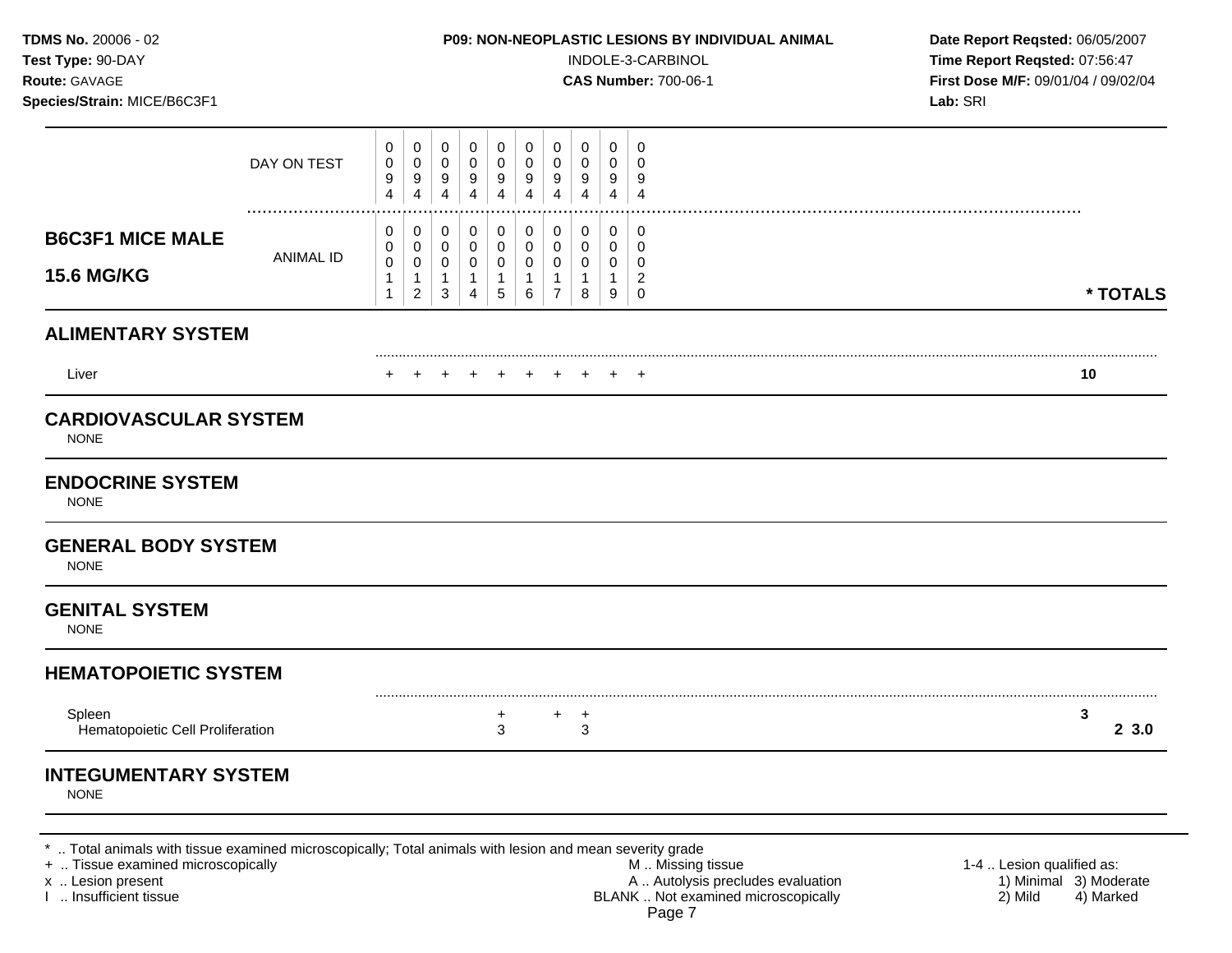**Test Type:**  $90-DAY$  **INDOLE-3-CARBINOL Time Report Reqsted: 07:56:47 Route:** GAVAGE **CAS Number:** 700-06-1 **First Dose M/F:** 09/01/04 / 09/02/04 **Species/Strain:** MICE/B6C3F1 **Lab:** SRI

|                         | DAY ON TEST      | 0<br>0<br>9 | U<br>◡<br>9        | U<br>J<br>9 | U<br>ν<br>9 | a | U<br>9 |   | 0<br>0<br>9 | U<br>U<br>9 | - 0      |  |
|-------------------------|------------------|-------------|--------------------|-------------|-------------|---|--------|---|-------------|-------------|----------|--|
|                         |                  | 4           | 4                  | 4           | 4           |   | 4      | 4 | 4           | 4           | -4       |  |
| <b>B6C3F1 MICE MALE</b> | <b>ANIMAL ID</b> | 0<br>0      | U<br>U             | U<br>U      | υ<br>ν      |   |        |   | 0<br>0      | 0<br>0      | - G      |  |
| <b>15.6 MG/KG</b>       |                  | 0           | ◡<br>ົ<br><u>_</u> | ີ<br>v      | 4           |   | 6      |   | 0<br>8      | U<br>9      | * TOTALS |  |

## **MUSCULOSKELETAL SYSTEM**

NONE

## **NERVOUS SYSTEM**

NONE

# **RESPIRATORY SYSTEM**

**NONE** 

# **SPECIAL SENSES SYSTEM**

NONE

## **URINARY SYSTEM**

NONE

\* .. Total animals with tissue examined microscopically; Total animals with lesion and mean severity grade<br>+ .. Tissue examined microscopically

+ .. Tissue examined microscopically the state of the state of the M .. Missing tissue 1-4 .. Lesion qualified as: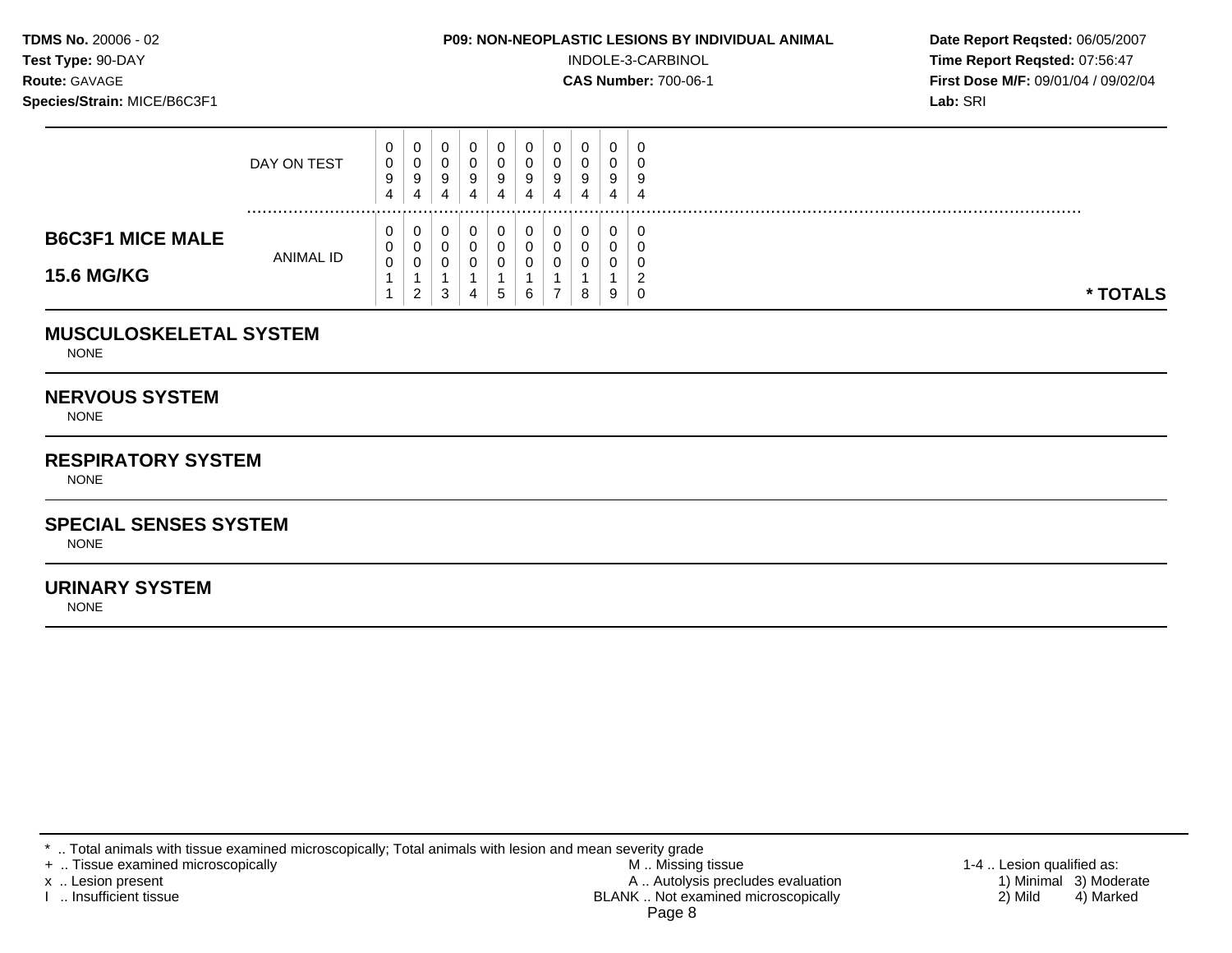**Test Type:** 90-DAY INDOLE-3-CARBINOL **Time Report Reqsted:** 07:56:47 **Route:** GAVAGE **CAS Number:** 700-06-1 **First Dose M/F:** 09/01/04 / 09/02/04 **Species/Strain:** MICE/B6C3F1 **Lab:** SRI

|                                                                                       | DAY ON TEST          | 0<br>0<br>9<br>4                              | 0<br>0<br>$\boldsymbol{9}$<br>$\overline{4}$    | 0<br>$\mathbf 0$<br>9<br>$\overline{4}$       | 0<br>$\mathbf 0$<br>$\boldsymbol{9}$<br>$\overline{4}$              | 0<br>$\mathbf 0$<br>9<br>$\overline{4}$                         | 0<br>0<br>9<br>$\overline{4}$                                | 0<br>0<br>9<br>$\overline{4}$                                    | 0<br>0<br>9<br>4                             | 0<br>0<br>9<br>4                       | $\mathbf 0$<br>0<br>9<br>$\overline{4}$          |          |  |
|---------------------------------------------------------------------------------------|----------------------|-----------------------------------------------|-------------------------------------------------|-----------------------------------------------|---------------------------------------------------------------------|-----------------------------------------------------------------|--------------------------------------------------------------|------------------------------------------------------------------|----------------------------------------------|----------------------------------------|--------------------------------------------------|----------|--|
| <b>B6C3F1 MICE MALE</b><br>31.25 MG/KG                                                | <br><b>ANIMAL ID</b> | 0<br>0<br>0<br>$\overline{c}$<br>$\mathbf{1}$ | 0<br>0<br>0<br>$\overline{c}$<br>$\overline{2}$ | 0<br>0<br>0<br>$\overline{2}$<br>$\mathbf{3}$ | 0<br>$\mathbf 0$<br>$\mathbf 0$<br>$\overline{a}$<br>$\overline{4}$ | 0<br>$\mathbf 0$<br>$\mathbf 0$<br>$\overline{c}$<br>$\sqrt{5}$ | 0<br>$\mathbf 0$<br>$\mathbf 0$<br>$\overline{c}$<br>$\,6\,$ | 0<br>$\mathbf 0$<br>$\Omega$<br>$\overline{c}$<br>$\overline{7}$ | 0<br>$\mathbf 0$<br>0<br>$\overline{c}$<br>8 | 0<br>0<br>0<br>$\overline{c}$<br>$9\,$ | 0<br>$\mathbf 0$<br>$\Omega$<br>3<br>$\mathbf 0$ | * TOTALS |  |
| <b>ALIMENTARY SYSTEM</b>                                                              |                      |                                               |                                                 |                                               |                                                                     |                                                                 |                                                              |                                                                  |                                              |                                        |                                                  |          |  |
| Liver                                                                                 |                      | $\pm$                                         |                                                 | $+$                                           | $+$                                                                 | $+$                                                             | $+$                                                          | $+$                                                              | $+$                                          | $+$                                    | $\overline{+}$                                   | 10       |  |
| <b>CARDIOVASCULAR SYSTEM</b><br><b>NONE</b><br><b>ENDOCRINE SYSTEM</b><br><b>NONE</b> |                      |                                               |                                                 |                                               |                                                                     |                                                                 |                                                              |                                                                  |                                              |                                        |                                                  |          |  |
| <b>GENERAL BODY SYSTEM</b><br><b>NONE</b>                                             |                      |                                               |                                                 |                                               |                                                                     |                                                                 |                                                              |                                                                  |                                              |                                        |                                                  |          |  |
| <b>GENITAL SYSTEM</b><br><b>NONE</b>                                                  |                      |                                               |                                                 |                                               |                                                                     |                                                                 |                                                              |                                                                  |                                              |                                        |                                                  |          |  |
| <b>HEMATOPOIETIC SYSTEM</b><br><b>NONE</b>                                            |                      |                                               |                                                 |                                               |                                                                     |                                                                 |                                                              |                                                                  |                                              |                                        |                                                  |          |  |
| <b>INTEGUMENTARY SYSTEM</b><br><b>NONE</b>                                            |                      |                                               |                                                 |                                               |                                                                     |                                                                 |                                                              |                                                                  |                                              |                                        |                                                  |          |  |
| <b>MUSCULOSKELETAL SYSTEM</b>                                                         |                      |                                               |                                                 |                                               |                                                                     |                                                                 |                                                              |                                                                  |                                              |                                        |                                                  |          |  |

\* .. Total animals with tissue examined microscopically; Total animals with lesion and mean severity grade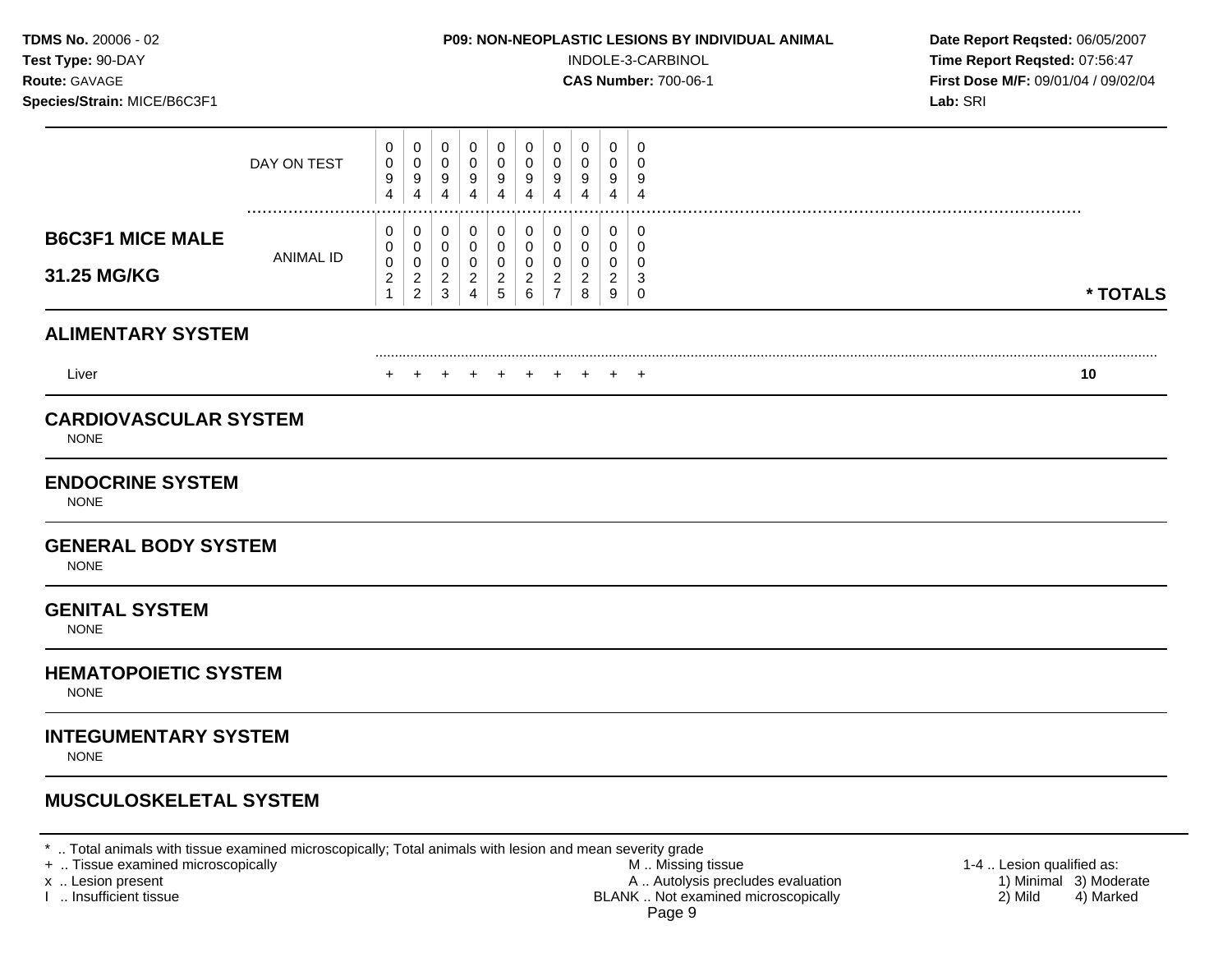**Test Type:**  $90-DAY$  **INDOLE-3-CARBINOL Time Report Reqsted: 07:56:47 Route:** GAVAGE **CAS Number:** 700-06-1 **First Dose M/F:** 09/01/04 / 09/02/04 **Species/Strain:** MICE/B6C3F1 **Lab:** SRI

|                                        | DAY ON TEST | υ<br>0<br>9<br>4                            | 0<br>0<br>9<br>4                                       | U<br>υ<br>9<br>4                   | č<br>4 | 9<br>4      | 0<br>0<br>9<br>4            | 0<br>0<br>-9<br>4              | U.<br>υ<br>9<br>4                      | U<br>Ч<br>4 |          |
|----------------------------------------|-------------|---------------------------------------------|--------------------------------------------------------|------------------------------------|--------|-------------|-----------------------------|--------------------------------|----------------------------------------|-------------|----------|
| <b>B6C3F1 MICE MALE</b><br>31.25 MG/KG | ANIMAL ID   | v<br>v<br>$\sim$<br>υ<br>$\sim$<br><u>_</u> | 0<br>0<br>0<br>ົ<br><u>_</u><br>$\Omega$<br>$\epsilon$ | U<br>ັບ<br>$\sim$<br><u>_</u><br>3 |        | ◠<br>∽<br>J | 0<br>υ<br><sup>o</sup><br>6 | 0<br>0<br>0<br>$\sqrt{2}$<br>8 | 0<br>v<br>v<br>$\sim$<br><u>_</u><br>9 | U<br>u      | * TOTALS |

NONE

# **NERVOUS SYSTEM**

NONE

# **RESPIRATORY SYSTEM**

NONE

### **SPECIAL SENSES SYSTEM**

NONE

# **URINARY SYSTEM**

NONE

\* .. Total animals with tissue examined microscopically; Total animals with lesion and mean severity grade<br>+ .. Tissue examined microscopically

+ .. Tissue examined microscopically the state of the state of the M .. Missing tissue 1-4 .. Lesion qualified as: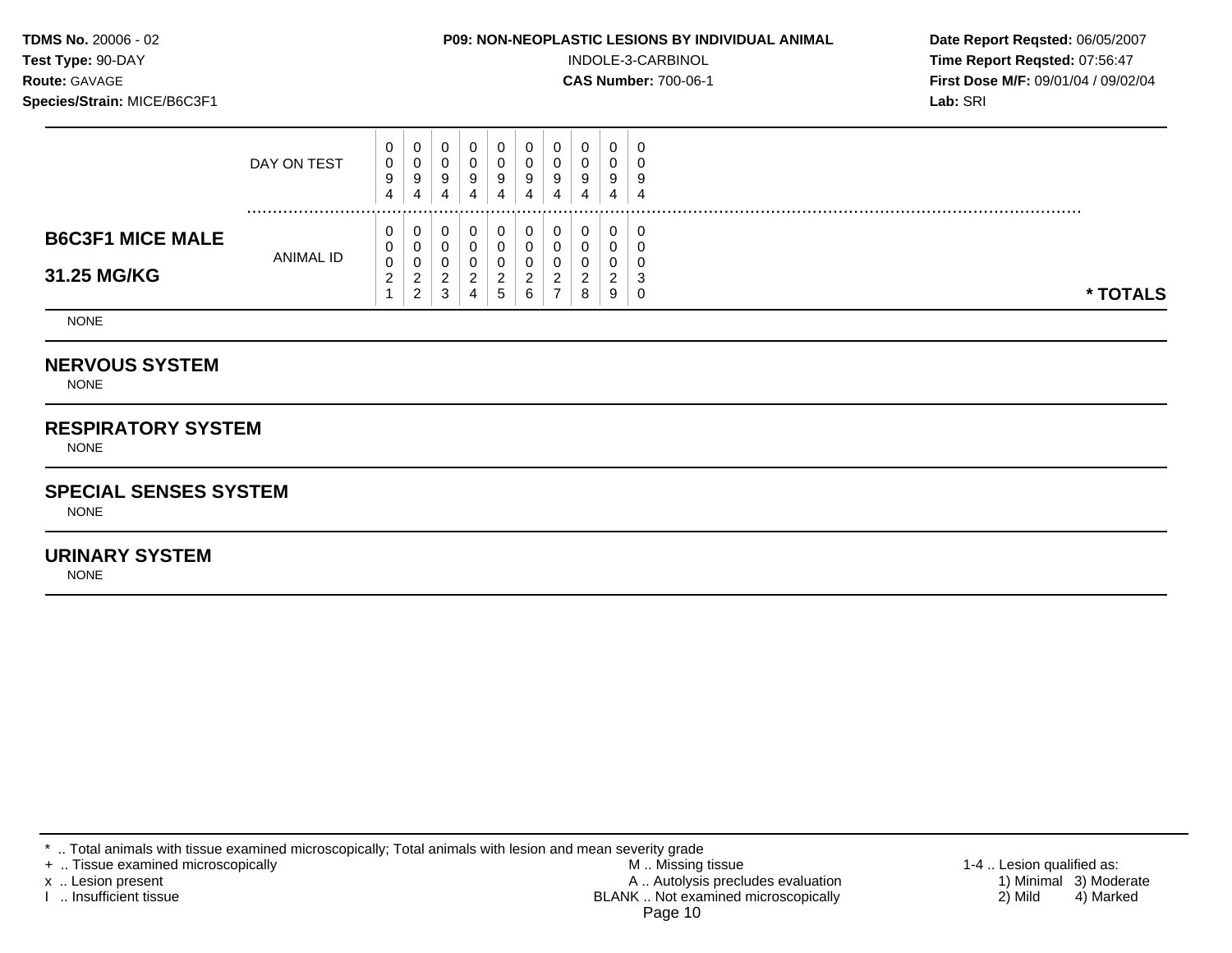**Test Type:** 90-DAY INDOLE-3-CARBINOL **Time Report Reqsted:** 07:56:47 **Route:** GAVAGE **CAS Number:** 700-06-1 **First Dose M/F:** 09/01/04 / 09/02/04 **Species/Strain:** MICE/B6C3F1 **Lab:** SRI

|                                                                                                                                    | DAY ON TEST      | 0<br>0<br>9<br>4                 | 0<br>0<br>9<br>$\overline{4}$               | 0<br>0<br>$\boldsymbol{9}$<br>$\overline{4}$             | $\mathbf 0$<br>0<br>9<br>$\overline{4}$                              | 0<br>0<br>9<br>$\overline{4}$  | 0<br>0<br>9<br>$\overline{4}$    | $\mathbf 0$<br>0<br>9<br>4                          | 0<br>0<br>9<br>4                | $\mathbf 0$<br>0<br>9<br>$\overline{4}$ | $\mathbf 0$<br>0<br>9<br>$\overline{4}$ |          |
|------------------------------------------------------------------------------------------------------------------------------------|------------------|----------------------------------|---------------------------------------------|----------------------------------------------------------|----------------------------------------------------------------------|--------------------------------|----------------------------------|-----------------------------------------------------|---------------------------------|-----------------------------------------|-----------------------------------------|----------|
| <b>B6C3F1 MICE MALE</b><br><b>62.5 MG/KG</b>                                                                                       | <b>ANIMAL ID</b> | 0<br>0<br>0<br>3<br>$\mathbf{1}$ | 0<br>0<br>0<br>$\sqrt{3}$<br>$\overline{c}$ | 0<br>0<br>0<br>$\ensuremath{\mathsf{3}}$<br>$\mathbf{3}$ | 0<br>$\mathbf 0$<br>0<br>$\ensuremath{\mathsf{3}}$<br>$\overline{4}$ | 0<br>0<br>0<br>3<br>$\sqrt{5}$ | 0<br>0<br>0<br>$\mathbf{3}$<br>6 | $\mathbf 0$<br>0<br>$\Omega$<br>3<br>$\overline{7}$ | 0<br>$\mathbf 0$<br>0<br>3<br>8 | 0<br>$\mathbf 0$<br>0<br>3<br>9         | 0<br>0<br>$\Omega$<br>4<br>$\mathbf 0$  | * TOTALS |
| <b>ALIMENTARY SYSTEM</b>                                                                                                           |                  |                                  |                                             |                                                          |                                                                      |                                |                                  |                                                     |                                 |                                         |                                         |          |
| Liver                                                                                                                              |                  |                                  |                                             | $\pm$                                                    | $\pm$                                                                | $\overline{+}$                 | $+$                              |                                                     |                                 | $\pm$                                   | $\overline{+}$                          | 10       |
| <b>CARDIOVASCULAR SYSTEM</b><br><b>NONE</b><br><b>ENDOCRINE SYSTEM</b><br><b>NONE</b><br><b>GENERAL BODY SYSTEM</b><br><b>NONE</b> |                  |                                  |                                             |                                                          |                                                                      |                                |                                  |                                                     |                                 |                                         |                                         |          |
| <b>GENITAL SYSTEM</b><br><b>NONE</b>                                                                                               |                  |                                  |                                             |                                                          |                                                                      |                                |                                  |                                                     |                                 |                                         |                                         |          |
| <b>HEMATOPOIETIC SYSTEM</b><br><b>NONE</b>                                                                                         |                  |                                  |                                             |                                                          |                                                                      |                                |                                  |                                                     |                                 |                                         |                                         |          |
| <b>INTEGUMENTARY SYSTEM</b><br><b>NONE</b>                                                                                         |                  |                                  |                                             |                                                          |                                                                      |                                |                                  |                                                     |                                 |                                         |                                         |          |
| <b>MUSCULOSKELETAL SYSTEM</b>                                                                                                      |                  |                                  |                                             |                                                          |                                                                      |                                |                                  |                                                     |                                 |                                         |                                         |          |

\* .. Total animals with tissue examined microscopically; Total animals with lesion and mean severity grade<br>+ .. Tissue examined microscopically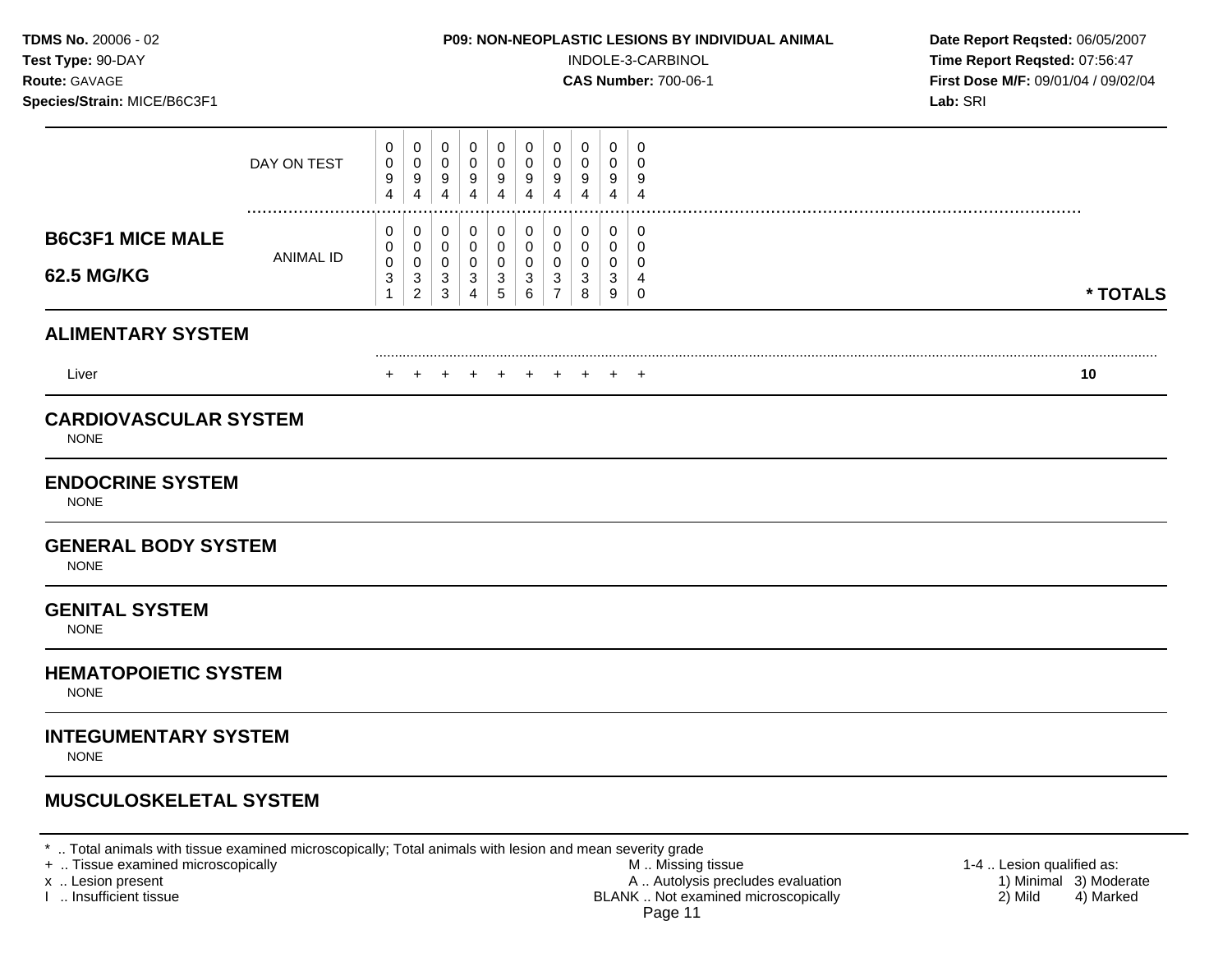**Test Type:**  $90-DAY$  **INDOLE-3-CARBINOL Time Report Reqsted: 07:56:47 Route:** GAVAGE **CAS Number:** 700-06-1 **First Dose M/F:** 09/01/04 / 09/02/04 **Species/Strain:** MICE/B6C3F1 **Lab:** SRI

|                         | DAY ON TEST | U<br>0<br>9<br>4 | 0<br>$\overline{0}$<br>9<br>4 | 0<br>U<br>9<br>4 | 9<br>4 | 0<br>O<br>9<br>4 | U<br>υ<br>9<br>4 | U<br>g     | 0<br>U<br>9<br>4  | v<br>4 | U<br>Ч<br>- 4 |          |
|-------------------------|-------------|------------------|-------------------------------|------------------|--------|------------------|------------------|------------|-------------------|--------|---------------|----------|
| <b>B6C3F1 MICE MALE</b> | ANIMAL ID   | υ                | $\mathbf{0}$<br>0             | 0<br>0           |        | 0<br>O           | υ                |            |                   |        | C             |          |
| 62.5 MG/KG              |             | 0<br>◡           | 0<br>3<br>ົ<br>∠              | U<br>◠<br>د<br>3 | P      | O<br>-3<br>. 5   | ◠<br>ັ<br>6      | $\sqrt{2}$ | $\sim$<br>د.<br>8 |        | J             | * TOTALS |

NONE

# **NERVOUS SYSTEM**

NONE

# **RESPIRATORY SYSTEM**

NONE

### **SPECIAL SENSES SYSTEM**

NONE

# **URINARY SYSTEM**

NONE

\* .. Total animals with tissue examined microscopically; Total animals with lesion and mean severity grade<br>+ .. Tissue examined microscopically

+ .. Tissue examined microscopically the state of the state of the M .. Missing tissue 1-4 .. Lesion qualified as: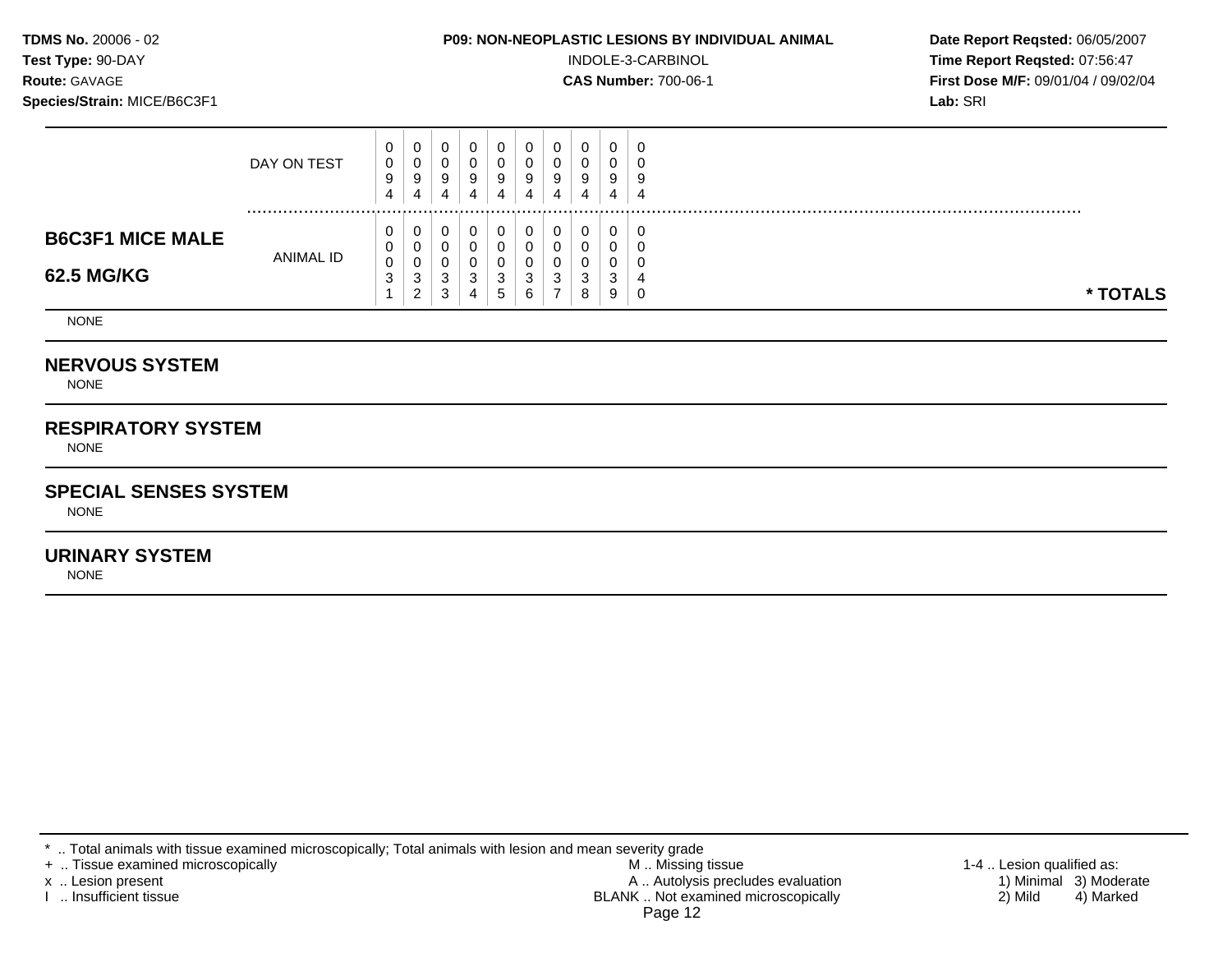**Test Type:** 90-DAY INDOLE-3-CARBINOL **Time Report Reqsted:** 07:56:47 **Route:** GAVAGE **CAS Number:** 700-06-1 **First Dose M/F:** 09/01/04 / 09/02/04

|                             |                                                                                                                                                                   |                                                                |                                         |                                                   |                                                     |                                                                          |                                                           |                                       |                                                 |                                                     | Lab: SRI   |
|-----------------------------|-------------------------------------------------------------------------------------------------------------------------------------------------------------------|----------------------------------------------------------------|-----------------------------------------|---------------------------------------------------|-----------------------------------------------------|--------------------------------------------------------------------------|-----------------------------------------------------------|---------------------------------------|-------------------------------------------------|-----------------------------------------------------|------------|
| DAY ON TEST                 | 0<br>0<br>9<br>4                                                                                                                                                  | $\pmb{0}$<br>0<br>9<br>$\overline{4}$                          | $\mathbf 0$<br>0<br>9<br>$\overline{4}$ | $\mathbf 0$<br>$\mathbf 0$<br>9<br>$\overline{4}$ | 0<br>$\mathsf{O}\xspace$<br>$9\,$<br>$\overline{4}$ | $\mathbf 0$<br>$\mathsf{O}\xspace$<br>$\boldsymbol{9}$<br>$\overline{4}$ | $\mathbf 0$<br>$\mathbf 0$<br>9<br>$\overline{4}$         | $\pmb{0}$<br>0<br>9<br>$\overline{4}$ | $\pmb{0}$<br>$\mathbf 0$<br>9<br>$\overline{4}$ | $\mathbf 0$<br>0<br>$9\,$<br>$\overline{4}$         |            |
| <b>ANIMAL ID</b>            | 0<br>0<br>0<br>$\overline{\mathbf{r}}$<br>$\mathbf{1}$                                                                                                            | 0<br>0<br>$\boldsymbol{0}$<br>$\overline{4}$<br>$\overline{2}$ | 0<br>0<br>0<br>4<br>$\mathbf{3}$        | $\mathbf 0$<br>0<br>0<br>4<br>$\overline{4}$      | 0<br>$\mathbf 0$<br>$\mathbf 0$<br>4<br>5           | $\mathbf 0$<br>0<br>$\mathbf 0$<br>$\overline{4}$<br>$\,6\,$             | 0<br>0<br>$\mathbf 0$<br>$\overline{4}$<br>$\overline{7}$ | 0<br>0<br>0<br>4<br>8                 | $\mathbf 0$<br>0<br>0<br>4<br>$9\,$             | $\mathbf 0$<br>$\mathbf 0$<br>0<br>5<br>$\mathbf 0$ | * TOTALS   |
|                             |                                                                                                                                                                   |                                                                |                                         |                                                   |                                                     |                                                                          |                                                           |                                       |                                                 |                                                     |            |
|                             |                                                                                                                                                                   |                                                                |                                         |                                                   |                                                     | $\ddot{}$                                                                | $\ddot{}$<br>$\sqrt{3}$                                   |                                       |                                                 |                                                     | 10<br>13.0 |
|                             |                                                                                                                                                                   |                                                                |                                         |                                                   |                                                     |                                                                          |                                                           |                                       |                                                 |                                                     |            |
|                             |                                                                                                                                                                   |                                                                |                                         |                                                   |                                                     |                                                                          |                                                           |                                       |                                                 |                                                     |            |
|                             |                                                                                                                                                                   |                                                                |                                         |                                                   |                                                     |                                                                          |                                                           |                                       |                                                 |                                                     |            |
|                             |                                                                                                                                                                   |                                                                |                                         |                                                   |                                                     |                                                                          |                                                           |                                       |                                                 |                                                     |            |
|                             |                                                                                                                                                                   |                                                                |                                         |                                                   |                                                     |                                                                          |                                                           |                                       |                                                 |                                                     |            |
| <b>INTEGUMENTARY SYSTEM</b> |                                                                                                                                                                   |                                                                |                                         |                                                   |                                                     |                                                                          |                                                           |                                       |                                                 |                                                     |            |
|                             | <b>ALIMENTARY SYSTEM</b><br>Centrilobular, Vacuolization Cytoplasmic<br><b>CARDIOVASCULAR SYSTEM</b><br><b>GENERAL BODY SYSTEM</b><br><b>HEMATOPOIETIC SYSTEM</b> |                                                                |                                         |                                                   |                                                     |                                                                          |                                                           |                                       |                                                 | $+$                                                 | $+$ $+$    |

\* .. Total animals with tissue examined microscopically; Total animals with lesion and mean severity grade<br>+ .. Tissue examined microscopically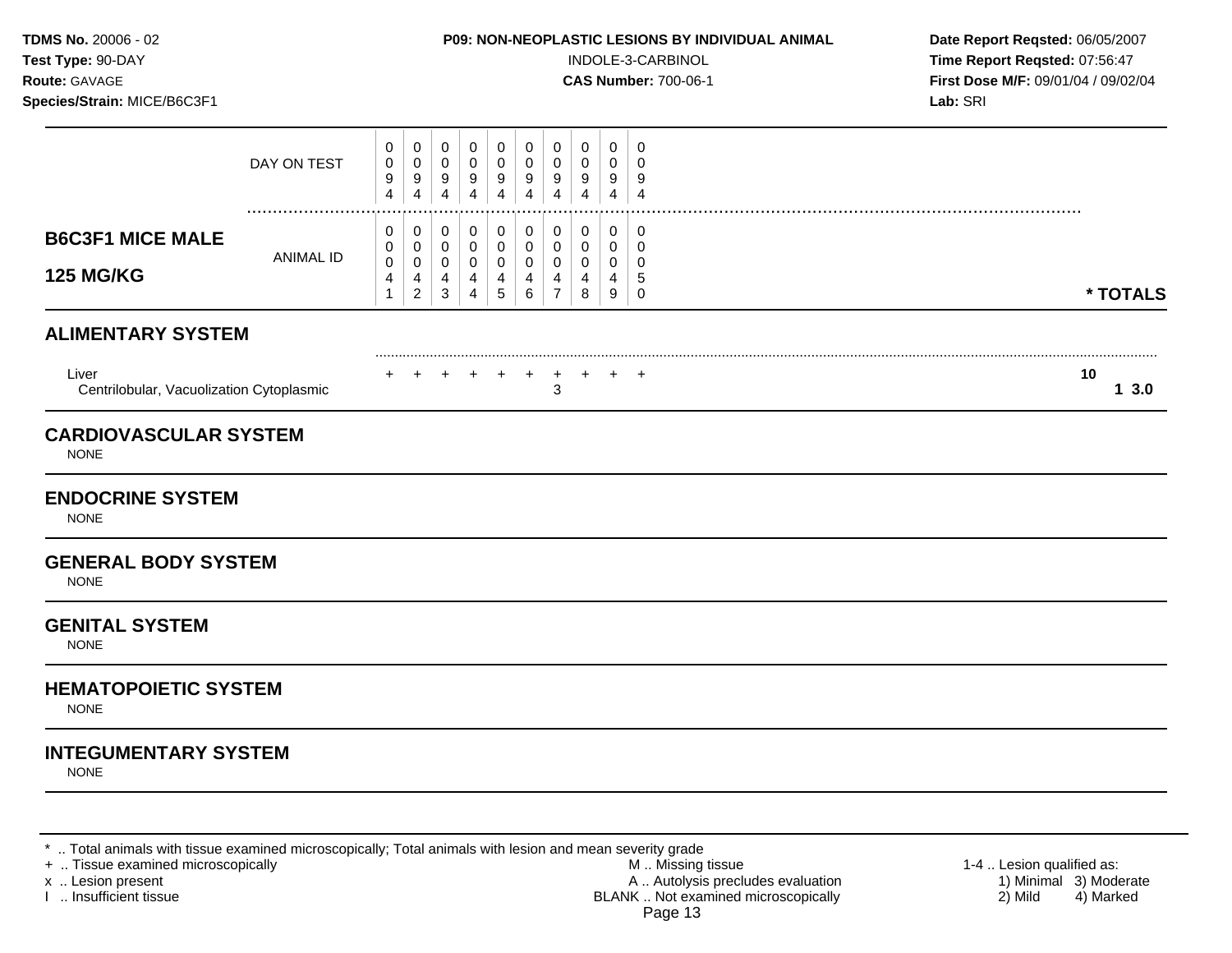**Test Type:**  $90-DAY$  **INDOLE-3-CARBINOL Time Report Reqsted: 07:56:47 Route:** GAVAGE **CAS Number:** 700-06-1 **First Dose M/F:** 09/01/04 / 09/02/04 **Species/Strain:** MICE/B6C3F1 **Lab:** SRI

|                         | DAY ON TEST      | $\mathbf{0}$<br>0<br>9<br>4 | 0<br>0<br>9<br>4 |   | 0<br>U<br>-9<br>4 | 9<br>4   | 0<br>0<br>9<br>4 | 0<br>υ<br>9<br>4 | 0<br>0<br>9 | 0<br>U<br>9<br>4 | - 0<br>Į<br>-4 |  |  |  |  |          |
|-------------------------|------------------|-----------------------------|------------------|---|-------------------|----------|------------------|------------------|-------------|------------------|----------------|--|--|--|--|----------|
| <b>B6C3F1 MICE MALE</b> |                  | 0<br>0                      | 0<br>0           |   | <b>U</b>          | <b>U</b> | U                | U<br>υ           | 0<br>0      | 0<br>O           | - 6            |  |  |  |  |          |
| <b>125 MG/KG</b>        | <b>ANIMAL ID</b> | 0<br>4                      | 0<br>4<br>2      | 3 | 4<br>4            | 4<br>G   | 6                | u<br>-           | 8           | 4<br>9           | ು<br>- 0       |  |  |  |  | * TOTALS |

## **MUSCULOSKELETAL SYSTEM**

NONE

## **NERVOUS SYSTEM**

NONE

# **RESPIRATORY SYSTEM**

**NONE** 

# **SPECIAL SENSES SYSTEM**

NONE

## **URINARY SYSTEM**

NONE

\* .. Total animals with tissue examined microscopically; Total animals with lesion and mean severity grade<br>+ .. Tissue examined microscopically

+ .. Tissue examined microscopically the state of the state of the M .. Missing tissue 1-4 .. Lesion qualified as:

x .. Lesion present 1) Minimal 3) Moderate<br>A .. Autolysis precludes evaluation 1 and 1) Minimal 3) Moderate<br>BLANK .. Not examined microscopically 2) Mild 4) Marked BLANK .. Not examined microscopically Page 14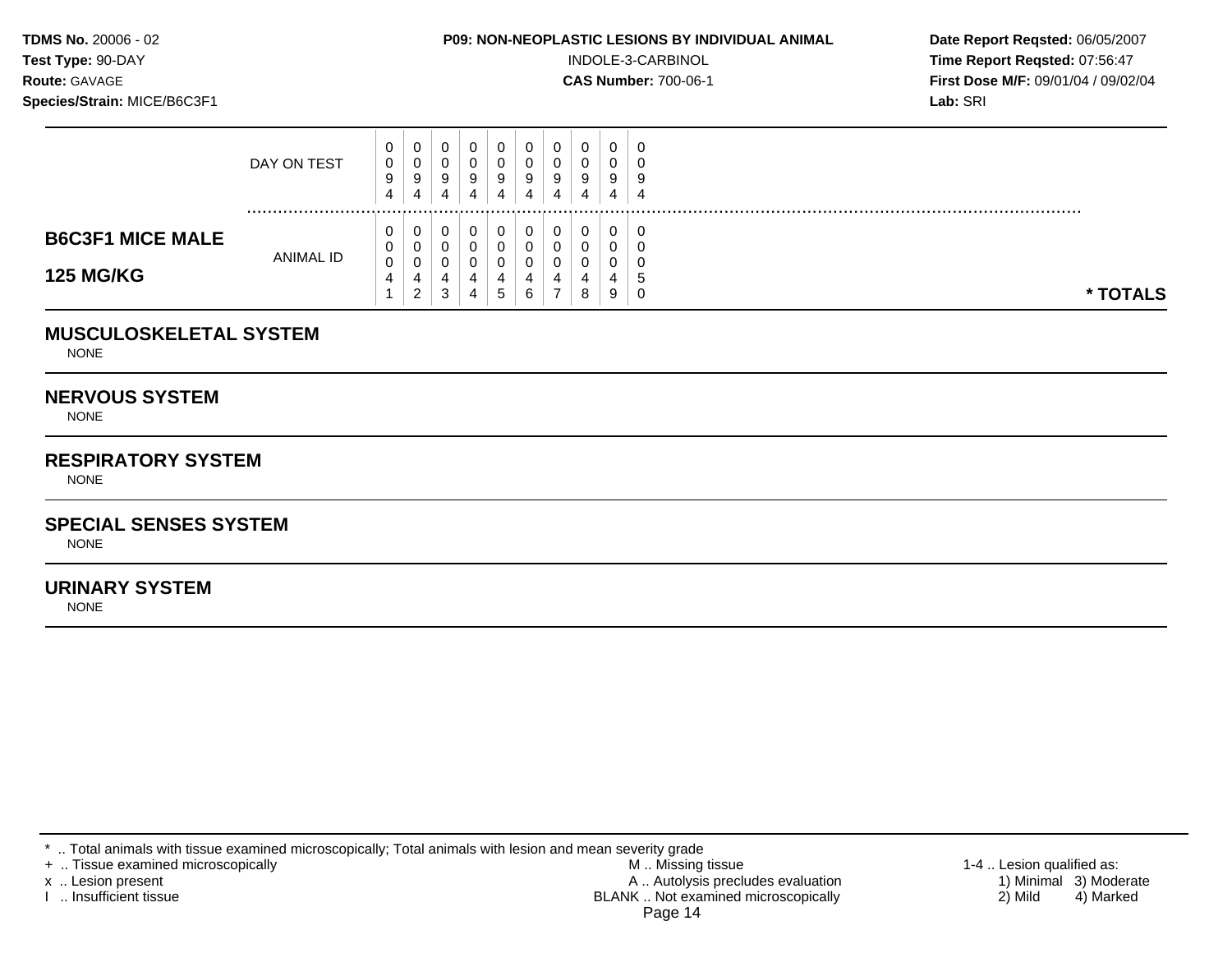| TDMS No. 20006 - 02<br>Test Type: 90-DAY<br>Route: GAVAGE<br>Species/Strain: MICE/B6C3F1 |                  |                                  |                                                                  |                                                      |                                          |                                                                        |                                                                   |                                                              |                                                         |                                                                            |                                                                  | P09: NON-NEOPLASTIC LESIONS BY INDIVIDUAL ANIMAL<br>INDOLE-3-CARBINOL<br><b>CAS Number: 700-06-1</b> | Date Report Reqsted: 06/05/2007<br>Time Report Reqsted: 07:56:47<br>First Dose M/F: 09/01/04 / 09/02/04<br>Lab: SRI |
|------------------------------------------------------------------------------------------|------------------|----------------------------------|------------------------------------------------------------------|------------------------------------------------------|------------------------------------------|------------------------------------------------------------------------|-------------------------------------------------------------------|--------------------------------------------------------------|---------------------------------------------------------|----------------------------------------------------------------------------|------------------------------------------------------------------|------------------------------------------------------------------------------------------------------|---------------------------------------------------------------------------------------------------------------------|
|                                                                                          | DAY ON TEST      | 0<br>$\mathsf 0$<br>9<br>4       | $\mathbf 0$<br>$\pmb{0}$<br>$\boldsymbol{9}$<br>$\overline{4}$   | $\mathbf 0$<br>$\mathbf 0$<br>$\boldsymbol{9}$<br>4  | $\mathbf 0$<br>$\mathbf 0$<br>$9\,$<br>4 | 0<br>$\mathbf 0$<br>$\boldsymbol{9}$<br>$\overline{4}$                 | $\pmb{0}$<br>$\pmb{0}$<br>$\boldsymbol{9}$<br>4                   | 0<br>$\mathbf 0$<br>$\boldsymbol{9}$<br>$\overline{4}$       | 0<br>$\pmb{0}$<br>9<br>$\overline{4}$                   | $\mathbf 0$<br>$\mathbf 0$<br>$9\,$<br>$\overline{4}$                      | $\overline{0}$<br>$\mathbf 0$<br>9<br>$\overline{4}$             |                                                                                                      |                                                                                                                     |
| <b>B6C3F1 MICE MALE</b><br><b>250 MG/KG</b>                                              | <b>ANIMAL ID</b> | 0<br>0<br>0<br>5<br>$\mathbf{1}$ | $\pmb{0}$<br>0<br>$\mathbf 0$<br>$\,$ 5 $\,$<br>$\boldsymbol{2}$ | $\pmb{0}$<br>$\mathbf 0$<br>0<br>$\overline{5}$<br>3 | 0<br>$\mathbf 0$<br>0<br>5<br>4          | $\mathbf 0$<br>$\mathbf 0$<br>$\mathbf 0$<br>$\mathbf 5$<br>$\sqrt{5}$ | $\pmb{0}$<br>$\mathbf 0$<br>$\mathbf 0$<br>$\,$ 5 $\,$<br>$\,6\,$ | $\pmb{0}$<br>0<br>$\pmb{0}$<br>$\,$ 5 $\,$<br>$\overline{7}$ | $\pmb{0}$<br>$\pmb{0}$<br>$\pmb{0}$<br>$\,$ 5 $\,$<br>8 | $\pmb{0}$<br>$\mathbf 0$<br>$\mathbf 0$<br>$\,$ 5 $\,$<br>$\boldsymbol{9}$ | $\mathbf 0$<br>$\overline{0}$<br>$\mathbf 0$<br>6<br>$\mathbf 0$ |                                                                                                      | * TOTALS                                                                                                            |
| <b>ALIMENTARY SYSTEM</b>                                                                 |                  |                                  |                                                                  |                                                      |                                          |                                                                        |                                                                   |                                                              |                                                         |                                                                            |                                                                  |                                                                                                      |                                                                                                                     |
| Esophagus<br>Inflammation, Chronic                                                       |                  |                                  |                                                                  |                                                      |                                          |                                                                        |                                                                   | $\mathbf{1}$                                                 |                                                         |                                                                            |                                                                  |                                                                                                      | 10<br>$3 \t1.0$                                                                                                     |
| Gallbladder                                                                              |                  |                                  |                                                                  |                                                      |                                          |                                                                        |                                                                   |                                                              | М                                                       |                                                                            | м                                                                |                                                                                                      | 8                                                                                                                   |
| Intestine Large, Cecum                                                                   |                  |                                  |                                                                  |                                                      |                                          |                                                                        |                                                                   |                                                              |                                                         |                                                                            |                                                                  |                                                                                                      | 10                                                                                                                  |
| Intestine Large, Colon                                                                   |                  |                                  |                                                                  |                                                      |                                          |                                                                        |                                                                   |                                                              |                                                         |                                                                            |                                                                  |                                                                                                      | 10                                                                                                                  |
| Intestine Large, Rectum                                                                  |                  |                                  |                                                                  |                                                      |                                          |                                                                        |                                                                   |                                                              |                                                         |                                                                            |                                                                  |                                                                                                      | 10                                                                                                                  |
| Intestine Small, Duodenum                                                                |                  |                                  |                                                                  |                                                      |                                          |                                                                        |                                                                   |                                                              |                                                         |                                                                            |                                                                  |                                                                                                      | 10                                                                                                                  |
| Intestine Small, Ileum                                                                   |                  |                                  |                                                                  |                                                      |                                          |                                                                        |                                                                   |                                                              |                                                         |                                                                            |                                                                  |                                                                                                      | 10                                                                                                                  |
| Intestine Small, Jejunum                                                                 |                  |                                  |                                                                  |                                                      |                                          |                                                                        |                                                                   |                                                              |                                                         |                                                                            |                                                                  |                                                                                                      | 10                                                                                                                  |
| Liver                                                                                    |                  |                                  |                                                                  |                                                      |                                          |                                                                        |                                                                   |                                                              |                                                         |                                                                            |                                                                  |                                                                                                      | 10                                                                                                                  |
| Pancreas                                                                                 |                  |                                  |                                                                  |                                                      |                                          |                                                                        |                                                                   |                                                              |                                                         |                                                                            |                                                                  |                                                                                                      | 10                                                                                                                  |
| Salivary Glands                                                                          |                  | ٠                                |                                                                  |                                                      | ÷                                        | $\pm$                                                                  | $\pm$                                                             | $^{+}$                                                       | $\pm$                                                   | $\pm$                                                                      | $\ddot{}$                                                        |                                                                                                      | 10                                                                                                                  |
| Stomach, Forestomach                                                                     |                  |                                  |                                                                  |                                                      |                                          |                                                                        |                                                                   |                                                              |                                                         |                                                                            | $+$                                                              |                                                                                                      | 10                                                                                                                  |

\* .. Total animals with tissue examined microscopically; Total animals with lesion and mean severity grade<br>+ .. Tissue examined microscopically

x .. Lesion present

I .. Insufficient tissue

M .. Missing tissue A .. Autolysis precludes evaluation<br>BLANK .. Not examined microscopically Page 15

1-4 .. Lesion qualified as: 1) Minimal 3) Moderate  $2)$  Mild 4) Marked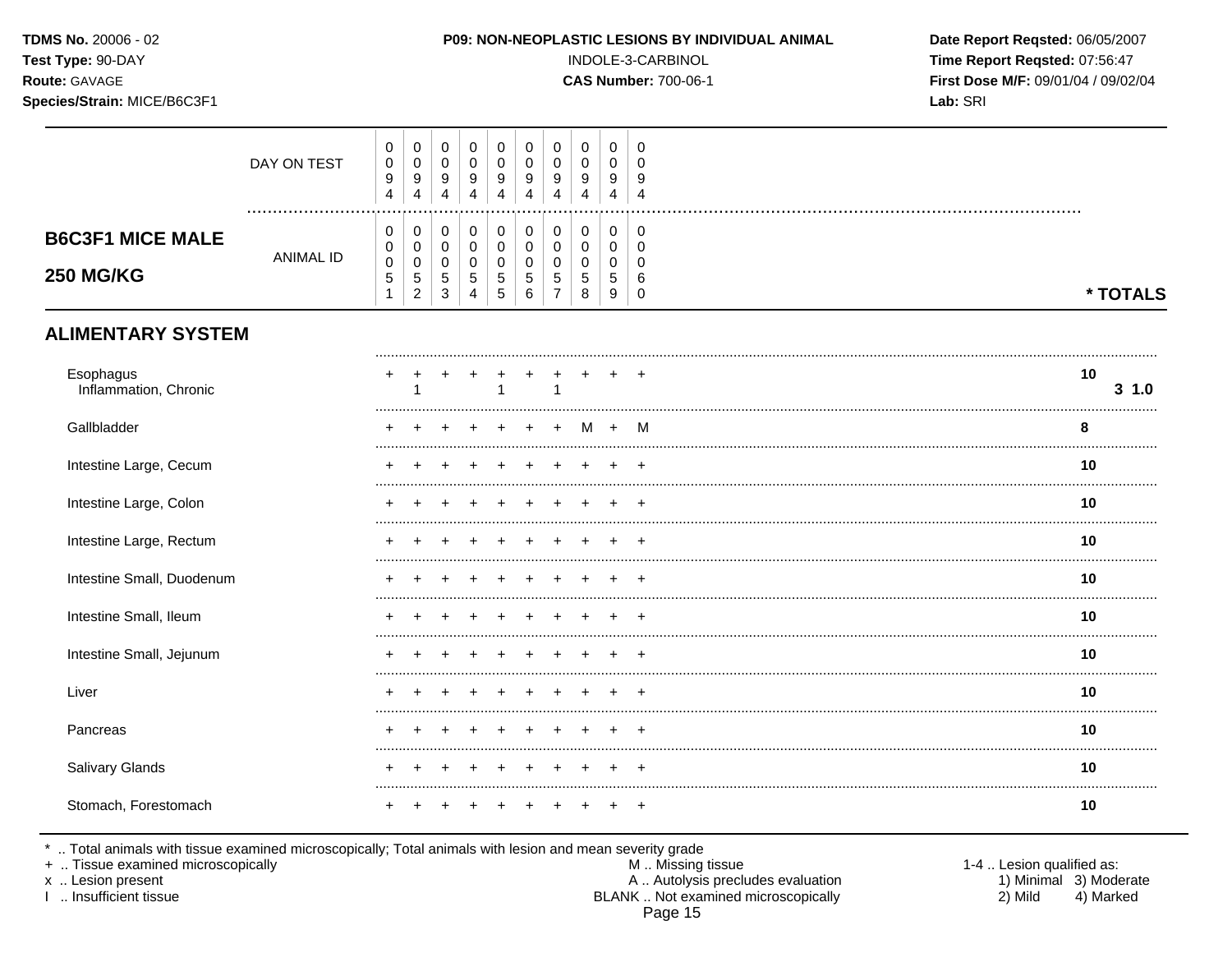| TDMS No. 20006 - 02<br>Test Type: 90-DAY<br>Route: GAVAGE<br>Species/Strain: MICE/B6C3F1 |                  |                                                    |                                    |                                           |                                                                          |                                                    |                                                              |                                                                            |                               |                                   |                                                  | P09: NON-NEOPLASTIC LESIONS BY INDIVIDUAL ANIMAL<br>INDOLE-3-CARBINOL<br><b>CAS Number: 700-06-1</b> | Date Report Reqsted: 06/05/2007<br>Time Report Reqsted: 07:56:47<br>First Dose M/F: 09/01/04 / 09/02/04<br>Lab: SRI |
|------------------------------------------------------------------------------------------|------------------|----------------------------------------------------|------------------------------------|-------------------------------------------|--------------------------------------------------------------------------|----------------------------------------------------|--------------------------------------------------------------|----------------------------------------------------------------------------|-------------------------------|-----------------------------------|--------------------------------------------------|------------------------------------------------------------------------------------------------------|---------------------------------------------------------------------------------------------------------------------|
|                                                                                          | DAY ON TEST      | $\mathbf 0$<br>$\pmb{0}$<br>9<br>4                 | 0<br>0<br>9<br>4                   | 0<br>$\mathbf 0$<br>9<br>$\overline{4}$   | $\mathbf 0$<br>$\mathbf 0$<br>9<br>$\overline{4}$                        | 0<br>$\pmb{0}$<br>9<br>$\overline{4}$              | 0<br>0<br>9<br>4                                             | $\mathbf 0$<br>$\mathbf 0$<br>9<br>4                                       | 0<br>0<br>9<br>$\overline{4}$ | $\mathbf 0$<br>$\Omega$<br>9<br>4 | $\mathbf 0$<br>$\Omega$<br>9<br>$\overline{4}$   |                                                                                                      |                                                                                                                     |
| <b>B6C3F1 MICE MALE</b><br><b>250 MG/KG</b>                                              | <b>ANIMAL ID</b> | 0<br>0<br>$\pmb{0}$<br>$\mathbf 5$<br>$\mathbf{1}$ | 0<br>0<br>0<br>5<br>$\overline{c}$ | 0<br>$\mathbf 0$<br>$\mathbf 0$<br>5<br>3 | $\pmb{0}$<br>$\mathbf 0$<br>$\mathbf 0$<br>$\,$ 5 $\,$<br>$\overline{4}$ | $\mathbf 0$<br>0<br>$\mathbf 0$<br>$\sqrt{5}$<br>5 | $\boldsymbol{0}$<br>$\boldsymbol{0}$<br>0<br>$\sqrt{5}$<br>6 | $\mathbf 0$<br>$\mathbf 0$<br>$\mathbf 0$<br>$\,$ 5 $\,$<br>$\overline{7}$ | 0<br>0<br>$\Omega$<br>5<br>8  | $\pmb{0}$<br>0<br>0<br>5<br>9     | 0<br>$\mathbf 0$<br>$\Omega$<br>6<br>$\mathbf 0$ |                                                                                                      | * TOTALS                                                                                                            |
| Stomach, Glandular                                                                       |                  |                                                    |                                    |                                           |                                                                          |                                                    |                                                              |                                                                            |                               |                                   |                                                  |                                                                                                      | 10                                                                                                                  |
| <b>CARDIOVASCULAR SYSTEM</b>                                                             |                  |                                                    |                                    |                                           |                                                                          |                                                    |                                                              |                                                                            |                               |                                   |                                                  |                                                                                                      |                                                                                                                     |
| Heart                                                                                    |                  |                                                    |                                    |                                           |                                                                          |                                                    |                                                              |                                                                            |                               |                                   | $\pm$                                            |                                                                                                      | 10                                                                                                                  |
| <b>ENDOCRINE SYSTEM</b>                                                                  |                  |                                                    |                                    |                                           |                                                                          |                                                    |                                                              |                                                                            |                               |                                   |                                                  |                                                                                                      |                                                                                                                     |
| <b>Adrenal Cortex</b><br>Capsule, Hyperplasia                                            |                  |                                                    |                                    |                                           |                                                                          |                                                    |                                                              |                                                                            |                               |                                   | $\ddot{}$<br>$\overline{ }$                      |                                                                                                      | 10<br>$5 \; 1.0$                                                                                                    |
| Adrenal Medulla                                                                          |                  |                                                    |                                    |                                           |                                                                          |                                                    |                                                              |                                                                            |                               |                                   |                                                  |                                                                                                      | 10                                                                                                                  |
| Islets, Pancreatic                                                                       |                  |                                                    |                                    |                                           |                                                                          |                                                    |                                                              |                                                                            |                               |                                   |                                                  |                                                                                                      | 10                                                                                                                  |
| Parathyroid Gland                                                                        |                  |                                                    |                                    |                                           |                                                                          |                                                    |                                                              |                                                                            |                               |                                   |                                                  |                                                                                                      | 10                                                                                                                  |
| <b>Pituitary Gland</b>                                                                   |                  |                                                    |                                    |                                           |                                                                          |                                                    |                                                              |                                                                            |                               |                                   |                                                  |                                                                                                      | 10                                                                                                                  |
| <b>Thyroid Gland</b>                                                                     |                  |                                                    |                                    |                                           |                                                                          |                                                    |                                                              |                                                                            |                               |                                   | +                                                |                                                                                                      | 10                                                                                                                  |

# **GENERAL BODY SYSTEM**

NONE

\* .. Total animals with tissue examined microscopically; Total animals with lesion and mean severity grade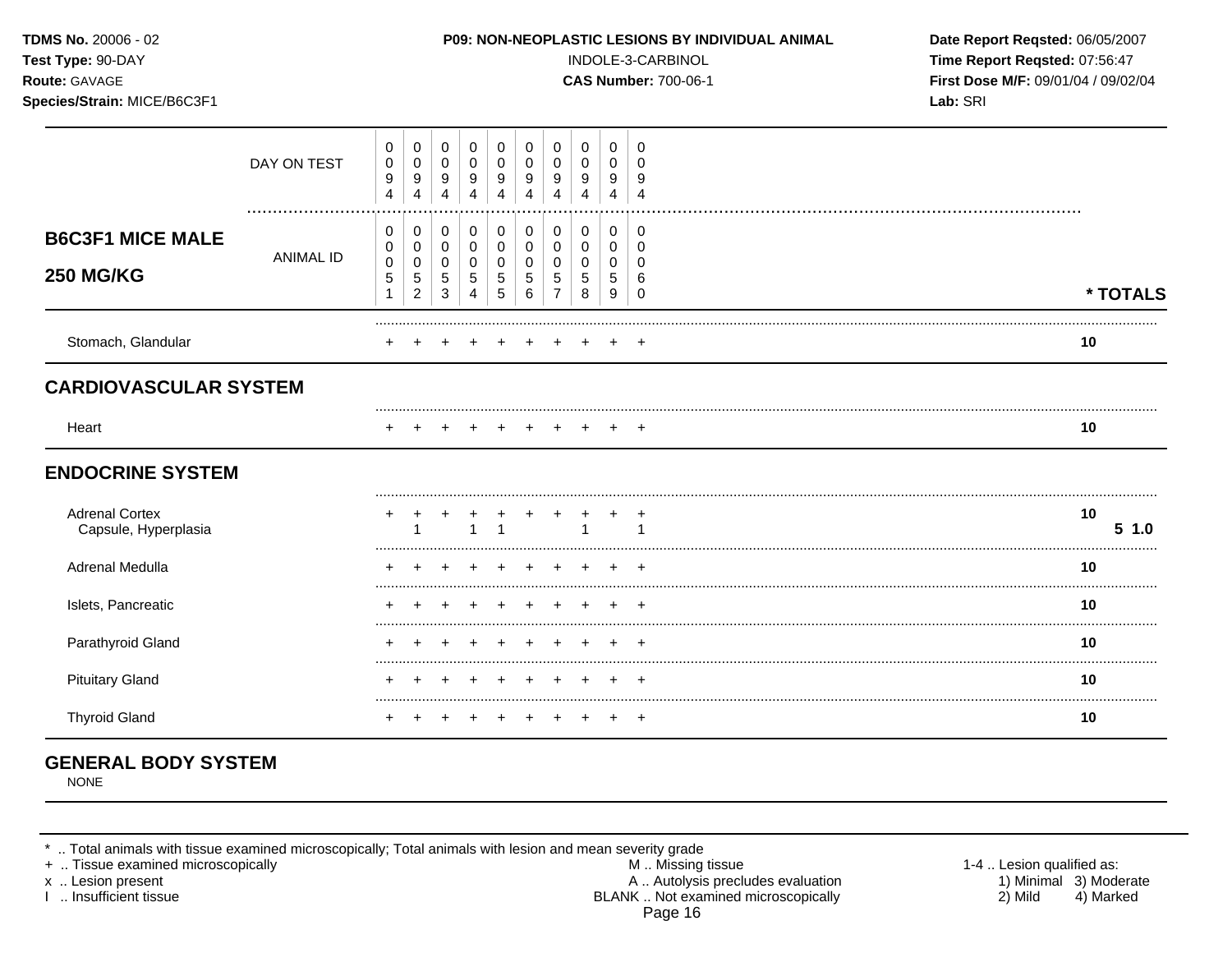| TDMS No. 20006 - 02<br>Test Type: 90-DAY<br>Route: GAVAGE<br>Species/Strain: MICE/B6C3F1 |                  |                          |                                                      |                                                             |                                           |                                      |                                                   |                                                        |                       |                                 |                                                         | P09: NON-NEOPLASTIC LESIONS BY INDIVIDUAL ANIMAL<br>INDOLE-3-CARBINOL<br><b>CAS Number: 700-06-1</b> | Date Report Reqsted: 06/05/2007<br>Time Report Reqsted: 07:56:47<br>First Dose M/F: 09/01/04 / 09/02/04<br>Lab: SRI |                     |
|------------------------------------------------------------------------------------------|------------------|--------------------------|------------------------------------------------------|-------------------------------------------------------------|-------------------------------------------|--------------------------------------|---------------------------------------------------|--------------------------------------------------------|-----------------------|---------------------------------|---------------------------------------------------------|------------------------------------------------------------------------------------------------------|---------------------------------------------------------------------------------------------------------------------|---------------------|
|                                                                                          | DAY ON TEST      | 0<br>$\pmb{0}$<br>9<br>4 | 0<br>$\pmb{0}$<br>9<br>$\overline{4}$                | 0<br>$\Omega$<br>9<br>4                                     | 0<br>$\Omega$<br>9<br>4                   | 0<br>$\Omega$<br>9<br>$\overline{4}$ | 0<br>$\Omega$<br>$9\,$<br>$\overline{\mathbf{4}}$ | 0<br>$\mathbf 0$<br>9<br>4                             | 0<br>0<br>9<br>4      | 0<br>$\Omega$<br>9<br>4         | 0<br>$\Omega$<br>9<br>$\overline{4}$                    |                                                                                                      |                                                                                                                     |                     |
| <b>B6C3F1 MICE MALE</b><br><b>250 MG/KG</b>                                              | <b>ANIMAL ID</b> | 0<br>0<br>$\pmb{0}$<br>5 | 0<br>0<br>$\pmb{0}$<br>$\mathbf 5$<br>$\overline{c}$ | 0<br>$\mathbf 0$<br>$\mathbf 0$<br>$\sqrt{5}$<br>$\sqrt{3}$ | 0<br>$\mathbf 0$<br>$\mathbf 0$<br>5<br>4 | 0<br>0<br>0<br>5<br>5                | 0<br>$\mathbf 0$<br>$\mathbf 0$<br>5<br>$\,6\,$   | 0<br>$\mathbf 0$<br>$\mathbf 0$<br>5<br>$\overline{7}$ | 0<br>0<br>0<br>5<br>8 | 0<br>$\mathbf 0$<br>0<br>5<br>9 | $\mathbf 0$<br>$\Omega$<br>$\Omega$<br>6<br>$\mathbf 0$ |                                                                                                      |                                                                                                                     | * TOTALS            |
| <b>GENITAL SYSTEM</b>                                                                    |                  |                          |                                                      |                                                             |                                           |                                      |                                                   |                                                        |                       |                                 |                                                         |                                                                                                      |                                                                                                                     |                     |
| Epididymis<br>Hypospermia                                                                |                  |                          |                                                      |                                                             |                                           | M +                                  | $+$                                               | $\overline{+}$<br>$\Delta$                             | $+$                   |                                 |                                                         |                                                                                                      | 9                                                                                                                   | 14.0                |
| <b>Preputial Gland</b>                                                                   |                  |                          |                                                      |                                                             |                                           |                                      |                                                   |                                                        |                       |                                 |                                                         |                                                                                                      | 10                                                                                                                  |                     |
| Prostate                                                                                 |                  |                          |                                                      |                                                             |                                           |                                      |                                                   |                                                        |                       |                                 |                                                         |                                                                                                      | 10                                                                                                                  |                     |
| Seminal Vesicle                                                                          |                  |                          |                                                      |                                                             |                                           |                                      |                                                   |                                                        |                       |                                 |                                                         |                                                                                                      | 10                                                                                                                  |                     |
| <b>Testes</b><br>Germinal Epithelium, Degeneration                                       |                  |                          |                                                      |                                                             |                                           | $\ddot{}$                            | $+$                                               | $+$<br>3                                               | $\ddot{}$             |                                 | $\overline{ }$                                          |                                                                                                      | 10                                                                                                                  | 13.0                |
| <b>HEMATOPOIETIC SYSTEM</b>                                                              |                  |                          |                                                      |                                                             |                                           |                                      |                                                   |                                                        |                       |                                 |                                                         |                                                                                                      |                                                                                                                     |                     |
| <b>Bone Marrow</b>                                                                       |                  |                          |                                                      |                                                             |                                           |                                      |                                                   |                                                        |                       |                                 |                                                         |                                                                                                      | 10                                                                                                                  |                     |
| Lymph Node, Mandibular<br>Hyperplasia, Histiocytic<br>Infiltration Cellular, Lipocyte    |                  | +                        | 2                                                    | 2<br>$\overline{\mathbf{1}}$                                | 3                                         |                                      |                                                   |                                                        |                       |                                 | $\ddot{}$                                               |                                                                                                      | 10                                                                                                                  | 4 1.8<br>$3 \; 1.3$ |

Lymph Node, Mesenteric  $M +$  $M +$  $\ddot{+}$  $+$  $+$   $+$  $\overline{+}$  $+$ Necrosis, Lymphoid  $2<sub>2</sub>$  $\overline{2}$ Spleen  $\ddot{}$  $\ddot{\phantom{1}}$  $+$  $+$  $+$  $+$  $+$  $+$  $+$ 

\* .. Total animals with tissue examined microscopically; Total animals with lesion and mean severity grade<br>+ .. Tissue examined microscopically

x .. Lesion present

I .. Insufficient tissue

M .. Missing tissue A .. Autolysis precludes evaluation<br>BLANK .. Not examined microscopically Page 17

1-4 .. Lesion qualified as: 1) Minimal 3) Moderate 2) Mild 4) Marked

8

 $10$ 

 $32.0$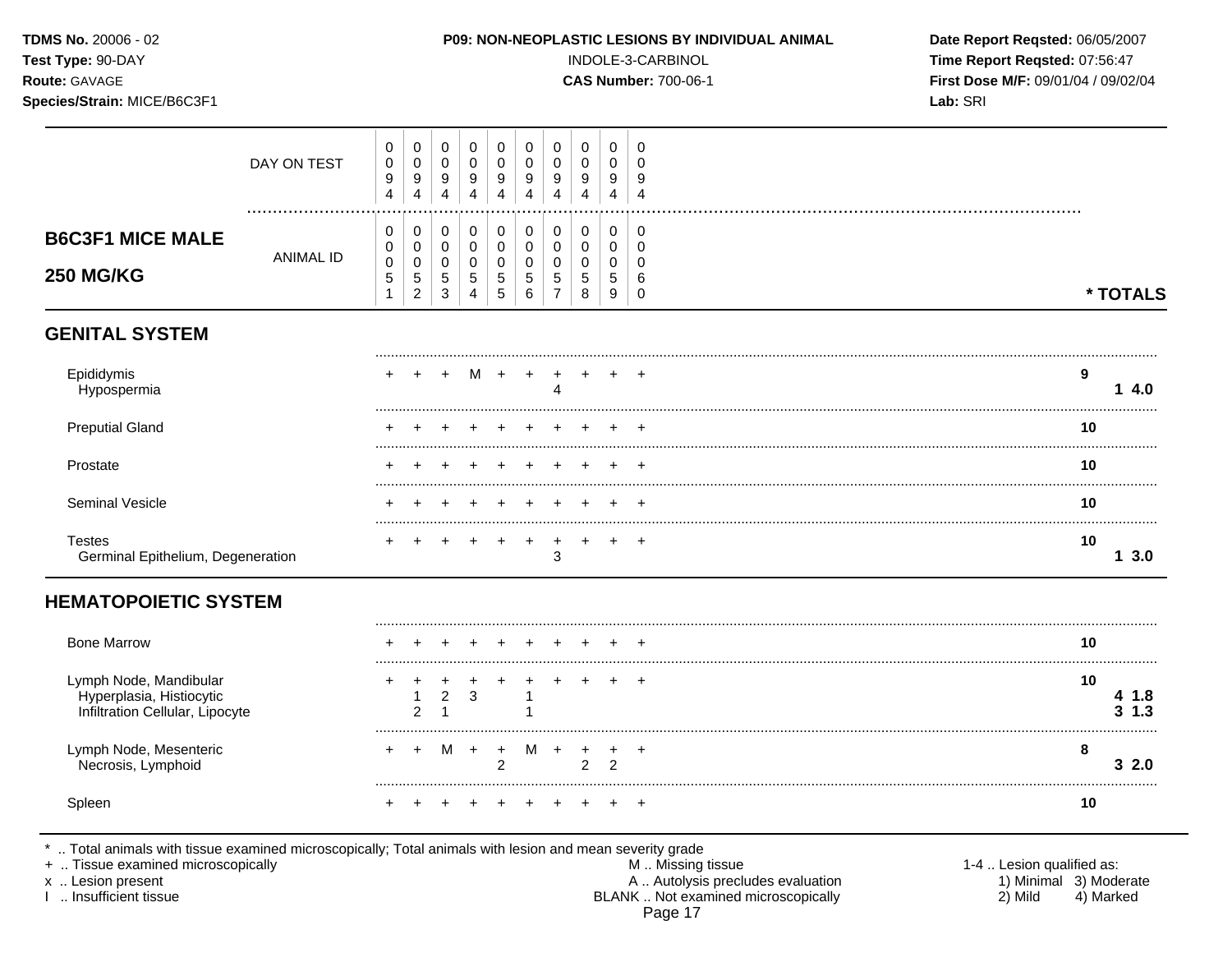|                                             |                  |                                                               |                                                               |                                                                  |                                                                |                                                        |                                                            |                                                                         |                                                  |                                                   | <b>CAS Number: 700-06-1</b>                                 | First Dose M/F: 09/01/04 / 09/02/04<br>Lab: SRI |
|---------------------------------------------|------------------|---------------------------------------------------------------|---------------------------------------------------------------|------------------------------------------------------------------|----------------------------------------------------------------|--------------------------------------------------------|------------------------------------------------------------|-------------------------------------------------------------------------|--------------------------------------------------|---------------------------------------------------|-------------------------------------------------------------|-------------------------------------------------|
|                                             | DAY ON TEST<br>. | 0<br>$\pmb{0}$<br>$\boldsymbol{9}$<br>$\overline{\mathbf{4}}$ | 0<br>$\mathbf 0$<br>$9\,$<br>$\overline{4}$                   | $\mathbf 0$<br>$\mathbf 0$<br>9<br>$\overline{4}$                | 0<br>$\mathbf 0$<br>9<br>4                                     | 0<br>0<br>9<br>4                                       | 0<br>$\mathbf 0$<br>$\boldsymbol{9}$<br>$\overline{4}$     | 0<br>$\mathbf 0$<br>$\boldsymbol{9}$<br>4                               | 0<br>0<br>9<br>$\overline{4}$                    | 0<br>0<br>9<br>4                                  | 0<br>0<br>9<br>$\overline{4}$                               |                                                 |
| <b>B6C3F1 MICE MALE</b><br><b>250 MG/KG</b> | <b>ANIMAL ID</b> | 0<br>$\mathbf 0$<br>0<br>$\sqrt{5}$<br>$\mathbf{1}$           | $\pmb{0}$<br>0<br>$\mathbf 0$<br>$\sqrt{5}$<br>$\overline{2}$ | $\mathbf 0$<br>$\mathbf 0$<br>$\mathbf 0$<br>$\overline{5}$<br>3 | $\pmb{0}$<br>$\mathbf 0$<br>$\mathbf 0$<br>5<br>$\overline{4}$ | $\mathbf 0$<br>$\mathbf 0$<br>0<br>5<br>$\overline{5}$ | $\pmb{0}$<br>$\mathbf 0$<br>$\mathbf 0$<br>$\sqrt{5}$<br>6 | $\pmb{0}$<br>$\mathbf 0$<br>$\mathbf 0$<br>$\sqrt{5}$<br>$\overline{7}$ | $\pmb{0}$<br>0<br>$\mathbf 0$<br>$\sqrt{5}$<br>8 | $\pmb{0}$<br>$\mathbf 0$<br>$\mathbf 0$<br>5<br>9 | $\pmb{0}$<br>$\mathbf 0$<br>$\mathbf 0$<br>6<br>$\mathbf 0$ | * TOTALS                                        |
| Thymus                                      |                  |                                                               |                                                               |                                                                  |                                                                |                                                        |                                                            |                                                                         |                                                  |                                                   | $\overline{+}$                                              | 10                                              |
| <b>INTEGUMENTARY SYSTEM</b>                 |                  |                                                               |                                                               |                                                                  |                                                                |                                                        |                                                            |                                                                         |                                                  |                                                   |                                                             |                                                 |
| <b>Mammary Gland</b>                        |                  | м                                                             | $\ddot{}$                                                     |                                                                  |                                                                |                                                        |                                                            |                                                                         | $M + M M M$                                      |                                                   |                                                             | 4                                               |
| Skin                                        |                  | $\pm$                                                         | $\pm$                                                         | $\div$                                                           |                                                                | $\pm$                                                  | $\pm$                                                      | $+$                                                                     | $^{+}$                                           | $\pm$                                             | $\pm$                                                       | 10                                              |
| <b>MUSCULOSKELETAL SYSTEM</b>               |                  |                                                               |                                                               |                                                                  |                                                                |                                                        |                                                            |                                                                         |                                                  |                                                   |                                                             |                                                 |
| <b>Bone</b>                                 |                  |                                                               |                                                               |                                                                  |                                                                |                                                        |                                                            |                                                                         |                                                  |                                                   |                                                             | 10                                              |
| <b>NERVOUS SYSTEM</b>                       |                  |                                                               |                                                               |                                                                  |                                                                |                                                        |                                                            |                                                                         |                                                  |                                                   |                                                             |                                                 |
| <b>Brain</b>                                |                  |                                                               |                                                               |                                                                  |                                                                |                                                        |                                                            |                                                                         |                                                  |                                                   | $\div$                                                      | 10                                              |
| <b>RESPIRATORY SYSTEM</b>                   |                  |                                                               |                                                               |                                                                  |                                                                |                                                        |                                                            |                                                                         |                                                  |                                                   |                                                             |                                                 |
| Lung<br>Hemorrhage                          |                  |                                                               |                                                               |                                                                  |                                                                |                                                        |                                                            |                                                                         |                                                  |                                                   |                                                             | 10<br>11.0                                      |
| Nose                                        |                  |                                                               |                                                               |                                                                  |                                                                |                                                        |                                                            |                                                                         |                                                  |                                                   |                                                             | 10                                              |

\* .. Total animals with tissue examined microscopically; Total animals with lesion and mean severity grade<br>
+ .. Tissue examined microscopically<br>
x .. Lesion present<br>
1 .. Insufficient tissue<br>
1 .. Insufficient tissue<br>
1 . Page 18

1-4 .. Lesion qualified as:<br>1) Minimal 3) Moderate<br>2) Mild 4) Marked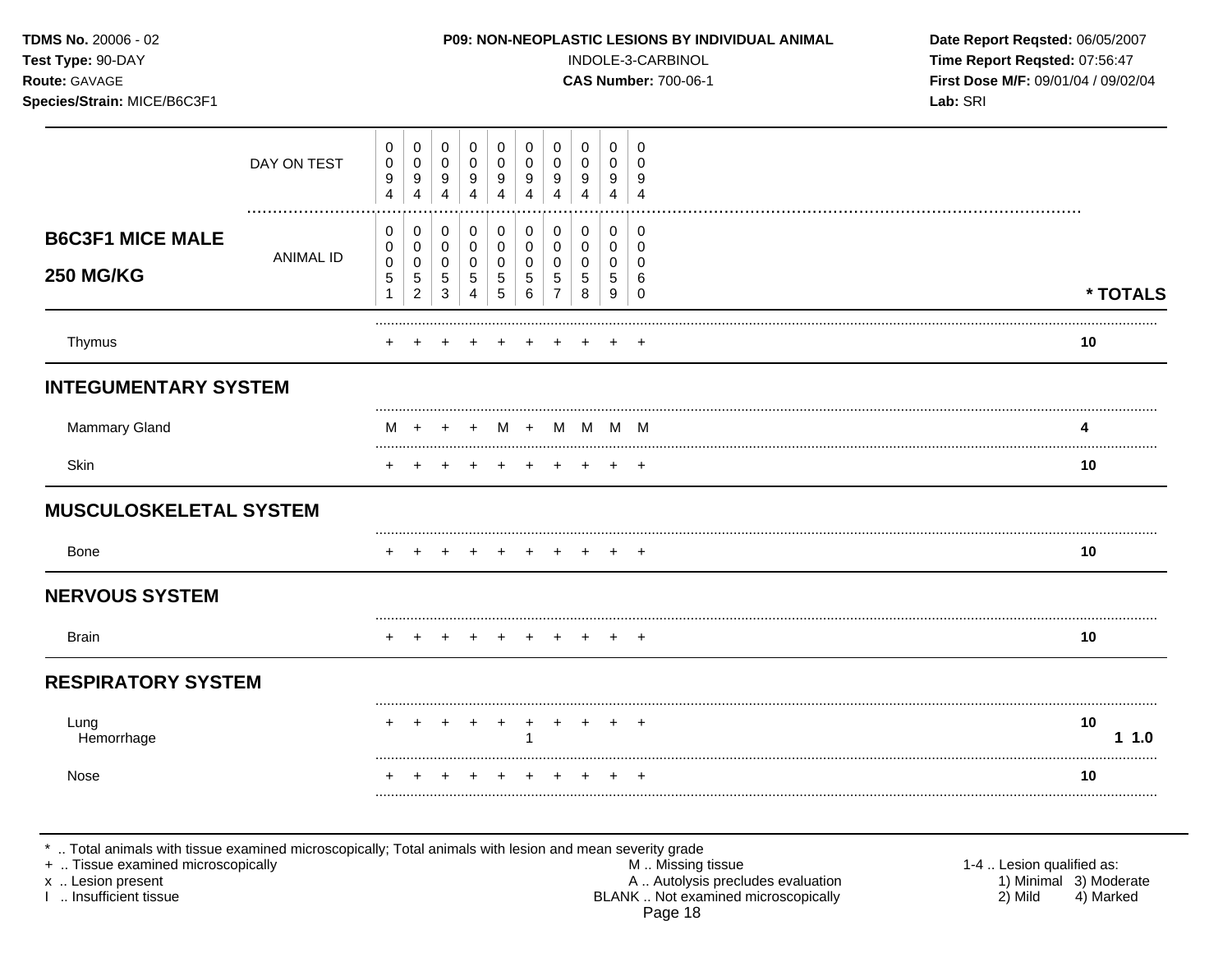| TDMS No. 20006 - 02<br>Test Type: 90-DAY<br>Route: GAVAGE<br>Species/Strain: MICE/B6C3F1 |                  |                              |                              |                       |                       |                       |                       |                                           |                              |                       |                                     | P09: NON-NEOPLASTIC LESIONS BY INDIVIDUAL ANIMAL<br>INDOLE-3-CARBINOL<br><b>CAS Number: 700-06-1</b> | Date Report Reqsted: 06/05/2007<br>Time Report Reqsted: 07:56:47<br>First Dose M/F: 09/01/04 / 09/02/04<br>Lab: SRI |
|------------------------------------------------------------------------------------------|------------------|------------------------------|------------------------------|-----------------------|-----------------------|-----------------------|-----------------------|-------------------------------------------|------------------------------|-----------------------|-------------------------------------|------------------------------------------------------------------------------------------------------|---------------------------------------------------------------------------------------------------------------------|
|                                                                                          | DAY ON TEST      | 0<br>0<br>9<br>4             | 0<br>0<br>9                  | 0<br>0<br>9<br>4      | 0<br>0<br>9<br>4      | 0<br>0<br>9<br>4      | 0<br>0<br>9<br>4      | 0<br>0<br>9<br>4                          | 0<br>0<br>9<br>4             | 0<br>9<br>4           | $\Omega$<br>$\Omega$<br>9           |                                                                                                      |                                                                                                                     |
| <b>B6C3F1 MICE MALE</b><br><b>250 MG/KG</b>                                              | <b>ANIMAL ID</b> | 0<br>0<br>$\Omega$<br>5<br>1 | 0<br>0<br>$\Omega$<br>5<br>2 | 0<br>0<br>0<br>5<br>3 | 0<br>0<br>0<br>5<br>4 | 0<br>0<br>0<br>5<br>5 | 0<br>0<br>0<br>5<br>6 | 0<br>0<br>$\Omega$<br>5<br>$\overline{7}$ | 0<br>0<br>$\Omega$<br>5<br>8 | 0<br>0<br>0<br>5<br>9 | 0<br>0<br>$\Omega$<br>6<br>$\Omega$ |                                                                                                      | * TOTALS                                                                                                            |
| Trachea                                                                                  |                  | $+$                          |                              |                       |                       |                       | $+$                   |                                           |                              | $+$                   | $+$                                 |                                                                                                      | 10                                                                                                                  |
| <b>SPECIAL SENSES SYSTEM</b>                                                             |                  |                              |                              |                       |                       |                       |                       |                                           |                              |                       |                                     |                                                                                                      |                                                                                                                     |
| Eye                                                                                      |                  |                              |                              |                       |                       |                       |                       |                                           |                              |                       |                                     |                                                                                                      | 10                                                                                                                  |
| Harderian Gland<br>Inflammation, Chronic                                                 |                  |                              |                              |                       |                       |                       |                       | $\overline{2}$                            | $+$                          |                       | $+$ $+$                             |                                                                                                      | 10<br>2, 1.5                                                                                                        |
| <b>URINARY SYSTEM</b>                                                                    |                  |                              |                              |                       |                       |                       |                       |                                           |                              |                       |                                     |                                                                                                      |                                                                                                                     |
| Kidney<br>Nephropathy                                                                    |                  |                              |                              |                       |                       | $+$                   | $+$                   | $\pm$                                     | $+$                          |                       | $+$ $+$                             |                                                                                                      | 10<br>1.0                                                                                                           |
| <b>Urinary Bladder</b>                                                                   |                  |                              |                              |                       |                       |                       |                       |                                           |                              |                       | $\overline{ }$                      |                                                                                                      | 10                                                                                                                  |

\*\*\* END OF MALE DATA \*\*\*

\* .. Total animals with tissue examined microscopically; Total animals with lesion and mean severity grade

+ .. Tissue examined microscopically M .. Missing tissue 1-4 .. Lesion qualified as: x .. Lesion present 1) Minimal 3) Moderate A .. Autor A .. Autor A .. Autor A .. Autor A .. Autor A .. Autor A .. Autor A .. Autor A .. Autor A .. Autor A .. Autor A .. Autor A .. Autor A .. Autor A .. Autor A .. Autor A . I .. Insufficient tissue BLANK .. Not examined microscopically 2) Mild 4) Marked Page 19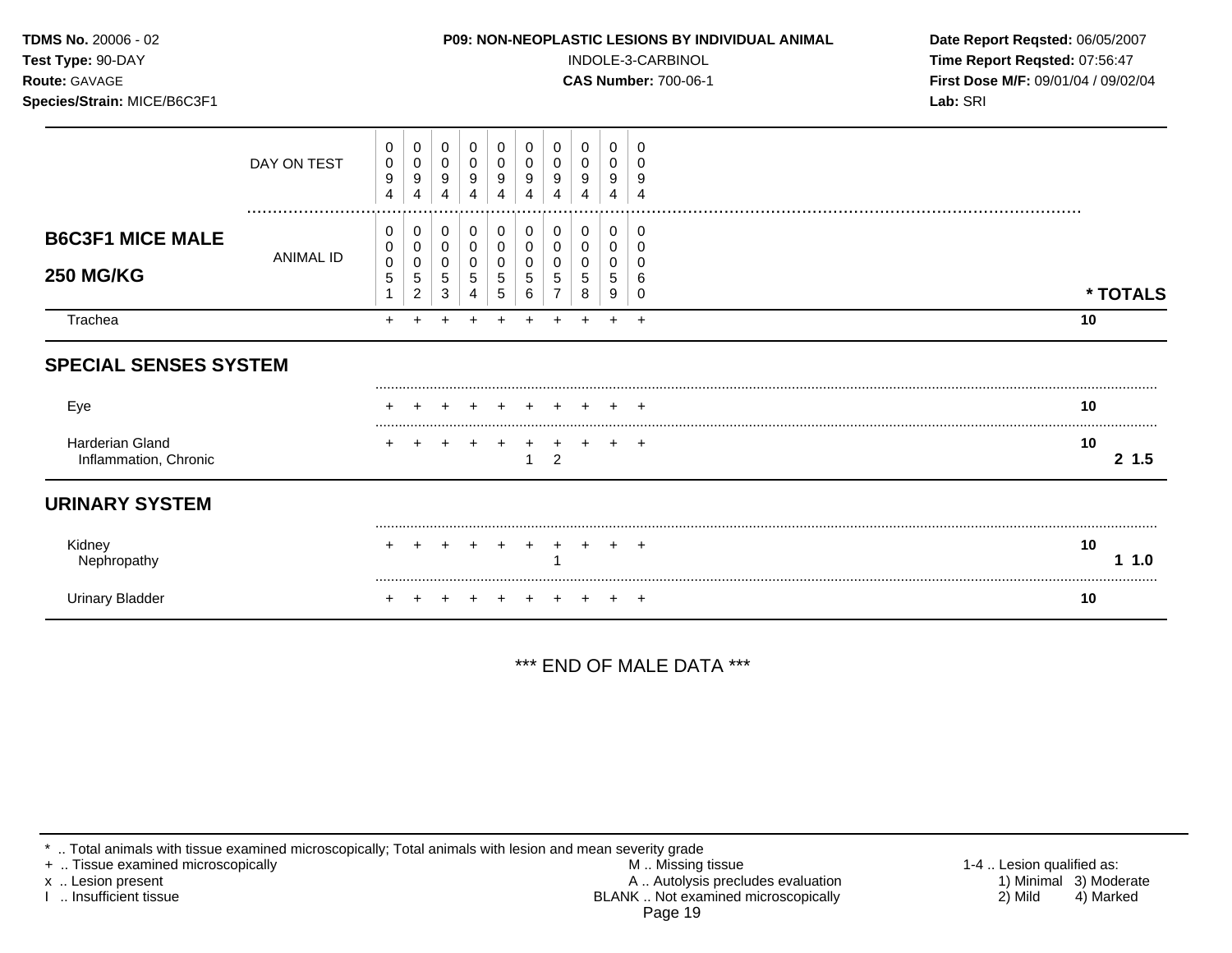| TDMS No. 20006 - 02<br>Test Type: 90-DAY<br>Route: GAVAGE<br>Species/Strain: MICE/B6C3F1 |             |                                                  |                                                                |                                      |                                                            |                                           |                                                     |                                                        |                                         |                                                     |                                                                               | P09: NON-NEOPLASTIC LESIONS BY INDIVIDUAL ANIMAL<br>INDOLE-3-CARBINOL<br><b>CAS Number: 700-06-1</b> | Date Report Reqsted: 06/05/2007<br>Time Report Reqsted: 07:56:47<br>First Dose M/F: 09/01/04 / 09/02/04<br>Lab: SRI |  |
|------------------------------------------------------------------------------------------|-------------|--------------------------------------------------|----------------------------------------------------------------|--------------------------------------|------------------------------------------------------------|-------------------------------------------|-----------------------------------------------------|--------------------------------------------------------|-----------------------------------------|-----------------------------------------------------|-------------------------------------------------------------------------------|------------------------------------------------------------------------------------------------------|---------------------------------------------------------------------------------------------------------------------|--|
|                                                                                          | DAY ON TEST | 0<br>$\mathsf 0$<br>9<br>$\overline{\mathbf{4}}$ | $\mathbf 0$<br>$\pmb{0}$<br>$\boldsymbol{9}$<br>$\overline{4}$ | $\mathbf 0$<br>$\mathbf 0$<br>9<br>4 | $\mathbf 0$<br>$\mathbf 0$<br>9<br>$\overline{\mathbf{4}}$ | 0<br>0<br>9<br>4                          | $\mathbf 0$<br>$\pmb{0}$<br>9<br>$\overline{4}$     | 0<br>$\pmb{0}$<br>$\boldsymbol{9}$<br>$\overline{4}$   | 0<br>0<br>9<br>$\overline{4}$           | $\mathbf 0$<br>$\mathbf 0$<br>9<br>$\overline{4}$   | $\overline{0}$<br>$\mathbf 0$<br>9<br>$\overline{4}$                          |                                                                                                      |                                                                                                                     |  |
| <b>B6C3F1 MICE FEMALE</b><br>0 MG/KG                                                     | ANIMAL ID   | 0<br>0<br>$\pmb{0}$<br>6<br>$\mathbf{1}$         | 0<br>0<br>$\mathbf 0$<br>$\,6\,$<br>$\overline{2}$             | 0<br>0<br>$\mathbf 0$<br>6<br>3      | $\mathbf 0$<br>$\mathbf 0$<br>$\Omega$<br>6<br>4           | 0<br>0<br>$\mathbf 0$<br>6<br>$\,$ 5 $\,$ | $\mathbf 0$<br>$\mathbf 0$<br>$\mathbf 0$<br>6<br>6 | 0<br>$\mathbf 0$<br>$\mathbf 0$<br>6<br>$\overline{7}$ | 0<br>$\pmb{0}$<br>$\mathbf 0$<br>6<br>8 | $\mathbf 0$<br>$\mathbf 0$<br>$\mathbf 0$<br>6<br>9 | $\overline{0}$<br>$\overline{0}$<br>$\Omega$<br>$\overline{7}$<br>$\mathbf 0$ |                                                                                                      | * TOTALS                                                                                                            |  |
| <b>ALIMENTARY SYSTEM</b>                                                                 |             |                                                  |                                                                |                                      |                                                            |                                           |                                                     |                                                        |                                         |                                                     |                                                                               |                                                                                                      |                                                                                                                     |  |
| Esophagus<br>Inflammation, Chronic                                                       |             |                                                  |                                                                |                                      |                                                            |                                           | 1                                                   | $\mathbf{1}$                                           | $\ddot{}$                               |                                                     |                                                                               |                                                                                                      | 10<br>21.0                                                                                                          |  |
| Gallbladder                                                                              |             |                                                  |                                                                |                                      |                                                            |                                           |                                                     |                                                        |                                         |                                                     |                                                                               |                                                                                                      | 10                                                                                                                  |  |
| Intestine Large, Cecum                                                                   |             |                                                  |                                                                |                                      |                                                            |                                           |                                                     |                                                        |                                         |                                                     |                                                                               |                                                                                                      | 10                                                                                                                  |  |
| Intestine Large, Colon                                                                   |             | +                                                |                                                                |                                      |                                                            |                                           |                                                     |                                                        |                                         |                                                     |                                                                               |                                                                                                      | 10                                                                                                                  |  |
| Intestine Large, Rectum                                                                  |             |                                                  |                                                                |                                      |                                                            |                                           |                                                     |                                                        |                                         |                                                     |                                                                               |                                                                                                      | 9                                                                                                                   |  |
| Intestine Small, Duodenum                                                                |             |                                                  |                                                                |                                      |                                                            |                                           |                                                     |                                                        |                                         |                                                     |                                                                               |                                                                                                      | 10                                                                                                                  |  |
| Intestine Small, Ileum                                                                   |             |                                                  |                                                                |                                      |                                                            |                                           |                                                     |                                                        |                                         |                                                     |                                                                               |                                                                                                      | 10                                                                                                                  |  |
| Intestine Small, Jejunum                                                                 |             |                                                  |                                                                |                                      |                                                            |                                           |                                                     |                                                        |                                         |                                                     |                                                                               |                                                                                                      | 10                                                                                                                  |  |
| Liver                                                                                    |             | ÷                                                |                                                                |                                      |                                                            |                                           |                                                     |                                                        |                                         |                                                     |                                                                               |                                                                                                      | 10                                                                                                                  |  |
| Pancreas                                                                                 |             |                                                  |                                                                |                                      |                                                            |                                           |                                                     |                                                        |                                         |                                                     |                                                                               |                                                                                                      | 10                                                                                                                  |  |
| Salivary Glands<br>Hyperplasia, Lymphoid                                                 |             | +                                                | $\ddot{}$                                                      | 1                                    | $\ddot{}$                                                  | ÷<br>1                                    | $\ddot{}$                                           | $\ddot{}$                                              |                                         |                                                     |                                                                               |                                                                                                      | 10<br>21.0                                                                                                          |  |

\* .. Total animals with tissue examined microscopically; Total animals with lesion and mean severity grade<br>+ .. Tissue examined microscopically

x .. Lesion present

I .. Insufficient tissue

A .. Autolysis precludes evaluation<br>BLANK .. Not examined microscopically Page 20

1-4 .. Lesion qualified as: 1) Minimal 3) Moderate  $2)$  Mild 4) Marked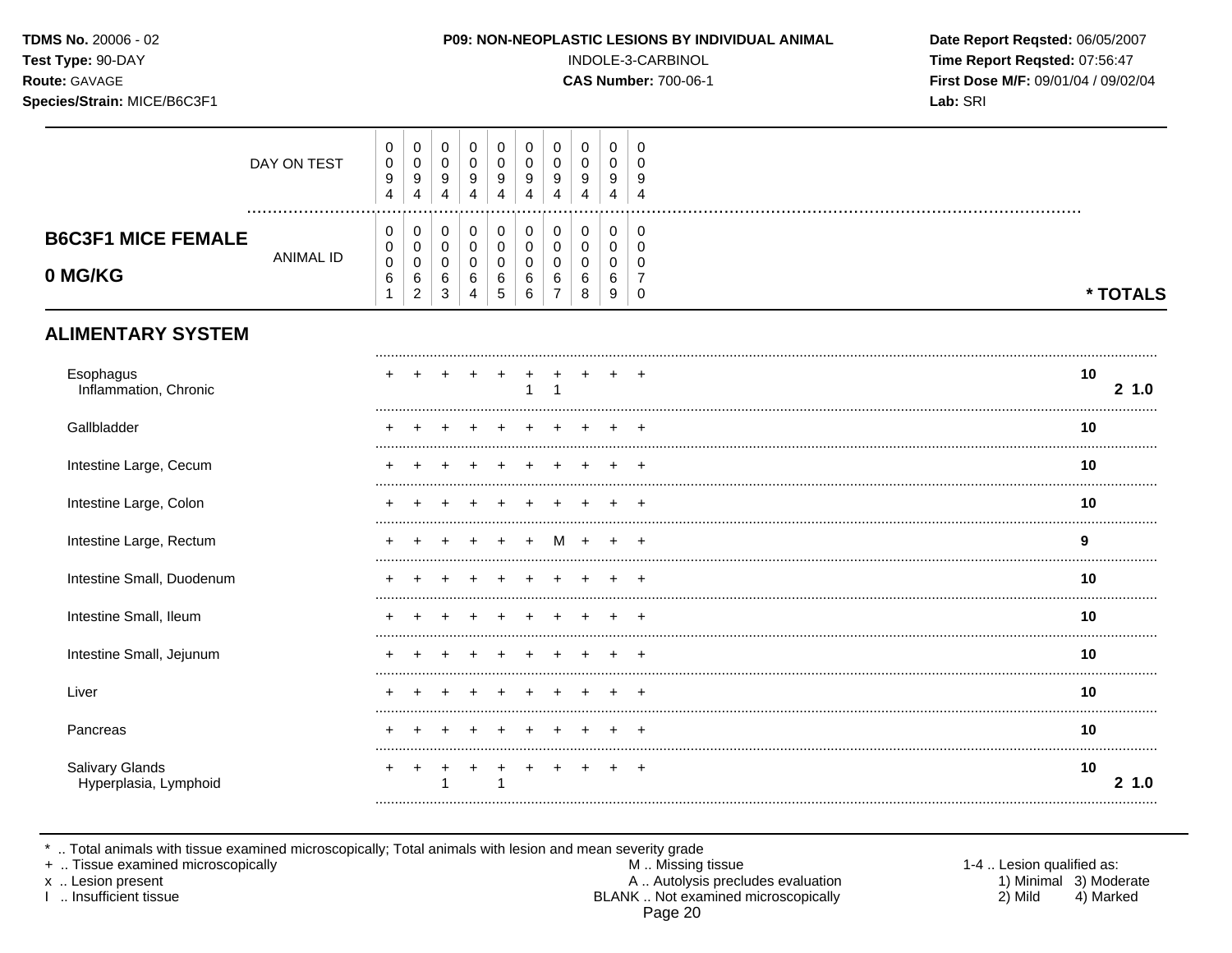**Test Type:** 90-DAY INDOLE-3-CARBINOL **Time Report Reqsted:** 07:56:47 **Route:** GAVAGE **CAS Number:** 700-06-1 **First Dose M/F:** 09/01/04 / 09/02/04 **Species/Strain:** MICE/B6C3F1 **Lab:** SRI

|                                               | DAY ON TEST      | 0<br>$\pmb{0}$<br>$\boldsymbol{9}$<br>$\overline{4}$ | 0<br>$\mathbf 0$<br>$\boldsymbol{9}$<br>$\overline{4}$ | 0<br>$\overline{0}$<br>9<br>$\overline{4}$    | 0<br>$\pmb{0}$<br>9<br>4                | 0<br>$\mathbf 0$<br>9<br>$\overline{4}$         | 0<br>$\mathbf 0$<br>9<br>4    | 0<br>0<br>9                | 0<br>0<br>9<br>$\Delta$                 | 0<br>$\mathbf 0$<br>9<br>4      | 0<br>$\Omega$<br>9<br>$\Delta$      |    |          |
|-----------------------------------------------|------------------|------------------------------------------------------|--------------------------------------------------------|-----------------------------------------------|-----------------------------------------|-------------------------------------------------|-------------------------------|----------------------------|-----------------------------------------|---------------------------------|-------------------------------------|----|----------|
| <b>B6C3F1 MICE FEMALE</b><br>0 MG/KG          | <b>ANIMAL ID</b> | 0<br>$\pmb{0}$<br>$\pmb{0}$<br>6<br>1                | 0<br>$\pmb{0}$<br>0<br>6<br>$\overline{2}$             | $\mathbf 0$<br>$\pmb{0}$<br>0<br>$\,6\,$<br>3 | 0<br>$\pmb{0}$<br>$\mathbf 0$<br>6<br>4 | $\pmb{0}$<br>$\pmb{0}$<br>$\mathbf 0$<br>6<br>5 | 0<br>$\pmb{0}$<br>0<br>6<br>6 | 0<br>$\mathbf 0$<br>0<br>6 | 0<br>$\pmb{0}$<br>$\mathbf 0$<br>6<br>8 | 0<br>0<br>$\mathbf 0$<br>6<br>9 | 0<br>$\Omega$<br>0<br>7<br>$\Omega$ |    | * TOTALS |
| Stomach, Forestomach                          |                  | $+$                                                  |                                                        |                                               |                                         |                                                 |                               |                            |                                         | ÷                               | $\div$                              | 10 |          |
| Stomach, Glandular                            |                  |                                                      |                                                        |                                               |                                         |                                                 |                               |                            |                                         |                                 | $\pm$                               | 10 |          |
| <b>CARDIOVASCULAR SYSTEM</b>                  |                  |                                                      |                                                        |                                               |                                         |                                                 |                               |                            |                                         |                                 |                                     |    |          |
| Heart                                         |                  |                                                      |                                                        |                                               |                                         |                                                 |                               |                            |                                         |                                 |                                     | 10 |          |
| <b>ENDOCRINE SYSTEM</b>                       |                  |                                                      |                                                        |                                               |                                         |                                                 |                               |                            |                                         |                                 |                                     |    |          |
| <b>Adrenal Cortex</b><br>Capsule, Hyperplasia |                  |                                                      | $\mathfrak{p}$                                         |                                               | $\mathfrak{p}$                          | $\overline{3}$                                  | $\mathfrak{p}$                | $\mathcal{P}$              | $\mathfrak{D}$                          | 3                               | $\div$                              | 10 | 10 1.9   |
| Adrenal Medulla                               |                  |                                                      |                                                        |                                               |                                         |                                                 |                               |                            |                                         |                                 |                                     | 10 |          |
| Islets, Pancreatic                            |                  |                                                      |                                                        |                                               |                                         |                                                 |                               |                            |                                         |                                 | $\pm$                               | 10 |          |
| Parathyroid Gland                             |                  |                                                      |                                                        |                                               |                                         |                                                 |                               |                            |                                         |                                 | $\pm$                               | 10 |          |
| <b>Pituitary Gland</b>                        |                  |                                                      |                                                        |                                               |                                         |                                                 |                               |                            |                                         |                                 | м                                   | 9  |          |
| <b>Thyroid Gland</b><br>Follicle, Cyst        |                  |                                                      |                                                        |                                               |                                         |                                                 |                               | $\mathfrak{p}$             |                                         |                                 | $\ddot{}$                           | 10 | 2.0      |

# **GENERAL BODY SYSTEM**

\* .. Total animals with tissue examined microscopically; Total animals with lesion and mean severity grade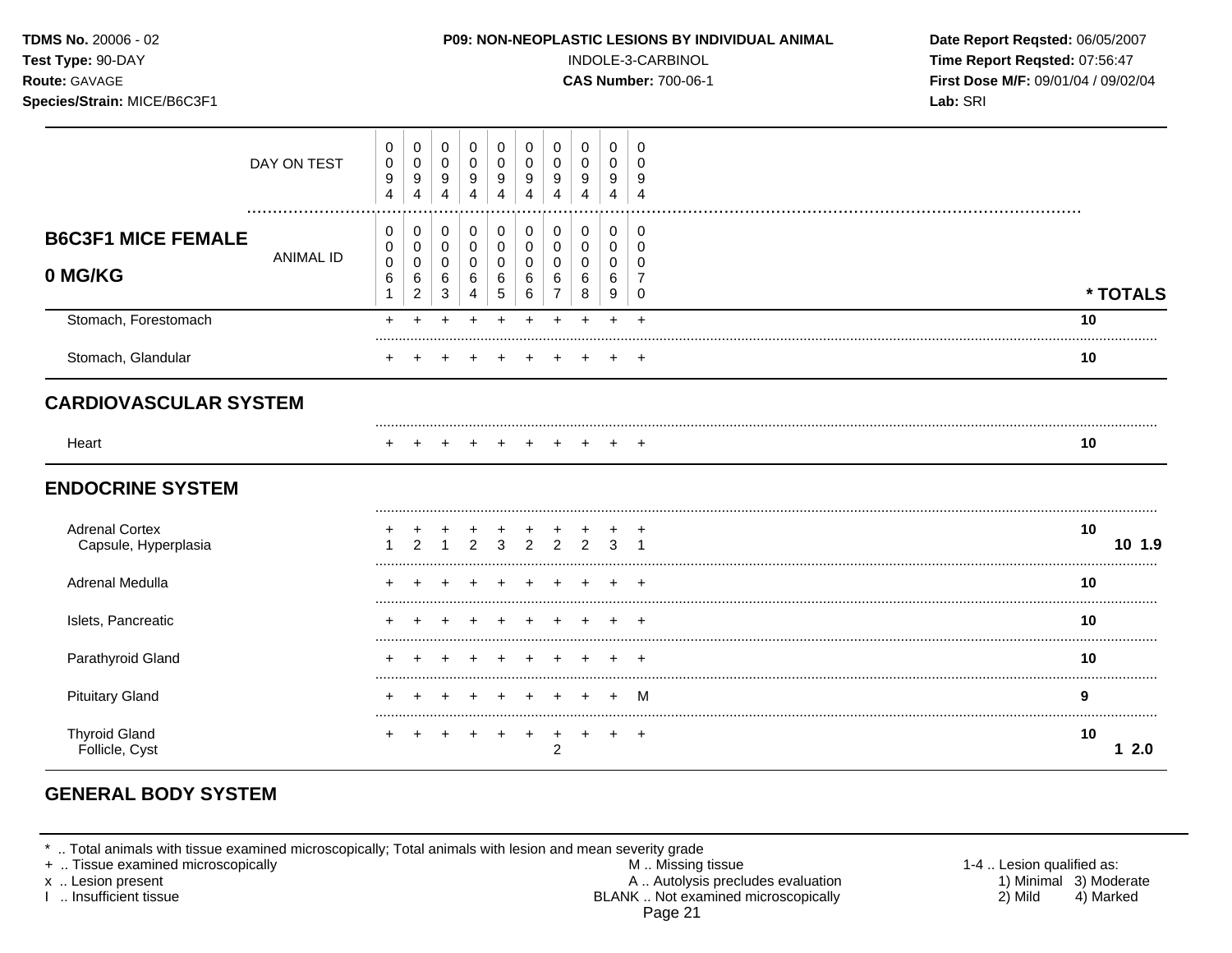| TDMS No. 20006 - 02<br>Test Type: 90-DAY<br>Route: GAVAGE<br>Species/Strain: MICE/B6C3F1 |                                                                                                    |                                                   |                                                                  |                                         |                                         |                                                   |                                         |                                               | P09: NON-NEOPLASTIC LESIONS BY INDIVIDUAL ANIMAL<br>INDOLE-3-CARBINOL<br><b>CAS Number: 700-06-1</b> | Date Report Reqsted: 06/05/2007<br>Time Report Reqsted: 07:56:47<br>First Dose M/F: 09/01/04 / 09/02/04<br>Lab: SRI |
|------------------------------------------------------------------------------------------|----------------------------------------------------------------------------------------------------|---------------------------------------------------|------------------------------------------------------------------|-----------------------------------------|-----------------------------------------|---------------------------------------------------|-----------------------------------------|-----------------------------------------------|------------------------------------------------------------------------------------------------------|---------------------------------------------------------------------------------------------------------------------|
| DAY ON TEST                                                                              | 0<br>$\mathbf 0$<br>$\mathbf 0$<br>$\pmb{0}$<br>9<br>9<br>$\overline{4}$<br>4                      | $\mathbf 0$<br>$\mathbf 0$<br>9<br>$\overline{4}$ | $\mathbf 0$<br>$\mathbf 0$<br>9<br>$\overline{4}$                | 0<br>$\mathbf 0$<br>9<br>$\overline{4}$ | 0<br>$\mathbf 0$<br>9<br>$\overline{4}$ | $\mathbf 0$<br>$\mathbf 0$<br>9<br>$\overline{4}$ | 0<br>$\mathbf 0$<br>9<br>$\overline{4}$ | 0<br>0<br>9<br>$\overline{4}$                 | $\Omega$<br>$\Omega$<br>9<br>$\overline{4}$                                                          |                                                                                                                     |
| <b>B6C3F1 MICE FEMALE</b><br><b>ANIMAL ID</b><br>0 MG/KG                                 | 0<br>0<br>$\mathbf 0$<br>0<br>$\mathbf 0$<br>$\pmb{0}$<br>6<br>6<br>$\overline{c}$<br>$\mathbf{1}$ | 0<br>$\mathbf 0$<br>0<br>$\,6$<br>$\sqrt{3}$      | $\mathbf 0$<br>$\mathbf 0$<br>$\mathbf 0$<br>6<br>$\overline{4}$ | 0<br>$\mathbf 0$<br>0<br>6<br>5         | 0<br>0<br>0<br>6<br>6                   | 0<br>$\mathbf 0$<br>0<br>6<br>$\overline{7}$      | 0<br>0<br>0<br>6<br>8                   | 0<br>0<br>0<br>6<br>9                         | 0<br>$\mathbf 0$<br>$\mathbf 0$<br>$\overline{7}$<br>$\mathbf 0$                                     | * TOTALS                                                                                                            |
| <b>NONE</b>                                                                              |                                                                                                    |                                                   |                                                                  |                                         |                                         |                                                   |                                         |                                               |                                                                                                      |                                                                                                                     |
| <b>GENITAL SYSTEM</b>                                                                    |                                                                                                    |                                                   |                                                                  |                                         |                                         |                                                   |                                         |                                               |                                                                                                      |                                                                                                                     |
| <b>Clitoral Gland</b>                                                                    |                                                                                                    |                                                   |                                                                  |                                         |                                         |                                                   |                                         |                                               |                                                                                                      | 10                                                                                                                  |
| Ovary                                                                                    |                                                                                                    |                                                   |                                                                  |                                         |                                         |                                                   |                                         |                                               |                                                                                                      | 10                                                                                                                  |
| Uterus                                                                                   |                                                                                                    |                                                   |                                                                  | $\div$                                  | $\div$                                  | $\div$                                            | $\ddot{}$                               | ÷                                             | $\overline{ }$                                                                                       | 10                                                                                                                  |
| <b>HEMATOPOIETIC SYSTEM</b>                                                              |                                                                                                    |                                                   |                                                                  |                                         |                                         |                                                   |                                         |                                               |                                                                                                      |                                                                                                                     |
| <b>Bone Marrow</b>                                                                       |                                                                                                    |                                                   |                                                                  |                                         |                                         |                                                   |                                         |                                               |                                                                                                      | 10                                                                                                                  |
| Lymph Node, Mandibular<br>Hyperplasia, Histiocytic<br>Infiltration Cellular, Lipocyte    |                                                                                                    |                                                   |                                                                  | $\overline{2}$<br>1                     | $\ddot{}$                               |                                                   | $\ddot{}$                               | $\ddot{}$<br>$\overline{c}$<br>$\overline{c}$ | $\ddot{}$                                                                                            | 10<br>$3 \t1.7$<br>$3 \; 1.3$                                                                                       |
| Lymph Node, Mesenteric<br>Necrosis, Lymphoid                                             |                                                                                                    |                                                   |                                                                  |                                         |                                         | $\ddot{}$                                         | $\ddot{}$<br>$\overline{2}$             | $+$                                           | $+$                                                                                                  | 10<br>12.0<br>                                                                                                      |
| Spleen<br>Hematopoietic Cell Proliferation                                               |                                                                                                    |                                                   |                                                                  | 1                                       | $\ddot{}$                               |                                                   |                                         |                                               | $+$                                                                                                  | 10<br>2 1.0                                                                                                         |
| Thymus<br>Atrophy                                                                        |                                                                                                    |                                                   |                                                                  |                                         |                                         |                                                   |                                         | 1                                             | $\overline{+}$                                                                                       | 10<br>11.0                                                                                                          |

\* .. Total animals with tissue examined microscopically; Total animals with lesion and mean severity grade

+ .. Tissue examined microscopically M .. Missing tissue 1-4 .. Lesion qualified as: x .. Lesion present 1) Minimal 3) Moderate A .. Autor A .. Autor A .. Autor A .. Autor A .. Autor A .. Autor A .. Autor A .. Autor A .. Autor A .. Autor A .. Autor A .. Autor A .. Autor A .. Autor A .. Autor A .. Autor A . I .. Insufficient tissue BLANK .. Not examined microscopically 2) Mild 4) Marked Page 22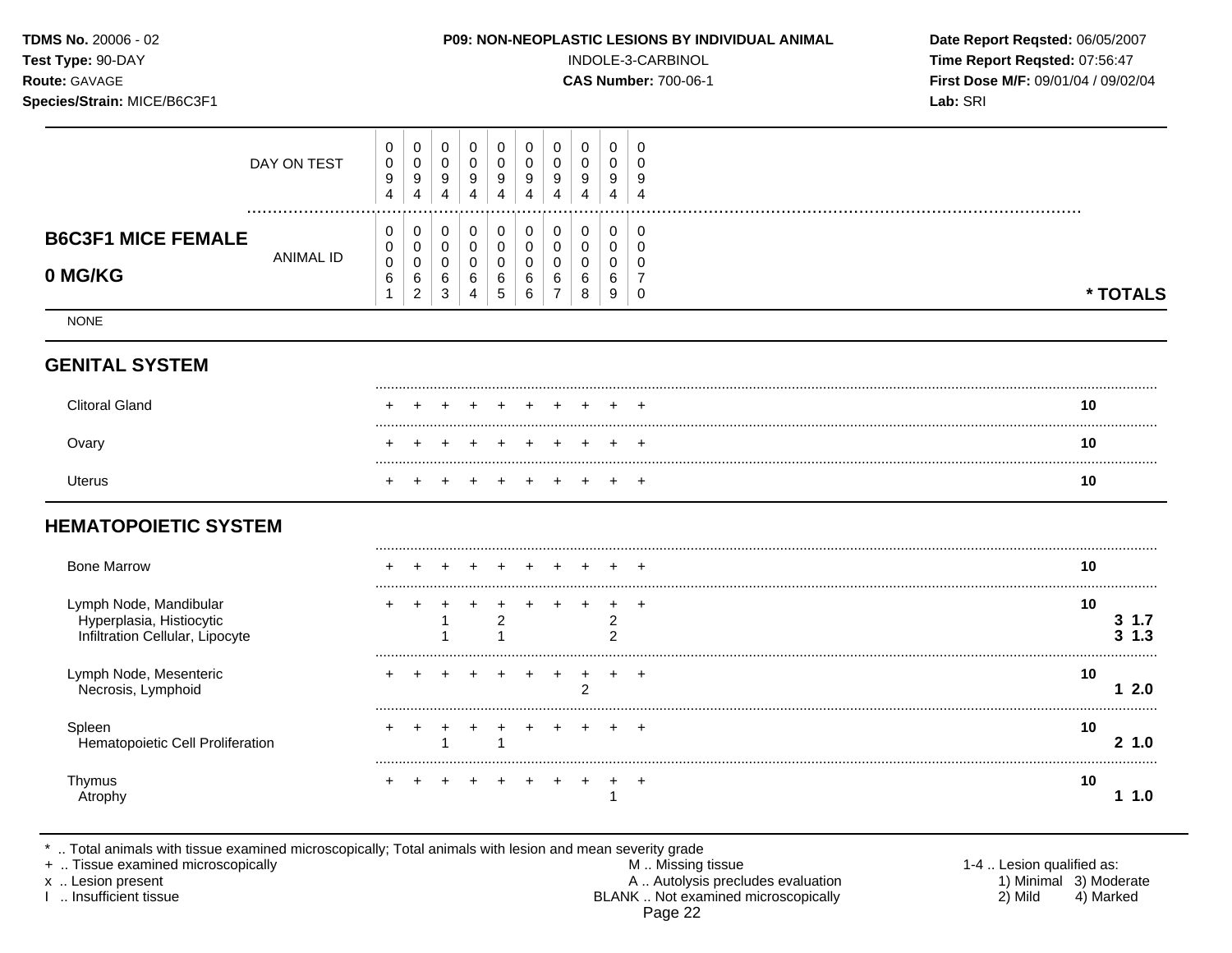| TDMS No. 20006 - 02<br>Test Type: 90-DAY<br>Route: GAVAGE<br>Species/Strain: MICE/B6C3F1 |                  |                                             |                                                  |                                             |                                                   |                                            |                                                | P09: NON-NEOPLASTIC LESIONS BY INDIVIDUAL ANIMAL<br>INDOLE-3-CARBINOL<br><b>CAS Number: 700-06-1</b> | Date Report Reqsted: 06/05/2007<br>Time Report Reqsted: 07:56:47<br>First Dose M/F: 09/01/04 / 09/02/04<br>Lab: SRI |                                         |                                                                  |          |
|------------------------------------------------------------------------------------------|------------------|---------------------------------------------|--------------------------------------------------|---------------------------------------------|---------------------------------------------------|--------------------------------------------|------------------------------------------------|------------------------------------------------------------------------------------------------------|---------------------------------------------------------------------------------------------------------------------|-----------------------------------------|------------------------------------------------------------------|----------|
|                                                                                          | DAY ON TEST      | $\mathbf 0$<br>0<br>$9\,$<br>$\overline{4}$ | $\mathbf 0$<br>0<br>9<br>$\overline{\mathbf{4}}$ | $\mathbf 0$<br>0<br>$9\,$<br>$\overline{4}$ | $\mathbf 0$<br>$\mathbf 0$<br>9<br>$\overline{4}$ | $\overline{0}$<br>0<br>9<br>$\overline{4}$ | 0<br>0<br>$\boldsymbol{9}$<br>$\overline{4}$   | $\mathbf 0$<br>$\Omega$<br>9<br>$\overline{4}$                                                       | $\mathbf 0$<br>$\Omega$<br>9<br>$\overline{4}$                                                                      | $\mathbf 0$<br>0<br>9<br>$\overline{4}$ | $\mathbf 0$<br>$\Omega$<br>9<br>$\overline{4}$                   |          |
| <b>B6C3F1 MICE FEMALE</b><br>0 MG/KG                                                     | <b>ANIMAL ID</b> | 0<br>0<br>$\mathbf 0$<br>6<br>$\mathbf{1}$  | 0<br>0<br>$\mathbf 0$<br>6<br>$\overline{c}$     | 0<br>$\mathbf 0$<br>0<br>6<br>3             | 0<br>$\mathbf 0$<br>0<br>6<br>4                   | 0<br>$\mathbf 0$<br>$\mathbf 0$<br>6<br>5  | 0<br>$\boldsymbol{0}$<br>$\mathbf 0$<br>6<br>6 | 0<br>$\mathbf 0$<br>$\mathbf 0$<br>6<br>$\overline{7}$                                               | $\pmb{0}$<br>0<br>$\mathbf 0$<br>6<br>8                                                                             | 0<br>0<br>$\mathbf{0}$<br>6<br>9        | 0<br>$\mathbf 0$<br>$\mathbf 0$<br>$\overline{7}$<br>$\mathbf 0$ | * TOTALS |
| <b>INTEGUMENTARY SYSTEM</b>                                                              |                  |                                             |                                                  |                                             |                                                   |                                            |                                                |                                                                                                      |                                                                                                                     |                                         |                                                                  |          |
| <b>Mammary Gland</b>                                                                     |                  |                                             |                                                  |                                             |                                                   |                                            |                                                |                                                                                                      |                                                                                                                     |                                         |                                                                  | 10       |
| Skin                                                                                     |                  |                                             |                                                  |                                             |                                                   |                                            | $\ddot{}$                                      |                                                                                                      | +                                                                                                                   | $+$                                     | $^{+}$                                                           | 10       |
| <b>MUSCULOSKELETAL SYSTEM</b>                                                            |                  |                                             |                                                  |                                             |                                                   |                                            |                                                |                                                                                                      |                                                                                                                     |                                         |                                                                  |          |
| <b>Bone</b>                                                                              |                  |                                             |                                                  |                                             |                                                   |                                            |                                                |                                                                                                      |                                                                                                                     |                                         |                                                                  | 10       |
| <b>NERVOUS SYSTEM</b>                                                                    |                  |                                             |                                                  |                                             |                                                   |                                            |                                                |                                                                                                      |                                                                                                                     |                                         |                                                                  |          |
| <b>Brain</b>                                                                             |                  |                                             |                                                  |                                             |                                                   |                                            |                                                |                                                                                                      |                                                                                                                     | $+$                                     | $^+$                                                             | 10       |
| <b>RESPIRATORY SYSTEM</b>                                                                |                  |                                             |                                                  |                                             |                                                   |                                            |                                                |                                                                                                      |                                                                                                                     |                                         |                                                                  |          |
| Lung                                                                                     |                  |                                             |                                                  |                                             |                                                   |                                            |                                                |                                                                                                      |                                                                                                                     |                                         |                                                                  | 10       |
| Nose                                                                                     |                  |                                             |                                                  |                                             |                                                   |                                            | $\pm$                                          | $\pm$                                                                                                |                                                                                                                     |                                         |                                                                  | 10       |
| Trachea                                                                                  |                  | $+$                                         | $+$                                              | $+$                                         | $+$                                               | $+$                                        | $^{+}$                                         | $+$                                                                                                  | $+$                                                                                                                 |                                         | $+$ $+$                                                          | 10       |

# **SPECIAL SENSES SYSTEM**

\* .. Total animals with tissue examined microscopically; Total animals with lesion and mean severity grade

+ .. Tissue examined microscopically M .. Missing tissue 1-4 .. Lesion qualified as: x .. Lesion present 1) Minimal 3) Moderate A .. Autor A .. Autor A .. Autor A .. Autor A .. Autor A .. Autor A .. Autor A .. Autor A .. Autor A .. Autor A .. Autor A .. Autor A .. Autor A .. Autor A .. Autor A .. Autor A . I .. Insufficient tissue BLANK .. Not examined microscopically 2) Mild 4) Marked Page 23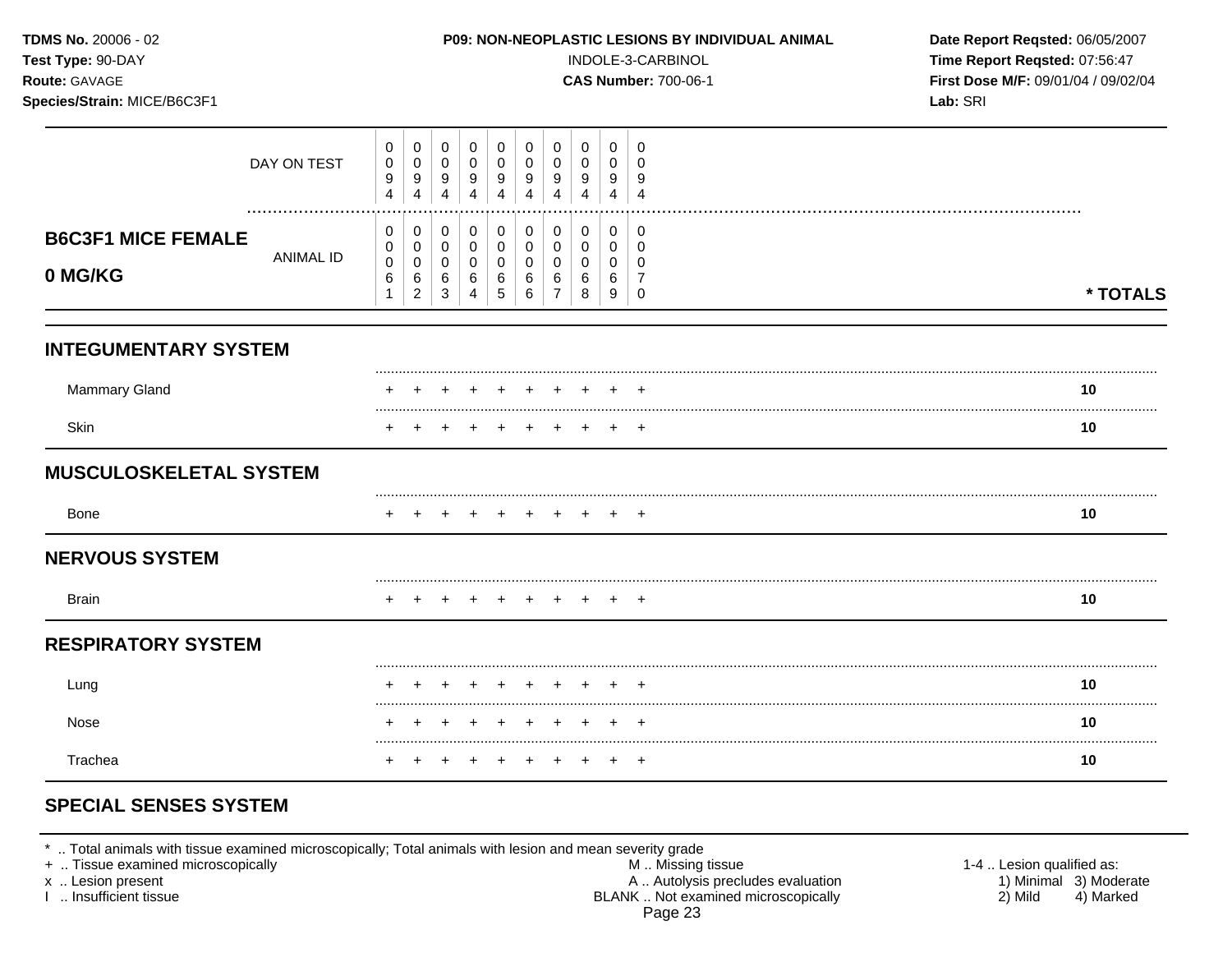| Test Type: 90-DAY<br>Route: GAVAGE<br>Species/Strain: MICE/B6C3F1 |               | INDOLE-3-CARBINOL<br><b>CAS Number: 700-06-1</b> |                       |                       |        |                       |                       |             |                  |             |             |  |  | Time Report Reqsted: 07:56:47<br>First Dose M/F: 09/01/04 / 09/02/04<br>Lab: SRI |
|-------------------------------------------------------------------|---------------|--------------------------------------------------|-----------------------|-----------------------|--------|-----------------------|-----------------------|-------------|------------------|-------------|-------------|--|--|----------------------------------------------------------------------------------|
|                                                                   | DAY ON TEST   | 0<br>0<br>9<br>4                                 | 0<br>0<br>9<br>4      | 0<br>9<br>4           | 9<br>4 | 0<br>0<br>9<br>4      | 0<br>0<br>9<br>4      | 0<br>9<br>4 | 0<br>9<br>4      | 9<br>4      | C<br>S<br>Δ |  |  |                                                                                  |
| <b>B6C3F1 MICE FEMALE</b><br>0 MG/KG                              | <br>ANIMAL ID | 0<br>0<br>0<br>6                                 | 0<br>0<br>0<br>6<br>ົ | 0<br>0<br>0<br>6<br>3 | 0<br>6 | 0<br>0<br>0<br>6<br>5 | 0<br>0<br>0<br>6<br>6 | 0<br>0<br>6 | 0<br>0<br>6<br>8 | 0<br>6<br>9 | C           |  |  | * TOTALS                                                                         |
| Eye                                                               |               |                                                  |                       |                       |        |                       |                       |             |                  |             |             |  |  | 10                                                                               |
| Harderian Gland                                                   |               |                                                  |                       |                       |        |                       |                       |             |                  | $+$         | $+$         |  |  | 10                                                                               |
| <b>URINARY SYSTEM</b>                                             |               |                                                  |                       |                       |        |                       |                       |             |                  |             |             |  |  |                                                                                  |
| Kidney                                                            |               |                                                  |                       |                       |        |                       |                       |             |                  |             |             |  |  | 10                                                                               |
| <b>Urinary Bladder</b>                                            |               |                                                  |                       |                       |        |                       |                       |             |                  |             | $\pm$       |  |  | 10                                                                               |

\* .. Total animals with tissue examined microscopically; Total animals with lesion and mean severity grade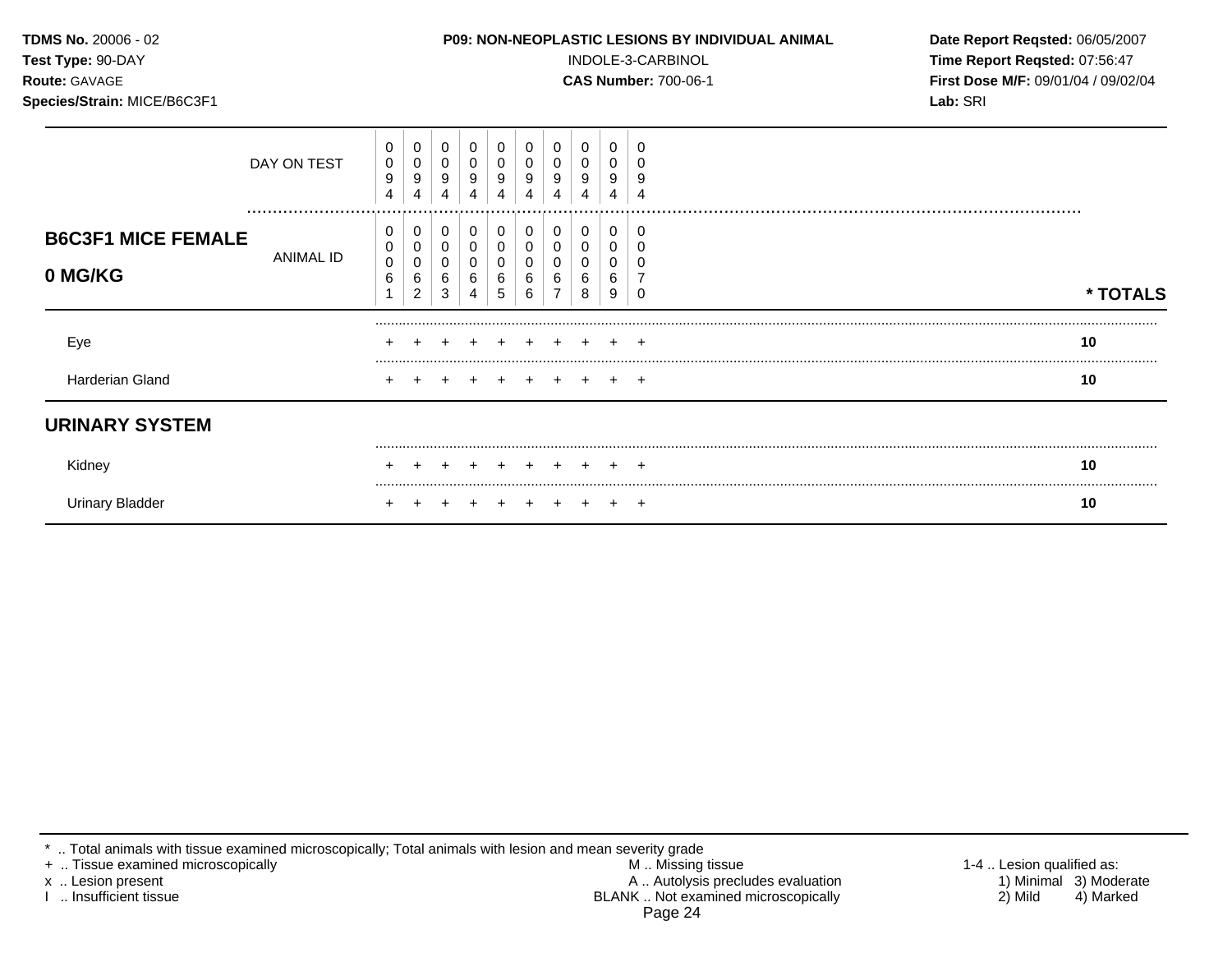**Test Type:** 90-DAY INDOLE-3-CARBINOL **Time Report Reqsted:** 07:56:47 **Route:** GAVAGE **CAS Number:** 700-06-1 **First Dose M/F:** 09/01/04 / 09/02/04 **Species/Strain:** MICE/B6C3F1 **Lab:** SRI

|                                                                                                                                                                                               | DAY ON TEST<br>. | 0<br>$\pmb{0}$<br>9<br>$\overline{4}$                                       | 0<br>$\pmb{0}$<br>9<br>$\overline{4}$                               | 0<br>$\pmb{0}$<br>$\boldsymbol{9}$<br>$\overline{4}$                                     | 0<br>$\pmb{0}$<br>9<br>$\overline{4}$                  | $\mathbf 0$<br>$\pmb{0}$<br>9<br>$\overline{4}$              | 0<br>$\pmb{0}$<br>$9\,$<br>$\overline{4}$                          | 0<br>$\pmb{0}$<br>9<br>$\overline{4}$                                       | 0<br>$\pmb{0}$<br>$\boldsymbol{9}$<br>$\overline{4}$       | 0<br>$\pmb{0}$<br>9<br>4                               | 0<br>$\mathbf 0$<br>9<br>$\overline{4}$                                                                  |                                                                             |
|-----------------------------------------------------------------------------------------------------------------------------------------------------------------------------------------------|------------------|-----------------------------------------------------------------------------|---------------------------------------------------------------------|------------------------------------------------------------------------------------------|--------------------------------------------------------|--------------------------------------------------------------|--------------------------------------------------------------------|-----------------------------------------------------------------------------|------------------------------------------------------------|--------------------------------------------------------|----------------------------------------------------------------------------------------------------------|-----------------------------------------------------------------------------|
| <b>B6C3F1 MICE FEMALE</b><br><b>15.6 MG/KG</b>                                                                                                                                                | <b>ANIMAL ID</b> | $\mathbf 0$<br>$\mathbf 0$<br>$\pmb{0}$<br>$\boldsymbol{7}$<br>$\mathbf{1}$ | 0<br>$\mathsf 0$<br>$\pmb{0}$<br>$\boldsymbol{7}$<br>$\overline{c}$ | $\mathbf 0$<br>$\pmb{0}$<br>$\mathbf 0$<br>$\boldsymbol{7}$<br>$\ensuremath{\mathsf{3}}$ | 0<br>$\mathbf 0$<br>$\mathbf 0$<br>$\overline{7}$<br>4 | $\pmb{0}$<br>$\pmb{0}$<br>$\pmb{0}$<br>$\boldsymbol{7}$<br>5 | $\mathbf 0$<br>$\pmb{0}$<br>$\pmb{0}$<br>$\boldsymbol{7}$<br>$\,6$ | $\pmb{0}$<br>$\pmb{0}$<br>$\mathbf 0$<br>$\boldsymbol{7}$<br>$\overline{7}$ | 0<br>$\mathbf 0$<br>$\pmb{0}$<br>$\overline{7}$<br>$\bf 8$ | 0<br>$\mathbf 0$<br>$\mathbf 0$<br>$\overline{7}$<br>9 | 0<br>$\mathbf 0$<br>$\mathbf 0$<br>$\,8\,$<br>0                                                          | * TOTALS                                                                    |
| <b>ALIMENTARY SYSTEM</b>                                                                                                                                                                      |                  |                                                                             |                                                                     |                                                                                          |                                                        |                                                              |                                                                    |                                                                             |                                                            |                                                        |                                                                                                          |                                                                             |
| Liver<br><b>Eosinophilic Focus</b>                                                                                                                                                            |                  |                                                                             |                                                                     |                                                                                          |                                                        |                                                              | X                                                                  |                                                                             |                                                            |                                                        |                                                                                                          | 10<br>1                                                                     |
| <b>CARDIOVASCULAR SYSTEM</b><br><b>NONE</b>                                                                                                                                                   |                  |                                                                             |                                                                     |                                                                                          |                                                        |                                                              |                                                                    |                                                                             |                                                            |                                                        |                                                                                                          |                                                                             |
| <b>ENDOCRINE SYSTEM</b><br><b>NONE</b>                                                                                                                                                        |                  |                                                                             |                                                                     |                                                                                          |                                                        |                                                              |                                                                    |                                                                             |                                                            |                                                        |                                                                                                          |                                                                             |
| <b>GENERAL BODY SYSTEM</b><br><b>NONE</b>                                                                                                                                                     |                  |                                                                             |                                                                     |                                                                                          |                                                        |                                                              |                                                                    |                                                                             |                                                            |                                                        |                                                                                                          |                                                                             |
| <b>GENITAL SYSTEM</b>                                                                                                                                                                         |                  |                                                                             |                                                                     |                                                                                          |                                                        |                                                              |                                                                    |                                                                             |                                                            |                                                        |                                                                                                          |                                                                             |
| <b>Clitoral Gland</b>                                                                                                                                                                         |                  |                                                                             |                                                                     |                                                                                          |                                                        |                                                              | $\ddot{}$                                                          |                                                                             |                                                            |                                                        |                                                                                                          | 1                                                                           |
| <b>HEMATOPOIETIC SYSTEM</b>                                                                                                                                                                   |                  |                                                                             |                                                                     |                                                                                          |                                                        |                                                              |                                                                    |                                                                             |                                                            |                                                        |                                                                                                          |                                                                             |
| Lymph Node, Mesenteric                                                                                                                                                                        |                  |                                                                             |                                                                     |                                                                                          |                                                        |                                                              |                                                                    |                                                                             |                                                            |                                                        |                                                                                                          | 10                                                                          |
| Spleen<br>Hematopoietic Cell Proliferation                                                                                                                                                    |                  |                                                                             |                                                                     |                                                                                          |                                                        |                                                              |                                                                    |                                                                             |                                                            | +<br>$\overline{c}$                                    |                                                                                                          | $\mathbf 1$<br>12.0                                                         |
| *  Total animals with tissue examined microscopically; Total animals with lesion and mean severity grade<br>+  Tissue examined microscopically<br>x  Lesion present<br>I  Insufficient tissue |                  |                                                                             |                                                                     |                                                                                          |                                                        |                                                              |                                                                    |                                                                             |                                                            |                                                        | M  Missing tissue<br>A  Autolysis precludes evaluation<br>BLANK  Not examined microscopically<br>Page 25 | 1-4  Lesion qualified as:<br>1) Minimal 3) Moderate<br>2) Mild<br>4) Marked |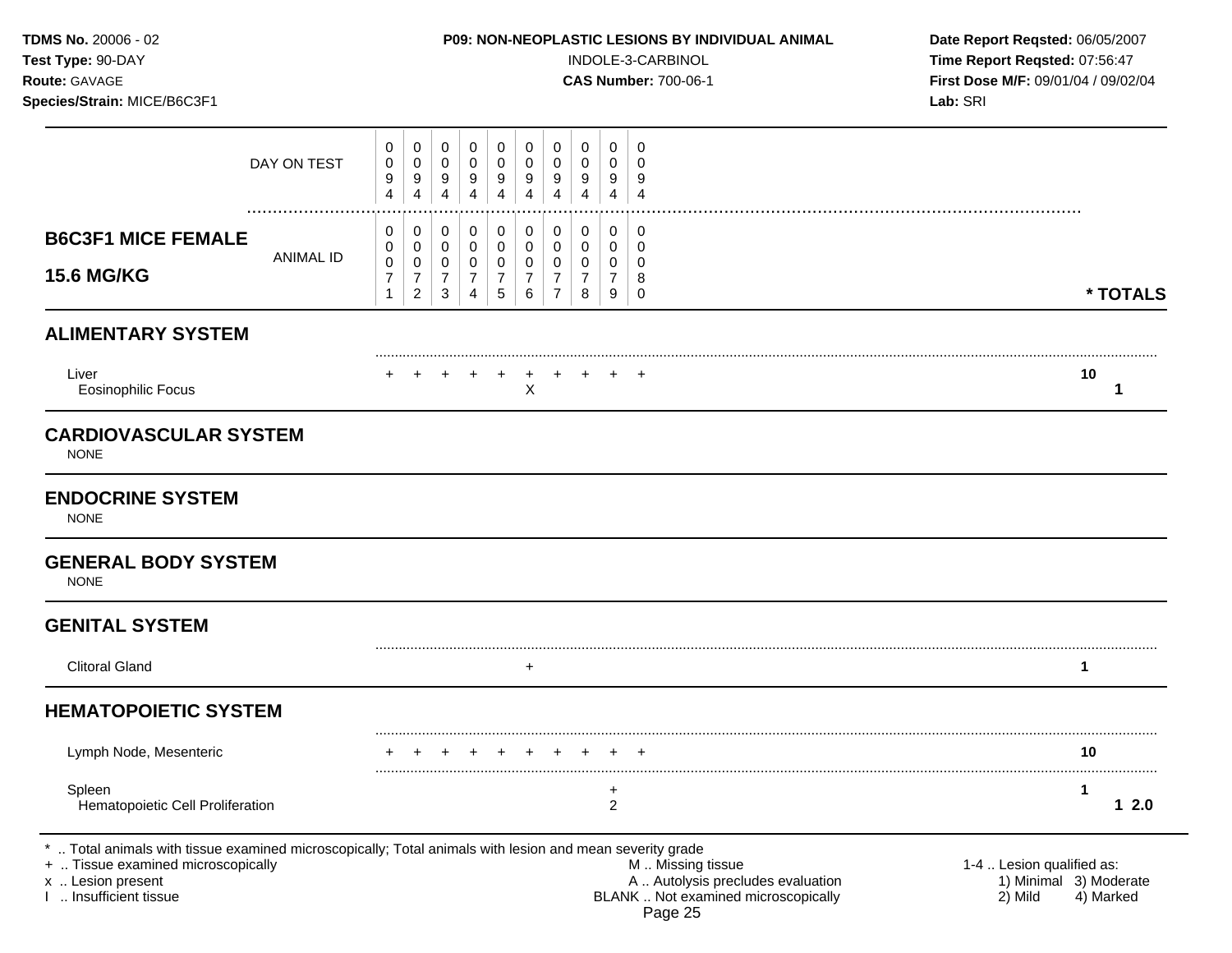**Test Type:**  $90-DAY$  **INDOLE-3-CARBINOL Time Report Reqsted: 07:56:47 Route:** GAVAGE **CAS Number:** 700-06-1 **First Dose M/F:** 09/01/04 / 09/02/04 **Species/Strain:** MICE/B6C3F1 **Lab:** SRI

|                           | DAY ON TEST      | 0<br>0<br>9<br>4  | 0<br>U<br>9<br>4   | -Q. | U<br>-9<br>4 | 9<br>4 | 0<br>J<br>9<br>4 | U<br>ν<br>9<br>4 | 0<br>v<br>9 | U<br>υ<br>9<br>4 | - 0<br>Į<br>4 |  |
|---------------------------|------------------|-------------------|--------------------|-----|--------------|--------|------------------|------------------|-------------|------------------|---------------|--|
| <b>B6C3F1 MICE FEMALE</b> |                  | $\mathbf{0}$<br>0 | 0<br>0             |     | 0            |        |                  | υ<br>u           | 0           | 0                | - 0           |  |
| <b>15.6 MG/KG</b>         | <b>ANIMAL ID</b> | 0                 | 0<br>ົ<br><u>_</u> | ۍ   | 4            | G      | v<br>6           | ν                | υ<br>8      | υ<br>9           | * TOTALS<br>C |  |

## **INTEGUMENTARY SYSTEM**

NONE

## **MUSCULOSKELETAL SYSTEM**

NONE

## **NERVOUS SYSTEM**

NONE

# **RESPIRATORY SYSTEM**

**NONE** 

## **SPECIAL SENSES SYSTEM**

NONE

## **URINARY SYSTEM**

NONE

\* .. Total animals with tissue examined microscopically; Total animals with lesion and mean severity grade<br>+ .. Tissue examined microscopically

+ .. Tissue examined microscopically the state of the state of the M .. Missing tissue 1-4 .. Lesion qualified as:

x .. Lesion present 1) Minimal 3) Moderate<br>A .. Autolysis precludes evaluation 1 and 1) Minimal 3) Moderate<br>BLANK .. Not examined microscopically 2) Mild 4) Marked BLANK .. Not examined microscopically Page 26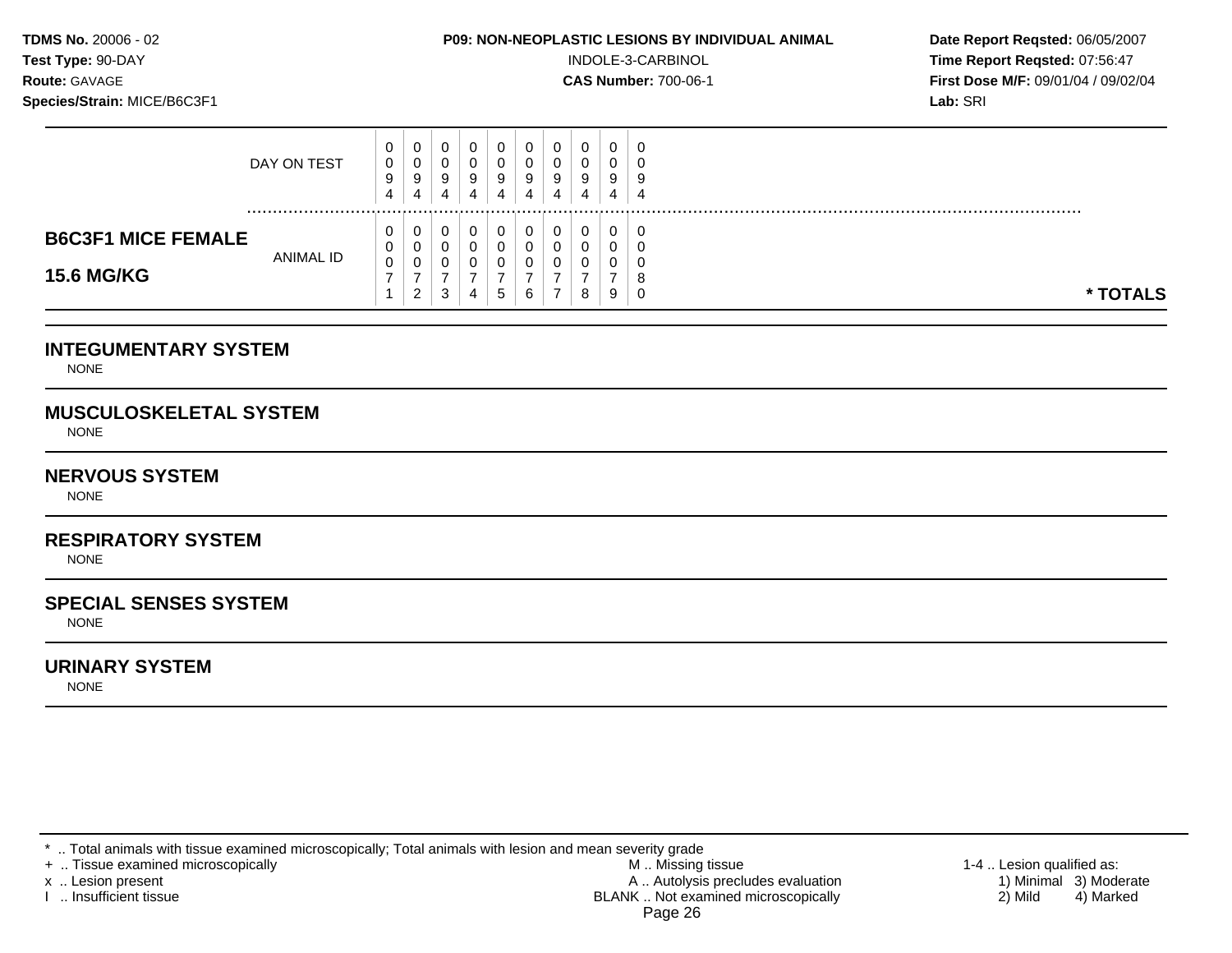| TDMS No. 20006 - 02<br>Test Type: 90-DAY<br>Route: GAVAGE<br>Species/Strain: MICE/B6C3F1 |                 |                               |                                    |                                  | P09: NON-NEOPLASTIC LESIONS BY INDIVIDUAL ANIMAL |                                         |                                           | INDOLE-3-CARBINOL<br><b>CAS Number: 700-06-1</b>       | Date Report Reqsted: 06/05/2007<br>Time Report Reqsted: 07:56:47<br>First Dose M/F: 09/01/04 / 09/02/04<br>Lab: SRI |                       |                                                   |                      |
|------------------------------------------------------------------------------------------|-----------------|-------------------------------|------------------------------------|----------------------------------|--------------------------------------------------|-----------------------------------------|-------------------------------------------|--------------------------------------------------------|---------------------------------------------------------------------------------------------------------------------|-----------------------|---------------------------------------------------|----------------------|
|                                                                                          | DAY ON TEST<br> | 0<br>$\,0\,$<br>9<br>4        | 0<br>0<br>9<br>$\overline{4}$      | 0<br>0<br>9<br>$\overline{4}$    | $\mathbf 0$<br>0<br>9<br>$\overline{4}$          | $\mathbf 0$<br>0<br>9<br>$\overline{4}$ | 0<br>0<br>$9\,$<br>$\overline{4}$         | 0<br>$\mathbf 0$<br>9<br>$\overline{4}$                | 0<br>0<br>9<br>4                                                                                                    | 0<br>0<br>9<br>4      | $\mathbf 0$<br>$\mathbf 0$<br>9<br>$\overline{4}$ |                      |
| <b>B6C3F1 MICE FEMALE</b><br>31.25 MG/KG                                                 | ANIMAL ID       | 0<br>0<br>$\pmb{0}$<br>8<br>1 | 0<br>0<br>0<br>8<br>$\overline{c}$ | 0<br>0<br>0<br>8<br>$\mathbf{3}$ | 0<br>$\mathbf 0$<br>$\mathbf 0$<br>8<br>4        | 0<br>$\mathbf 0$<br>0<br>8<br>5         | 0<br>$\mathbf 0$<br>$\mathbf 0$<br>8<br>6 | 0<br>$\mathbf 0$<br>$\mathbf 0$<br>8<br>$\overline{7}$ | 0<br>0<br>0<br>8<br>8                                                                                               | 0<br>0<br>0<br>8<br>9 | $\mathbf 0$<br>0<br>0<br>9<br>$\mathbf 0$         | * TOTALS             |
| <b>ALIMENTARY SYSTEM</b>                                                                 |                 |                               |                                    |                                  |                                                  |                                         |                                           |                                                        |                                                                                                                     |                       |                                                   |                      |
| Liver                                                                                    |                 |                               |                                    |                                  |                                                  | $+$                                     |                                           | $+$                                                    | $+$                                                                                                                 |                       |                                                   | 10                   |
| <b>CARDIOVASCULAR SYSTEM</b><br><b>NONE</b>                                              |                 |                               |                                    |                                  |                                                  |                                         |                                           |                                                        |                                                                                                                     |                       |                                                   |                      |
| <b>ENDOCRINE SYSTEM</b><br><b>NONE</b>                                                   |                 |                               |                                    |                                  |                                                  |                                         |                                           |                                                        |                                                                                                                     |                       |                                                   |                      |
| <b>GENERAL BODY SYSTEM</b><br><b>NONE</b>                                                |                 |                               |                                    |                                  |                                                  |                                         |                                           |                                                        |                                                                                                                     |                       |                                                   |                      |
| <b>GENITAL SYSTEM</b>                                                                    |                 |                               |                                    |                                  |                                                  |                                         |                                           |                                                        |                                                                                                                     |                       |                                                   |                      |
| <b>Uterus</b><br><b>Decidual Reaction</b>                                                |                 |                               |                                    |                                  |                                                  |                                         |                                           |                                                        |                                                                                                                     | +<br>4                |                                                   | $\mathbf{1}$<br>14.0 |
| <b>HEMATOPOIETIC SYSTEM</b>                                                              |                 |                               |                                    |                                  |                                                  |                                         |                                           |                                                        |                                                                                                                     |                       |                                                   |                      |
| Lymph Node, Mesenteric                                                                   |                 | $+$                           | $+$                                |                                  |                                                  |                                         |                                           |                                                        |                                                                                                                     |                       |                                                   | 9                    |
| <b>INTEGUMENTARY SYSTEM</b>                                                              |                 |                               |                                    |                                  |                                                  |                                         |                                           |                                                        |                                                                                                                     |                       |                                                   |                      |

\* .. Total animals with tissue examined microscopically; Total animals with lesion and mean severity grade

+ .. Tissue examined microscopically M .. Missing tissue 1-4 .. Lesion qualified as: x .. Lesion present 1) Minimal 3) Moderate A .. Autor A .. Autor A .. Autor A .. Autor A .. Autor A .. Autor A .. Autor A .. Autor A .. Autor A .. Autor A .. Autor A .. Autor A .. Autor A .. Autor A .. Autor A .. Autor A . I .. Insufficient tissue BLANK .. Not examined microscopically 2) Mild 4) Marked Page 27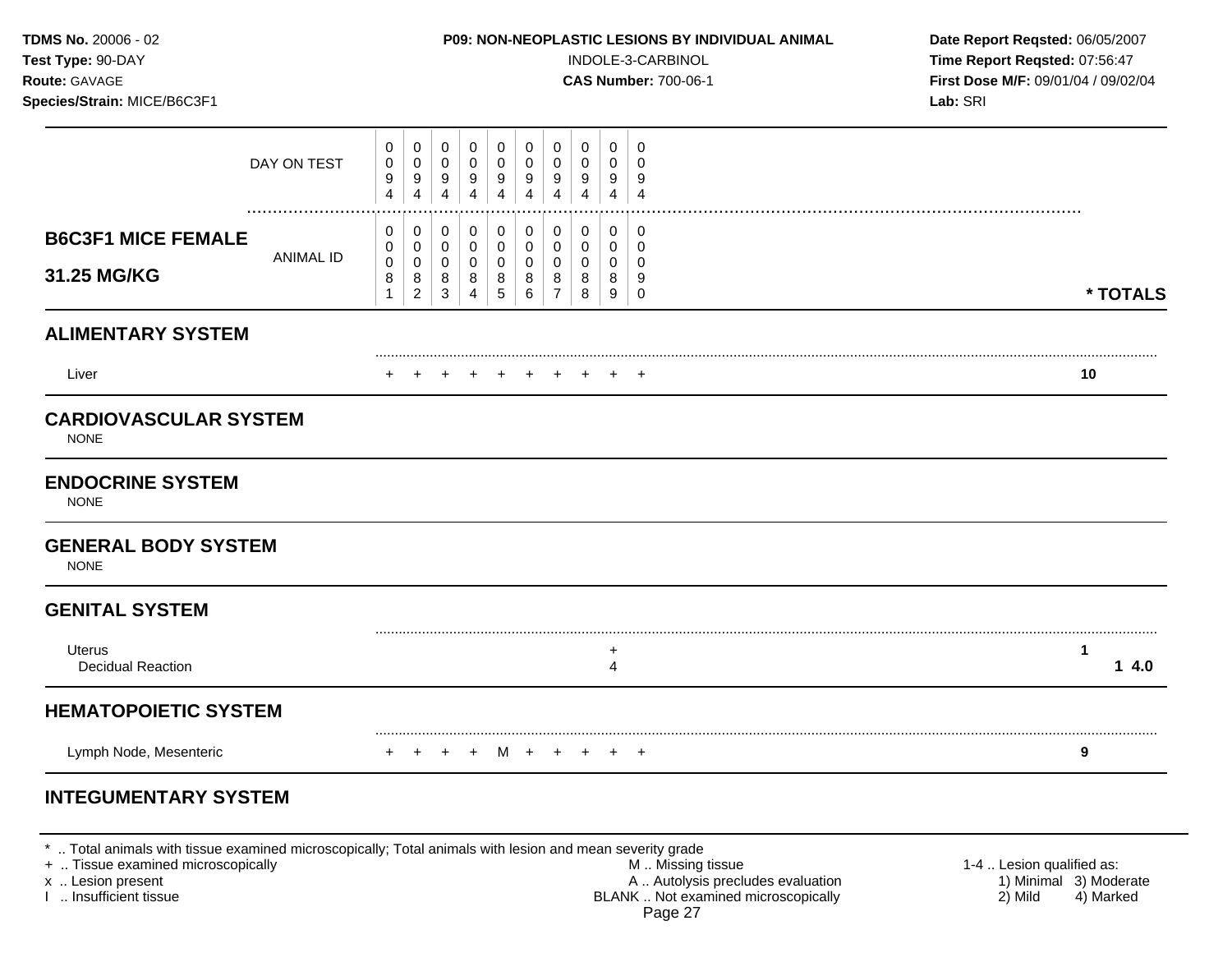**Test Type:**  $90-DAY$  **INDOLE-3-CARBINOL Time Report Reqsted: 07:56:47 Route:** GAVAGE **CAS Number:** 700-06-1 **First Dose M/F:** 09/01/04 / 09/02/04 **Species/Strain:** MICE/B6C3F1 **Lab:** SRI

|                           | DAY ON TEST | 0<br>0<br>9<br>4 | U<br>U<br>9<br>4        | u<br>4 | 4 | 4 | 9<br>4 | a<br>◡ | 0<br>0<br>9 | 0<br>0<br>9<br>4 |  |  |  |          |  |
|---------------------------|-------------|------------------|-------------------------|--------|---|---|--------|--------|-------------|------------------|--|--|--|----------|--|
| <b>B6C3F1 MICE FEMALE</b> |             | 0<br>0           | U<br>v                  | u      |   |   |        |        | 0<br>0      | 0<br>0           |  |  |  |          |  |
| 31.25 MG/KG               | ANIMAL ID   | 0<br>8           | v<br>8<br>◠<br><u>_</u> | 3      | 4 | b | 8<br>6 | 8      | 0<br>8<br>8 | 0<br>8<br>9      |  |  |  | * TOTALS |  |

NONE

# **MUSCULOSKELETAL SYSTEM**

NONE

# **NERVOUS SYSTEM**

NONE

### **RESPIRATORY SYSTEM**

NONE

## **SPECIAL SENSES SYSTEM**

NONE

## **URINARY SYSTEM**

NONE

\* .. Total animals with tissue examined microscopically; Total animals with lesion and mean severity grade<br>+ .. Tissue examined microscopically

+ .. Tissue examined microscopically the state of the state of the M .. Missing tissue 1-4 .. Lesion qualified as: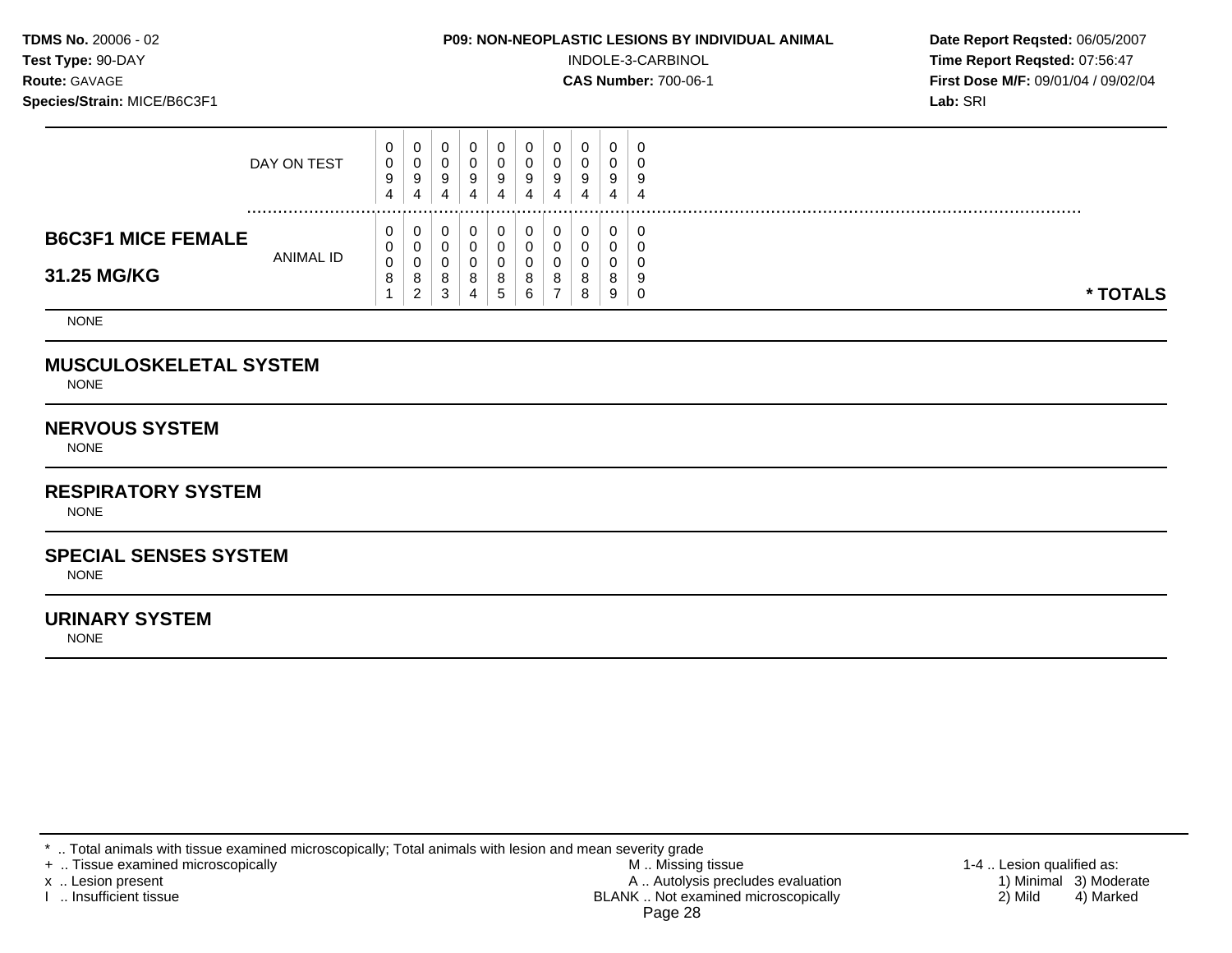| TDMS No. 20006 - 02<br>Test Type: 90-DAY<br>Route: GAVAGE<br>Species/Strain: MICE/B6C3F1 |                                                                     |                                               |                                                                                                               |                                                                  |                                                        |                                         |                                         | P09: NON-NEOPLASTIC LESIONS BY INDIVIDUAL ANIMAL<br>INDOLE-3-CARBINOL<br><b>CAS Number: 700-06-1</b> | Date Report Reqsted: 06/05/2007<br>Time Report Reqsted: 07:56:47<br>First Dose M/F: 09/01/04 / 09/02/04<br>Lab: SRI |  |
|------------------------------------------------------------------------------------------|---------------------------------------------------------------------|-----------------------------------------------|---------------------------------------------------------------------------------------------------------------|------------------------------------------------------------------|--------------------------------------------------------|-----------------------------------------|-----------------------------------------|------------------------------------------------------------------------------------------------------|---------------------------------------------------------------------------------------------------------------------|--|
| DAY ON TEST                                                                              | 0<br>0<br>$\pmb{0}$<br>0<br>9<br>9<br>$\overline{\mathbf{4}}$<br>4  | 0<br>0<br>9<br>$\overline{\mathbf{4}}$        | $\mathbf 0$<br>$\mathbf 0$<br>$\pmb{0}$<br>$\mathbf 0$<br>9<br>9<br>$\overline{\mathbf{4}}$<br>$\overline{4}$ | $\mathbf 0$<br>$\mathbf 0$<br>$\boldsymbol{9}$<br>$\overline{4}$ | $\mathbf 0$<br>$\mathbf 0$<br>9<br>$\overline{4}$      | 0<br>$\mathbf 0$<br>9<br>$\overline{4}$ | $\mathbf 0$<br>0<br>9<br>$\overline{4}$ | $\mathbf 0$<br>$\mathbf 0$<br>9<br>$\overline{4}$                                                    |                                                                                                                     |  |
| <b>B6C3F1 MICE FEMALE</b><br><b>ANIMAL ID</b><br><b>62.5 MG/KG</b>                       | 0<br>0<br>0<br>0<br>$\pmb{0}$<br>0<br>9<br>9<br>$\overline{c}$<br>1 | 0<br>0<br>0<br>9<br>$\ensuremath{\mathsf{3}}$ | $\pmb{0}$<br>0<br>$\mathbf 0$<br>$\mathbf 0$<br>$\mathbf 0$<br>$\mathbf 0$<br>9<br>9<br>5<br>$\overline{4}$   | 0<br>$\mathsf{O}$<br>$\mathbf 0$<br>9<br>6                       | 0<br>$\mathbf 0$<br>$\mathbf 0$<br>9<br>$\overline{7}$ | 0<br>0<br>0<br>9<br>8                   | $\pmb{0}$<br>$\mathbf 0$<br>0<br>9<br>9 | 0<br>$\mathbf 0$<br>$\mathbf{1}$<br>0<br>0                                                           | * TOTALS                                                                                                            |  |
| <b>ALIMENTARY SYSTEM</b>                                                                 |                                                                     |                                               |                                                                                                               |                                                                  |                                                        |                                         |                                         |                                                                                                      |                                                                                                                     |  |
| Liver                                                                                    |                                                                     |                                               | $\div$                                                                                                        | $\div$                                                           |                                                        | $\div$                                  |                                         | $\overline{ }$                                                                                       | 10                                                                                                                  |  |
| <b>CARDIOVASCULAR SYSTEM</b><br><b>NONE</b>                                              |                                                                     |                                               |                                                                                                               |                                                                  |                                                        |                                         |                                         |                                                                                                      |                                                                                                                     |  |
| <b>ENDOCRINE SYSTEM</b><br><b>NONE</b>                                                   |                                                                     |                                               |                                                                                                               |                                                                  |                                                        |                                         |                                         |                                                                                                      |                                                                                                                     |  |
| <b>GENERAL BODY SYSTEM</b><br><b>NONE</b>                                                |                                                                     |                                               |                                                                                                               |                                                                  |                                                        |                                         |                                         |                                                                                                      |                                                                                                                     |  |
| <b>GENITAL SYSTEM</b><br><b>NONE</b>                                                     |                                                                     |                                               |                                                                                                               |                                                                  |                                                        |                                         |                                         |                                                                                                      |                                                                                                                     |  |
| <b>HEMATOPOIETIC SYSTEM</b>                                                              |                                                                     |                                               |                                                                                                               |                                                                  |                                                        |                                         |                                         |                                                                                                      |                                                                                                                     |  |
| Lymph Node, Mesenteric                                                                   |                                                                     |                                               | $+$<br>$\ddot{}$                                                                                              | $+$                                                              | $+$                                                    | $+$                                     |                                         | $\overline{1}$                                                                                       | 10                                                                                                                  |  |
| <b>INTEGUMENTARY SYSTEM</b><br><b>NONE</b>                                               |                                                                     |                                               |                                                                                                               |                                                                  |                                                        |                                         |                                         |                                                                                                      |                                                                                                                     |  |
|                                                                                          |                                                                     |                                               |                                                                                                               |                                                                  |                                                        |                                         |                                         |                                                                                                      |                                                                                                                     |  |

\* .. Total animals with tissue examined microscopically; Total animals with lesion and mean severity grade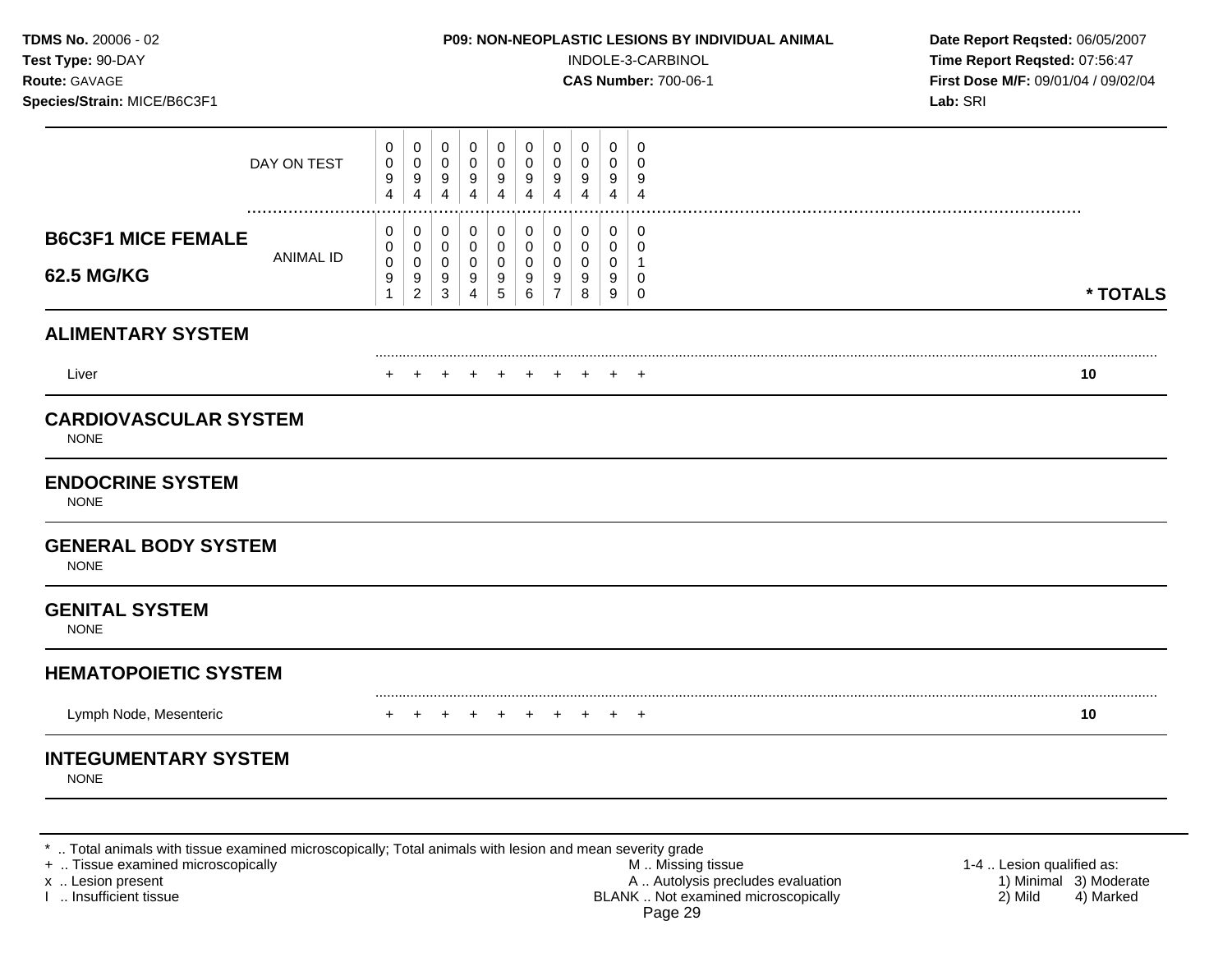**Test Type:**  $90-DAY$  **INDOLE-3-CARBINOL Time Report Reqsted: 07:56:47 Route:** GAVAGE **CAS Number:** 700-06-1 **First Dose M/F:** 09/01/04 / 09/02/04 **Species/Strain:** MICE/B6C3F1 **Lab:** SRI

|                           | DAY ON TEST | 0<br>0<br>9<br>4 | 0<br>υ<br>9<br>4        | 9      | 9<br>4 |   | 0<br>9<br>4 | 0<br>9 | 0<br>0<br>9 | $\overline{0}$<br>0<br>9<br>4 | - 6<br>$\overline{a}$ |  |
|---------------------------|-------------|------------------|-------------------------|--------|--------|---|-------------|--------|-------------|-------------------------------|-----------------------|--|
| <b>B6C3F1 MICE FEMALE</b> |             | 0<br>0           | U<br>v                  |        |        |   |             |        | 0<br>0      | 0<br>0                        | - 0                   |  |
| 62.5 MG/KG                | ANIMAL ID   | 0<br>9           | υ<br>9<br>◠<br><u>.</u> | 9<br>3 | 4      | : | 9<br>6      |        | 0<br>9<br>8 | U<br>9<br>9                   | * TOTALS              |  |

## **MUSCULOSKELETAL SYSTEM**

NONE

## **NERVOUS SYSTEM**

NONE

# **RESPIRATORY SYSTEM**

NONE

# **SPECIAL SENSES SYSTEM**

NONE

# **URINARY SYSTEM**

NONE

\* .. Total animals with tissue examined microscopically; Total animals with lesion and mean severity grade<br>+ .. Tissue examined microscopically

+ .. Tissue examined microscopically the state of the state of the M .. Missing tissue 1-4 .. Lesion qualified as:

x .. Lesion present 1) Minimal 3) Moderate<br>A .. Autolysis precludes evaluation 1 and 1) Minimal 3) Moderate<br>BLANK .. Not examined microscopically 2) Mild 4) Marked BLANK .. Not examined microscopically Page 30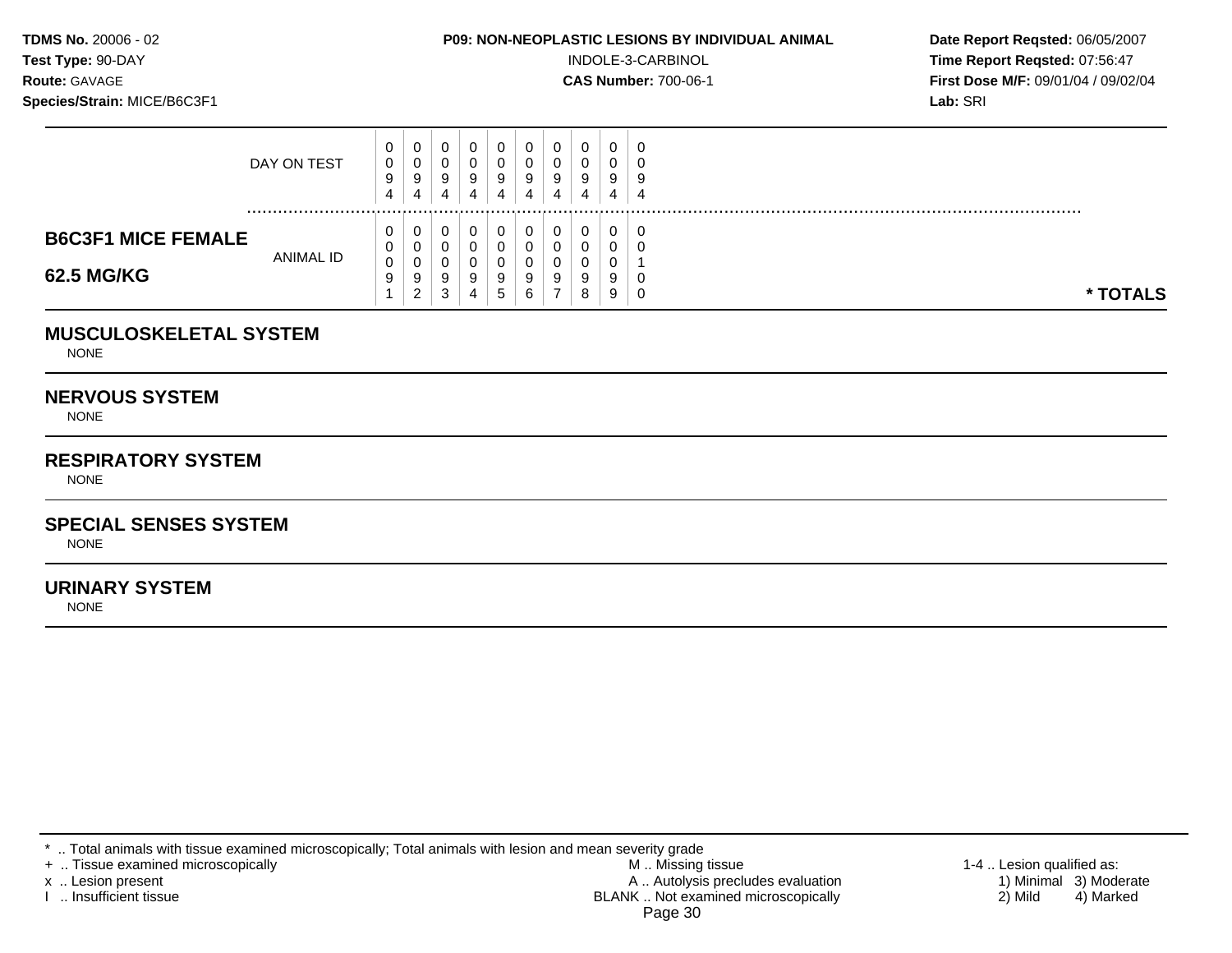| TDMS No. 20006 - 02<br>Test Type: 90-DAY<br>Route: GAVAGE<br>Species/Strain: MICE/B6C3F1 | P09: NON-NEOPLASTIC LESIONS BY INDIVIDUAL ANIMAL<br>INDOLE-3-CARBINOL<br><b>CAS Number: 700-06-1</b>                                                                                                                                                                                                                                                                                                                                                                                                                                                         | Date Report Reqsted: 06/05/2007<br>Time Report Reqsted: 07:56:47<br>First Dose M/F: 09/01/04 / 09/02/04<br>Lab: SRI |  |
|------------------------------------------------------------------------------------------|--------------------------------------------------------------------------------------------------------------------------------------------------------------------------------------------------------------------------------------------------------------------------------------------------------------------------------------------------------------------------------------------------------------------------------------------------------------------------------------------------------------------------------------------------------------|---------------------------------------------------------------------------------------------------------------------|--|
| DAY ON TEST                                                                              | 0<br>0<br>$\mathbf 0$<br>$\mathbf 0$<br>$\mathbf 0$<br>$\mathbf 0$<br>$\mathbf 0$<br>0<br>0<br>0<br>$\pmb{0}$<br>$\mathbf 0$<br>$\,0\,$<br>0<br>0<br>$\mathbf 0$<br>$\mathbf 0$<br>0<br>0<br>$\mathbf 0$<br>$\boldsymbol{9}$<br>$\boldsymbol{9}$<br>$9\,$<br>9<br>9<br>9<br>9<br>9<br>9<br>9<br>$\overline{4}$<br>$\overline{4}$<br>$\overline{4}$<br>$\overline{4}$<br>$\overline{4}$<br>$\overline{4}$<br>$\overline{4}$<br>$\overline{4}$<br>4<br>$\overline{4}$                                                                                          |                                                                                                                     |  |
| <b>B6C3F1 MICE FEMALE</b><br>ANIMAL ID<br><b>125 MG/KG</b>                               | 0<br>0<br>0<br>0<br>0<br>0<br>0<br>0<br>$\mathbf 0$<br>0<br>$\mathbf 0$<br>0<br>$\mathbf 0$<br>0<br>0<br>0<br>0<br>0<br>$\mathbf 0$<br>0<br>$\mathbf{1}$<br>$\mathbf{1}$<br>$\mathbf{1}$<br>$\mathbf{1}$<br>$\mathbf{1}$<br>$\mathbf{1}$<br>$\mathbf{1}$<br>$\mathbf{1}$<br>$\mathbf{1}$<br>-1<br>$\,0\,$<br>0<br>$\mathbf 0$<br>$\pmb{0}$<br>$\mathbf 0$<br>$\pmb{0}$<br>$\mathbf 0$<br>$\pmb{0}$<br>$\mathbf 0$<br>$\mathbf{1}$<br>$\overline{7}$<br>$\overline{c}$<br>$\mathbf{3}$<br>$\overline{4}$<br>$\,$ 5 $\,$<br>6<br>8<br>9<br>$\overline{0}$<br>1 | * TOTALS                                                                                                            |  |
| <b>ALIMENTARY SYSTEM</b>                                                                 |                                                                                                                                                                                                                                                                                                                                                                                                                                                                                                                                                              |                                                                                                                     |  |
| Liver                                                                                    |                                                                                                                                                                                                                                                                                                                                                                                                                                                                                                                                                              | 10                                                                                                                  |  |
| <b>CARDIOVASCULAR SYSTEM</b><br><b>NONE</b>                                              |                                                                                                                                                                                                                                                                                                                                                                                                                                                                                                                                                              |                                                                                                                     |  |
| <b>ENDOCRINE SYSTEM</b><br><b>NONE</b>                                                   |                                                                                                                                                                                                                                                                                                                                                                                                                                                                                                                                                              |                                                                                                                     |  |
| <b>GENERAL BODY SYSTEM</b><br><b>NONE</b>                                                |                                                                                                                                                                                                                                                                                                                                                                                                                                                                                                                                                              |                                                                                                                     |  |
| <b>GENITAL SYSTEM</b><br><b>NONE</b>                                                     |                                                                                                                                                                                                                                                                                                                                                                                                                                                                                                                                                              |                                                                                                                     |  |
| <b>HEMATOPOIETIC SYSTEM</b>                                                              |                                                                                                                                                                                                                                                                                                                                                                                                                                                                                                                                                              |                                                                                                                     |  |
| Lymph Node, Mesenteric                                                                   | + + + + + +<br>$+$<br>$+$<br>$+$ $+$                                                                                                                                                                                                                                                                                                                                                                                                                                                                                                                         | 10                                                                                                                  |  |
| <b>INTEGUMENTARY SYSTEM</b><br><b>NONE</b>                                               |                                                                                                                                                                                                                                                                                                                                                                                                                                                                                                                                                              |                                                                                                                     |  |
|                                                                                          |                                                                                                                                                                                                                                                                                                                                                                                                                                                                                                                                                              |                                                                                                                     |  |

\* .. Total animals with tissue examined microscopically; Total animals with lesion and mean severity grade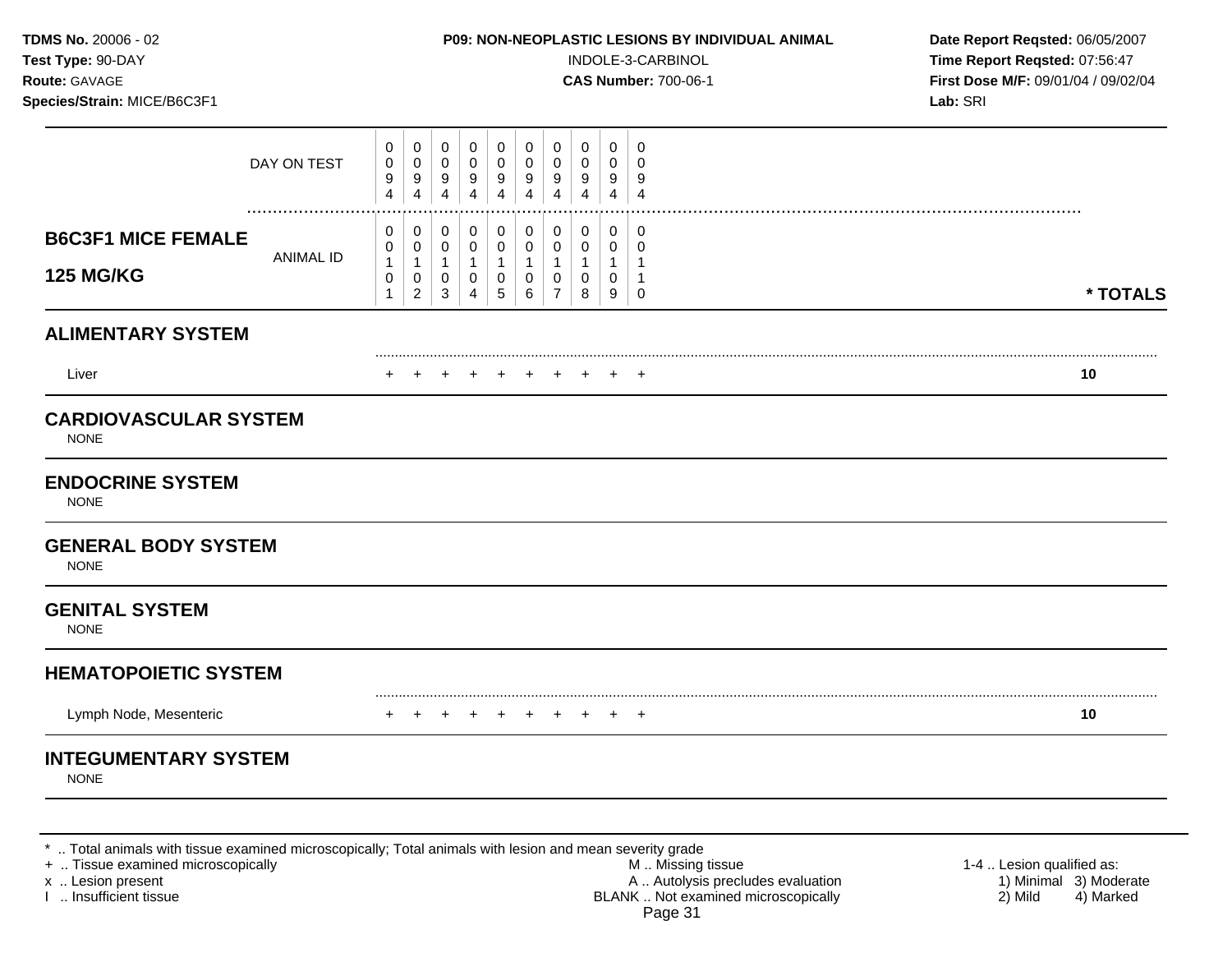**Test Type:**  $90-DAY$  **INDOLE-3-CARBINOL Time Report Reqsted: 07:56:47 Route:** GAVAGE **CAS Number:** 700-06-1 **First Dose M/F:** 09/01/04 / 09/02/04 **Species/Strain:** MICE/B6C3F1 **Lab:** SRI

|                                               | DAY ON TEST      | 0<br>0<br>9<br>4 | U<br>v<br>9<br>4           | u<br>9<br>4 | У<br>4 |   | υ<br>9<br>4 | υ<br>a<br>÷ | 0<br>0<br>9      | 0<br>0<br>9<br>4 | ູ                      |  |
|-----------------------------------------------|------------------|------------------|----------------------------|-------------|--------|---|-------------|-------------|------------------|------------------|------------------------|--|
| <b>B6C3F1 MICE FEMALE</b><br><b>125 MG/KG</b> | <b>ANIMAL ID</b> | 0<br>0<br>0      | U<br>v<br>υ<br>$\sim$<br>_ | u<br>າ<br>J | 4      | G | 6           |             | 0<br>0<br>0<br>8 | 0<br>0<br>0<br>9 | - 0<br>* TOTALS<br>- 6 |  |

## **MUSCULOSKELETAL SYSTEM**

NONE

## **NERVOUS SYSTEM**

NONE

# **RESPIRATORY SYSTEM**

NONE

# **SPECIAL SENSES SYSTEM**

NONE

# **URINARY SYSTEM**

NONE

\* .. Total animals with tissue examined microscopically; Total animals with lesion and mean severity grade<br>+ .. Tissue examined microscopically

+ .. Tissue examined microscopically the state of the state of the M .. Missing tissue 1-4 .. Lesion qualified as:

x .. Lesion present 1) Minimal 3) Moderate<br>A .. Autolysis precludes evaluation 1 and 1) Minimal 3) Moderate<br>BLANK .. Not examined microscopically 2) Mild 4) Marked BLANK .. Not examined microscopically Page 32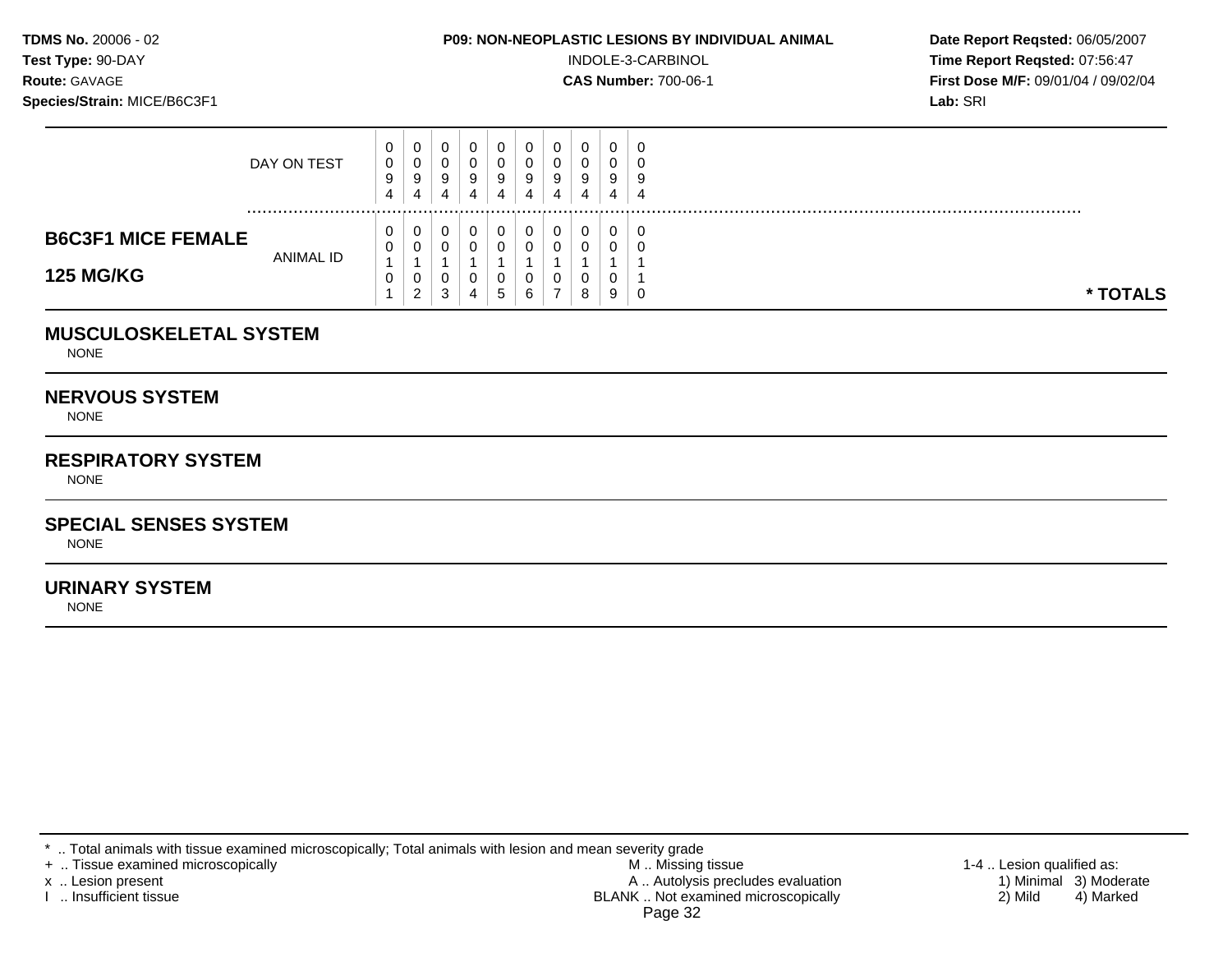| TDMS No. 20006 - 02<br>Test Type: 90-DAY<br>Route: GAVAGE<br>Species/Strain: MICE/B6C3F1 |                  |                                                                  |                                                        |                                                                |                                                         |                                                    |                                                                          |                                            |                                             |                                                                      |                                                                   | P09: NON-NEOPLASTIC LESIONS BY INDIVIDUAL ANIMAL<br>INDOLE-3-CARBINOL<br><b>CAS Number: 700-06-1</b> | Date Report Reqsted: 06/05/2007<br>Time Report Reqsted: 07:56:47<br>First Dose M/F: 09/01/04 / 09/02/04<br>Lab: SRI |
|------------------------------------------------------------------------------------------|------------------|------------------------------------------------------------------|--------------------------------------------------------|----------------------------------------------------------------|---------------------------------------------------------|----------------------------------------------------|--------------------------------------------------------------------------|--------------------------------------------|---------------------------------------------|----------------------------------------------------------------------|-------------------------------------------------------------------|------------------------------------------------------------------------------------------------------|---------------------------------------------------------------------------------------------------------------------|
|                                                                                          | DAY ON TEST      | 0<br>$\pmb{0}$<br>$\boldsymbol{9}$<br>$\overline{4}$             | 0<br>$\mathsf 0$<br>$\boldsymbol{9}$<br>$\overline{4}$ | $\mathbf 0$<br>$\pmb{0}$<br>$\boldsymbol{9}$<br>$\overline{4}$ | $\mathbf 0$<br>$\pmb{0}$<br>9<br>4                      | 0<br>0<br>$\boldsymbol{9}$<br>$\overline{4}$       | $\mathbf 0$<br>$\mathsf{O}\xspace$<br>$\boldsymbol{9}$<br>$\overline{4}$ | 0<br>$\pmb{0}$<br>$\boldsymbol{9}$<br>4    | 0<br>0<br>9<br>$\overline{4}$               | $\mathbf 0$<br>$\mathbf 0$<br>9<br>4                                 | $\mathbf 0$<br>$\mathbf 0$<br>9<br>$\overline{4}$                 |                                                                                                      |                                                                                                                     |
| <b>B6C3F1 MICE FEMALE</b><br><b>250 MG/KG</b>                                            | <b>ANIMAL ID</b> | 0<br>$\mathbf 0$<br>$\mathbf{1}$<br>$\mathbf{1}$<br>$\mathbf{1}$ | 0<br>$\mathbf 0$<br>1<br>1<br>$\overline{2}$           | 0<br>$\mathbf 0$<br>$\mathbf{1}$<br>$\mathbf{1}$<br>$\sqrt{3}$ | 0<br>$\mathbf 0$<br>1<br>$\mathbf{1}$<br>$\overline{4}$ | 0<br>$\pmb{0}$<br>$\mathbf 1$<br>$\mathbf{1}$<br>5 | $\mathbf 0$<br>$\mathsf{O}\xspace$<br>1<br>$\mathbf{1}$<br>6             | 0<br>$\pmb{0}$<br>1<br>1<br>$\overline{7}$ | 0<br>0<br>$\mathbf{1}$<br>$\mathbf{1}$<br>8 | 0<br>$\mathbf 0$<br>$\mathbf{1}$<br>$\mathbf{1}$<br>$\boldsymbol{9}$ | 0<br>$\mathbf 0$<br>$\mathbf{1}$<br>$\overline{2}$<br>$\mathbf 0$ |                                                                                                      | * TOTALS                                                                                                            |
| <b>ALIMENTARY SYSTEM</b>                                                                 |                  |                                                                  |                                                        |                                                                |                                                         |                                                    |                                                                          |                                            |                                             |                                                                      |                                                                   |                                                                                                      |                                                                                                                     |
| Esophagus<br>Inflammation, Chronic                                                       |                  | ٠                                                                |                                                        |                                                                |                                                         |                                                    |                                                                          |                                            | $\mathbf{1}$                                | $\mathbf{1}$                                                         |                                                                   |                                                                                                      | 10<br>51.0                                                                                                          |
| Gallbladder<br>Hemorrhage<br>Inflammation, Chronic                                       |                  |                                                                  |                                                        |                                                                |                                                         |                                                    |                                                                          |                                            |                                             |                                                                      | $\div$<br>$\overline{\mathbf{c}}$                                 |                                                                                                      | 10<br>12.0<br>1.0<br>1                                                                                              |
| Intestine Large, Cecum                                                                   |                  |                                                                  |                                                        |                                                                |                                                         |                                                    |                                                                          |                                            |                                             |                                                                      |                                                                   |                                                                                                      | 10                                                                                                                  |
| Intestine Large, Colon                                                                   |                  |                                                                  |                                                        |                                                                |                                                         |                                                    |                                                                          |                                            |                                             |                                                                      |                                                                   |                                                                                                      | 10                                                                                                                  |
| Intestine Large, Rectum                                                                  |                  |                                                                  |                                                        |                                                                |                                                         |                                                    |                                                                          |                                            |                                             |                                                                      |                                                                   |                                                                                                      | 10                                                                                                                  |
| Intestine Small, Duodenum                                                                |                  |                                                                  |                                                        |                                                                |                                                         |                                                    |                                                                          |                                            |                                             |                                                                      |                                                                   |                                                                                                      | 10                                                                                                                  |
| Intestine Small, Ileum                                                                   |                  |                                                                  |                                                        |                                                                |                                                         |                                                    |                                                                          |                                            |                                             |                                                                      |                                                                   |                                                                                                      | 10                                                                                                                  |
| Intestine Small, Jejunum                                                                 |                  |                                                                  |                                                        |                                                                |                                                         |                                                    |                                                                          |                                            |                                             |                                                                      |                                                                   |                                                                                                      | 10                                                                                                                  |
| Liver                                                                                    |                  |                                                                  |                                                        |                                                                |                                                         |                                                    |                                                                          |                                            |                                             |                                                                      |                                                                   |                                                                                                      | 10                                                                                                                  |
| Pancreas<br>Atrophy                                                                      |                  |                                                                  |                                                        |                                                                |                                                         | $\ddot{}$                                          | $\ddot{}$<br>1                                                           | $\ddot{}$                                  | $\ddot{}$                                   |                                                                      |                                                                   |                                                                                                      | 10<br>1.0                                                                                                           |

\* .. Total animals with tissue examined microscopically; Total animals with lesion and mean severity grade<br>+ .. Tissue examined microscopically

x .. Lesion present

I .. Insufficient tissue

1-4 .. Lesion qualified as: 1) Minimal 3) Moderate  $2)$  Mild 4) Marked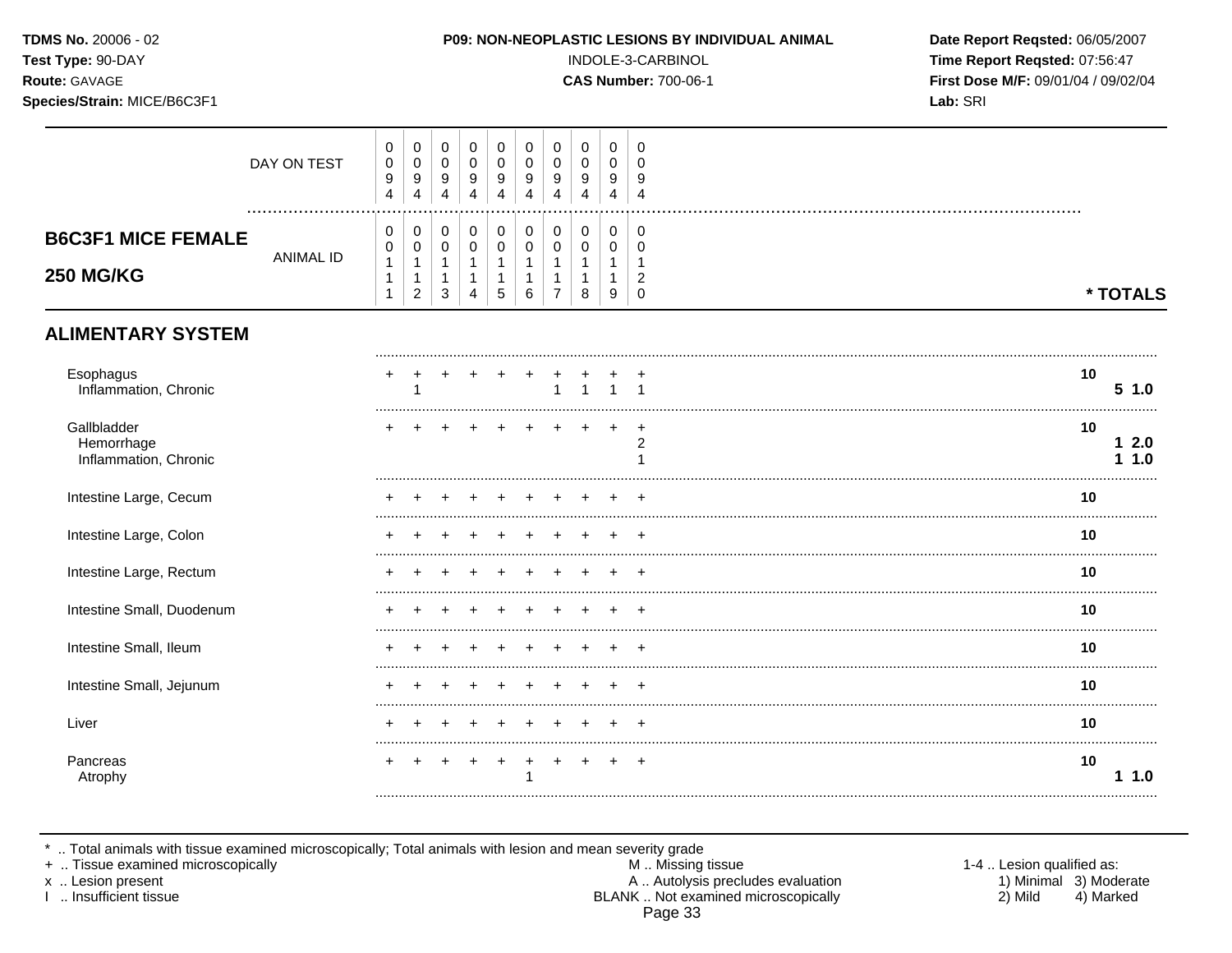| <b>TDMS No. 20006 - 02</b> |  |
|----------------------------|--|
| <b>Test Type: 90-DAY</b>   |  |
| <b>Route: GAVAGE</b>       |  |

Species/Strain: MICE/B6C3F1

### P09: NON-NEOPLASTIC LESIONS BY INDIVIDUAL ANIMAL

INDOLE-3-CARBINOL

**CAS Number: 700-06-1** 

Date Report Reqsted: 06/05/2007 Time Report Reqsted: 07:56:47 First Dose M/F: 09/01/04 / 09/02/04 Lab: SRI

|                                               | DAY ON TEST      | 0<br>$\mathbf 0$<br>9<br>$\overline{4}$                        | 0<br>$\pmb{0}$<br>9<br>$\overline{4}$                           | 0<br>$\mathbf 0$<br>9<br>4       | 0<br>$\mathbf 0$<br>9<br>4               | 0<br>$\mathbf 0$<br>9<br>4                     | 0<br>0<br>9<br>4              | 0<br>0<br>9<br>4                                      | 0<br>0<br>9<br>4              | 0<br>$\mathbf 0$<br>9<br>4 | 0<br>$\Omega$<br>9<br>$\overline{4}$          |                |          |
|-----------------------------------------------|------------------|----------------------------------------------------------------|-----------------------------------------------------------------|----------------------------------|------------------------------------------|------------------------------------------------|-------------------------------|-------------------------------------------------------|-------------------------------|----------------------------|-----------------------------------------------|----------------|----------|
| <b>B6C3F1 MICE FEMALE</b><br><b>250 MG/KG</b> | <b>ANIMAL ID</b> | 0<br>$\pmb{0}$<br>$\mathbf{1}$<br>$\mathbf{1}$<br>$\mathbf{1}$ | 0<br>$\pmb{0}$<br>$\mathbf{1}$<br>$\mathbf 1$<br>$\overline{c}$ | 0<br>$\mathbf 0$<br>1<br>-1<br>3 | 0<br>$\pmb{0}$<br>1<br>$\mathbf{1}$<br>4 | $\pmb{0}$<br>$\,0\,$<br>$\mathbf{1}$<br>1<br>5 | $\pmb{0}$<br>0<br>1<br>1<br>6 | $\pmb{0}$<br>0<br>-1<br>$\mathbf 1$<br>$\overline{7}$ | $\pmb{0}$<br>$\mathbf 0$<br>8 | 0<br>0<br>1<br>9           | 0<br>0<br>$\overline{\mathbf{c}}$<br>$\Omega$ |                | * TOTALS |
| Salivary Glands<br>Hyperplasia, Lymphoid      |                  | $+$                                                            | $\ddot{}$                                                       | $\ddot{}$                        |                                          | $\div$                                         | $+$                           | $+$                                                   | $\overline{1}$                | $\ddot{}$                  | $+$                                           | 10             | 2, 1.0   |
| Stomach, Forestomach                          |                  |                                                                |                                                                 |                                  |                                          |                                                |                               |                                                       |                               |                            | $\div$                                        | 10             |          |
| Stomach, Glandular                            |                  |                                                                |                                                                 |                                  |                                          |                                                |                               |                                                       |                               |                            | $\div$                                        | 10             |          |
| <b>CARDIOVASCULAR SYSTEM</b>                  |                  |                                                                |                                                                 |                                  |                                          |                                                |                               |                                                       |                               |                            |                                               |                |          |
| <b>Blood Vessel</b>                           |                  | ٠                                                              |                                                                 |                                  |                                          |                                                |                               | $\ddot{}$                                             |                               |                            |                                               | $\overline{2}$ |          |
| Heart                                         |                  |                                                                |                                                                 |                                  |                                          |                                                |                               |                                                       |                               |                            | $+$                                           | 10             |          |
| <b>ENDOCRINE SYSTEM</b>                       |                  |                                                                |                                                                 |                                  |                                          |                                                |                               |                                                       |                               |                            |                                               |                |          |
| <b>Adrenal Cortex</b><br>Capsule, Hyperplasia |                  |                                                                | っ                                                               | $\mathcal{P}$                    |                                          |                                                | C                             |                                                       | $\mathcal{D}$                 | $\mathcal{D}$              | $\mathfrak{D}$                                | 10<br>         | 102.1    |
| Adrenal Medulla                               |                  |                                                                |                                                                 |                                  |                                          |                                                |                               |                                                       |                               |                            |                                               | 10             |          |
| Islets, Pancreatic                            |                  |                                                                |                                                                 |                                  |                                          |                                                |                               |                                                       |                               |                            |                                               | 10             |          |
| Parathyroid Gland                             |                  |                                                                |                                                                 |                                  |                                          |                                                |                               |                                                       | м                             |                            |                                               | 9              |          |
| <b>Pituitary Gland</b><br>Pars Distalis, Cyst |                  |                                                                |                                                                 |                                  |                                          |                                                | X                             |                                                       |                               |                            | $\div$                                        | 10             |          |

\* .. Total animals with tissue examined microscopically; Total animals with lesion and mean severity grade + .. Tissue examined microscopically

x .. Lesion present

I .. Insufficient tissue

M .. Missing tissue A .. Autolysis precludes evaluation<br>BLANK .. Not examined microscopically Page 34

1-4 .. Lesion qualified as: 1) Minimal 3) Moderate 2) Mild 4) Marked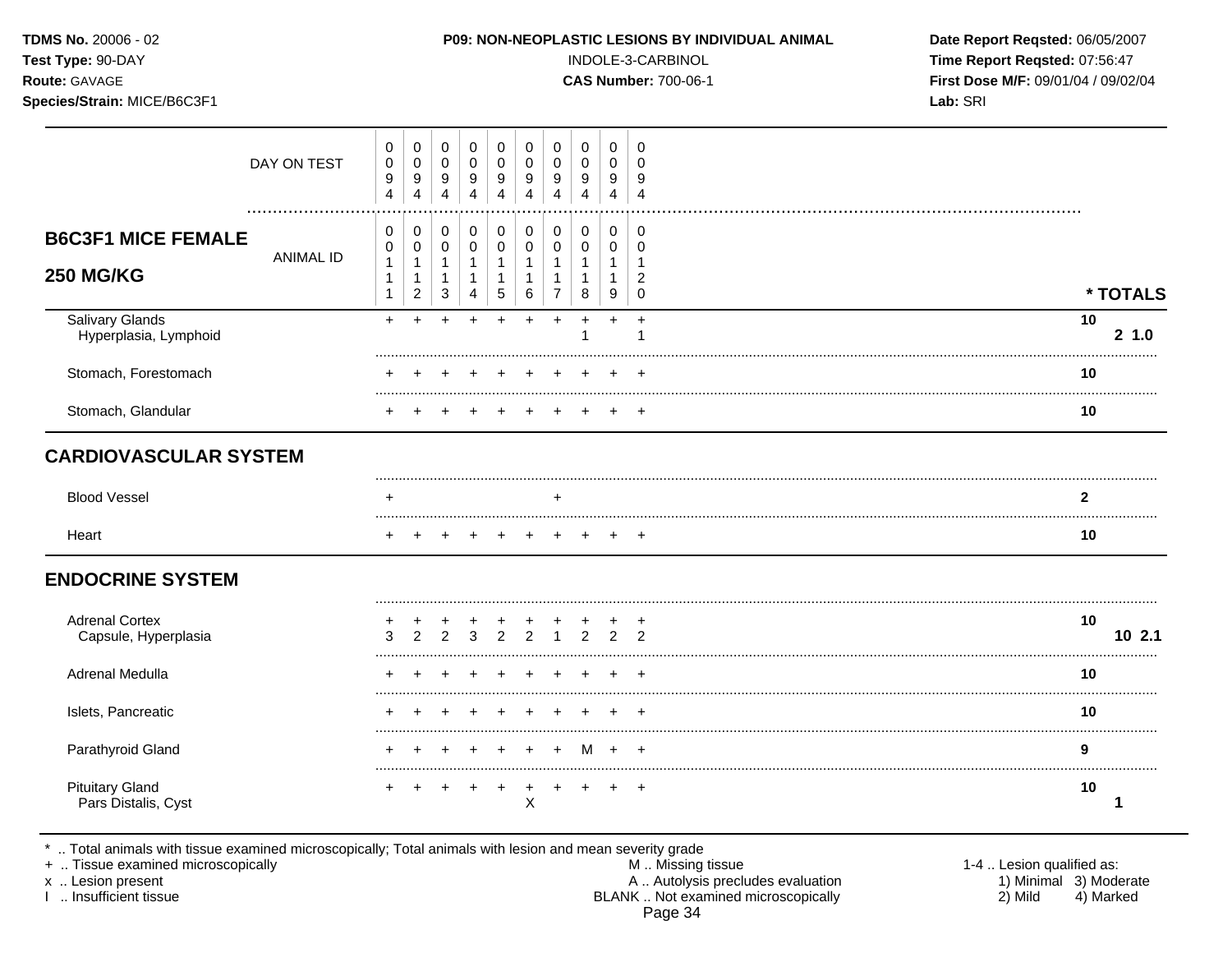| TDMS No. 20006 - 02<br>Test Type: 90-DAY<br>Route: GAVAGE<br>Species/Strain: MICE/B6C3F1 |             |                                  |                            |                                         |                                       |                                          | INDOLE-3-CARBINOL<br><b>CAS Number: 700-06-1</b>      | P09: NON-NEOPLASTIC LESIONS BY INDIVIDUAL ANIMAL<br>Lab: SRI | Date Report Reqsted: 06/05/2007<br>Time Report Reqsted: 07:56:47<br>First Dose M/F: 09/01/04 / 09/02/04 |                  |                            |    |                     |
|------------------------------------------------------------------------------------------|-------------|----------------------------------|----------------------------|-----------------------------------------|---------------------------------------|------------------------------------------|-------------------------------------------------------|--------------------------------------------------------------|---------------------------------------------------------------------------------------------------------|------------------|----------------------------|----|---------------------|
|                                                                                          | DAY ON TEST | 0<br>0<br>9<br>$\overline{4}$    | 0<br>$\mathbf 0$<br>9<br>4 | 0<br>$\mathbf 0$<br>9<br>$\overline{4}$ | 0<br>0<br>9<br>4                      | 0<br>$\mathbf 0$<br>9<br>$\overline{4}$  | 0<br>$\mathbf 0$<br>9<br>$\overline{4}$               | 0<br>0<br>9<br>$\overline{4}$                                | 0<br>0<br>9<br>4                                                                                        | 0<br>0<br>9<br>4 | 0<br>0<br>9<br>4           |    |                     |
| <b>B6C3F1 MICE FEMALE</b><br><b>250 MG/KG</b>                                            | ANIMAL ID   | 0<br>0<br>$\mathbf{1}$<br>1<br>1 | 0<br>0<br>1<br>1<br>2      | 0<br>0<br>1<br>1<br>3                   | 0<br>$\mathbf 0$<br>Δ                 | 0<br>$\pmb{0}$<br>$\mathbf{1}$<br>1<br>5 | 0<br>$\mathbf 0$<br>$\mathbf{1}$<br>$\mathbf{1}$<br>6 | 0<br>0<br>$\mathbf 1$<br>7                                   | 0<br>0<br>8                                                                                             | 0<br>0<br>9      | 0<br>0<br>2<br>$\mathbf 0$ |    | * TOTALS            |
| <b>Thyroid Gland</b>                                                                     |             |                                  |                            |                                         |                                       |                                          |                                                       |                                                              |                                                                                                         |                  | - +                        | 10 |                     |
| <b>GENERAL BODY SYSTEM</b><br><b>NONE</b>                                                |             |                                  |                            |                                         |                                       |                                          |                                                       |                                                              |                                                                                                         |                  |                            |    |                     |
| <b>GENITAL SYSTEM</b>                                                                    |             |                                  |                            |                                         |                                       |                                          |                                                       |                                                              |                                                                                                         |                  |                            |    |                     |
| <b>Clitoral Gland</b>                                                                    |             |                                  |                            |                                         |                                       |                                          |                                                       |                                                              |                                                                                                         |                  |                            | 10 |                     |
| Ovary                                                                                    |             |                                  |                            |                                         |                                       |                                          |                                                       |                                                              |                                                                                                         |                  |                            | 10 |                     |
| Uterus                                                                                   |             |                                  |                            |                                         |                                       |                                          |                                                       | $+$                                                          |                                                                                                         |                  | $+$                        | 10 |                     |
| <b>HEMATOPOIETIC SYSTEM</b>                                                              |             |                                  |                            |                                         |                                       |                                          |                                                       |                                                              |                                                                                                         |                  |                            |    |                     |
| <b>Bone Marrow</b>                                                                       |             |                                  |                            |                                         |                                       |                                          |                                                       |                                                              |                                                                                                         |                  |                            | 10 |                     |
| Lymph Node, Mandibular<br>Hyperplasia, Histiocytic<br>Infiltration Cellular, Lipocyte    |             | -1                               | 2<br>1                     |                                         | +<br>$\overline{2}$<br>$\overline{2}$ |                                          |                                                       | $\ddot{}$                                                    | +<br>$\overline{c}$                                                                                     | $\ddot{}$        | $^{+}$                     | 10 | 4 1.8<br>$3 \; 1.3$ |
| Lymph Node, Mesenteric                                                                   |             |                                  |                            |                                         |                                       |                                          |                                                       |                                                              |                                                                                                         |                  |                            | 10 |                     |
|                                                                                          |             |                                  |                            |                                         |                                       |                                          |                                                       |                                                              |                                                                                                         |                  |                            | 10 |                     |

+ .. Tissue examined microscopically M .. Missing tissue 1-4 .. Lesion qualified as: x .. Lesion present 1) Minimal 3) Moderate A .. Autor A .. Autor A .. Autor A .. Autor A .. Autor A .. Autor A .. Autor A .. Autor A .. Autor A .. Autor A .. Autor A .. Autor A .. Autor A .. Autor A .. Autor A .. Autor A . I .. Insufficient tissue BLANK .. Not examined microscopically 2) Mild 4) Marked Page 35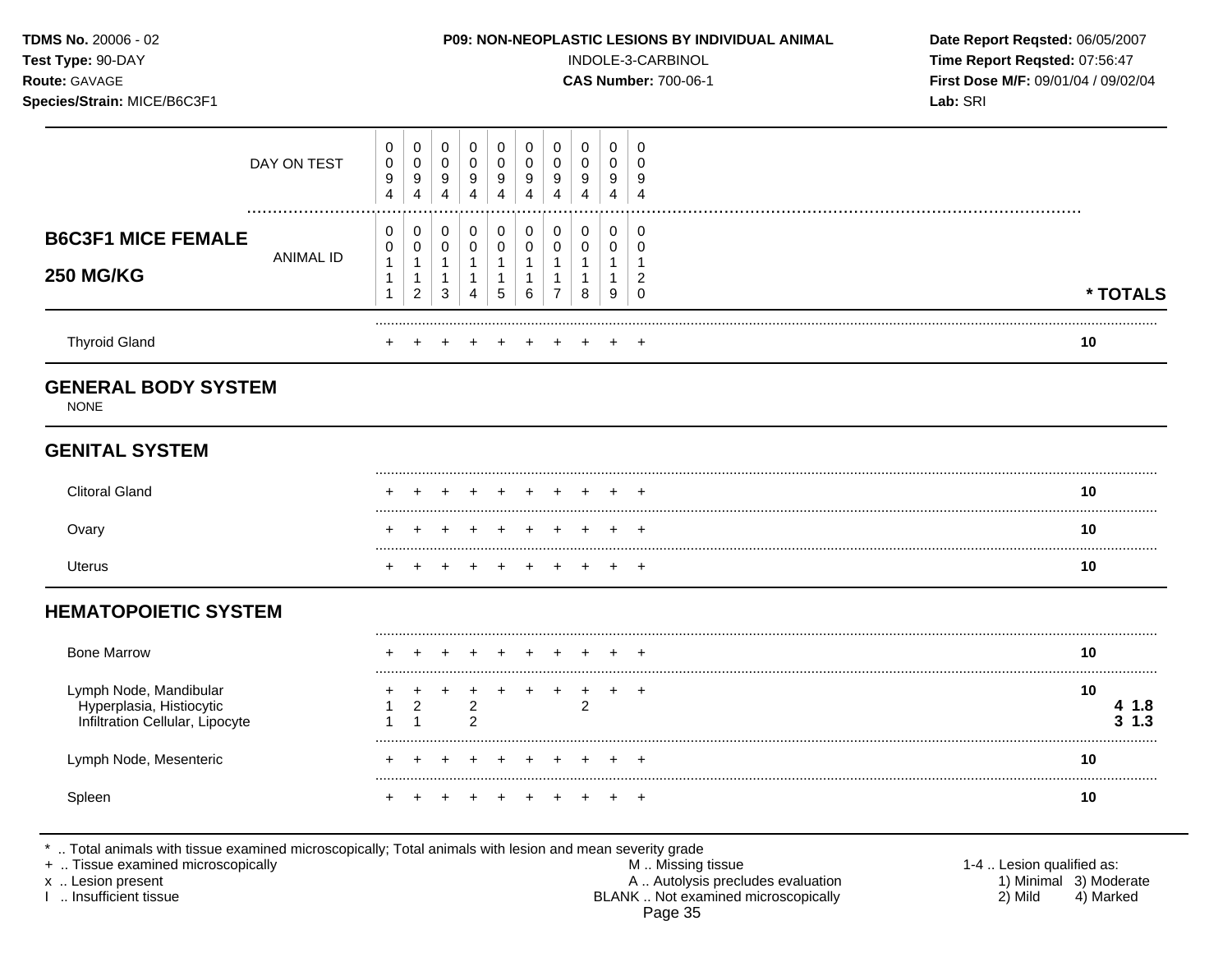| TDMS No. 20006 - 02<br>Test Type: 90-DAY<br>Route: GAVAGE<br>Species/Strain: MICE/B6C3F1 |                             |                  |                             |                               | P09: NON-NEOPLASTIC LESIONS BY INDIVIDUAL ANIMAL |                        | INDOLE-3-CARBINOL<br><b>CAS Number: 700-06-1</b> | Date Report Reqsted: 06/05/2007<br>Time Report Reqsted: 07:56:47<br>First Dose M/F: 09/01/04 / 09/02/04<br>Lab: SRI |                             |                                         |            |
|------------------------------------------------------------------------------------------|-----------------------------|------------------|-----------------------------|-------------------------------|--------------------------------------------------|------------------------|--------------------------------------------------|---------------------------------------------------------------------------------------------------------------------|-----------------------------|-----------------------------------------|------------|
| DAY ON TEST<br>.                                                                         | 0<br>0<br>9<br>4            | 0<br>0<br>9<br>4 | 0<br>0<br>9<br>4            | 0<br>0<br>9<br>$\overline{4}$ | 0<br>0<br>9<br>$\overline{4}$                    | 0<br>0<br>9<br>4       | 0<br>0<br>9<br>4                                 | 0<br>0<br>9<br>4                                                                                                    | 0<br>0<br>9<br>4            | 0<br>$\mathbf 0$<br>9<br>$\overline{4}$ |            |
| <b>B6C3F1 MICE FEMALE</b><br><b>ANIMAL ID</b><br><b>250 MG/KG</b>                        | 0<br>0<br>1<br>$\mathbf{1}$ | 0<br>0<br>1<br>1 | 0<br>0<br>1<br>$\mathbf{1}$ | 0<br>0<br>1<br>$\mathbf{1}$   | 0<br>0<br>$\mathbf{1}$                           | 0<br>0<br>$\mathbf{1}$ | 0<br>0<br>$\mathbf{1}$<br>1                      | 0<br>0<br>1<br>$\mathbf{1}$                                                                                         | 0<br>0<br>1<br>$\mathbf{1}$ | 0<br>0<br>-1<br>$\overline{2}$          |            |
|                                                                                          | $\mathbf{1}$                | $\overline{2}$   | 3                           | $\overline{4}$                | 5                                                | $6\phantom{1}6$        | $\overline{7}$                                   | 8                                                                                                                   | 9                           | $\mathbf 0$                             | * TOTALS   |
| Pigmentation                                                                             |                             |                  |                             | 1                             |                                                  |                        |                                                  |                                                                                                                     |                             |                                         | 11.0       |
| Thymus                                                                                   |                             |                  |                             |                               |                                                  |                        |                                                  |                                                                                                                     |                             | $\pm$                                   | 10         |
| <b>INTEGUMENTARY SYSTEM</b>                                                              |                             |                  |                             |                               |                                                  |                        |                                                  |                                                                                                                     |                             |                                         |            |
| <b>Mammary Gland</b>                                                                     |                             |                  |                             |                               |                                                  |                        |                                                  |                                                                                                                     |                             |                                         | 10         |
| Skin                                                                                     |                             |                  |                             |                               |                                                  |                        |                                                  |                                                                                                                     |                             | $^+$                                    | 10         |
| <b>MUSCULOSKELETAL SYSTEM</b>                                                            |                             |                  |                             |                               |                                                  |                        |                                                  |                                                                                                                     |                             |                                         |            |
| <b>Bone</b>                                                                              |                             |                  |                             |                               |                                                  |                        |                                                  |                                                                                                                     |                             |                                         | 10         |
| <b>NERVOUS SYSTEM</b>                                                                    |                             |                  |                             |                               |                                                  |                        |                                                  |                                                                                                                     |                             |                                         |            |
| <b>Brain</b><br>Developmental Malformation                                               |                             |                  | Χ                           |                               |                                                  |                        |                                                  |                                                                                                                     |                             | $+$ $+$                                 | 10<br>1    |
| <b>RESPIRATORY SYSTEM</b>                                                                |                             |                  |                             |                               |                                                  |                        |                                                  |                                                                                                                     |                             |                                         |            |
| Lung<br>Metaplasia, Osseous                                                              |                             |                  |                             |                               | $+$                                              | $\ddot{}$              | $+$                                              | $+$                                                                                                                 | $+$                         | $^{+}$                                  | 10<br>11.0 |
| Nose                                                                                     |                             |                  |                             |                               |                                                  |                        |                                                  |                                                                                                                     |                             |                                         | 10         |

I .. Insufficient tissue BLANK .. Not examined microscopically 2) Mild 4) Marked Page 36